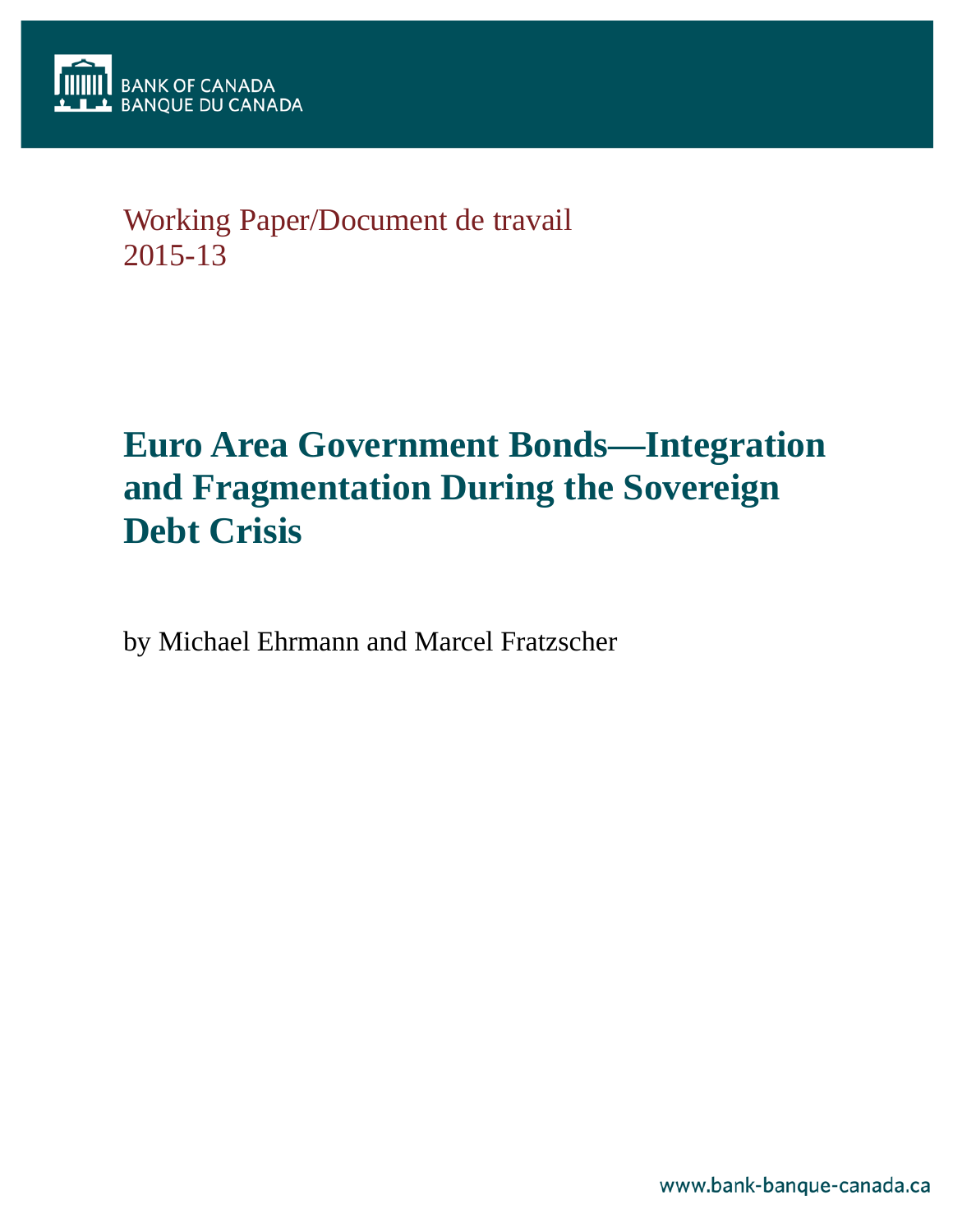Bank of Canada Working Paper 2015-13

April 2015

## **Euro Area Government Bonds—Integration and Fragmentation During the Sovereign Debt Crisis**

**by**

## **Michael Ehrmann<sup>1</sup> and Marcel Fratzscher<sup>2</sup>**

1International Economic Analysis Department Bank of Canada Ottawa, Ontario, Canada K1A 0G9 mehrmann@bankofcanada.ca

2DIW Berlin 10117 Berlin, Germany and Humboldt University Berlin and CEPR mfratzscher@diw.de

2 No responsibility for them should be attributed to the Bank of Canada. Bank of Canada working papers are theoretical or empirical works-in-progress on subjects in economics and finance. The views expressed in this paper are those of the authors.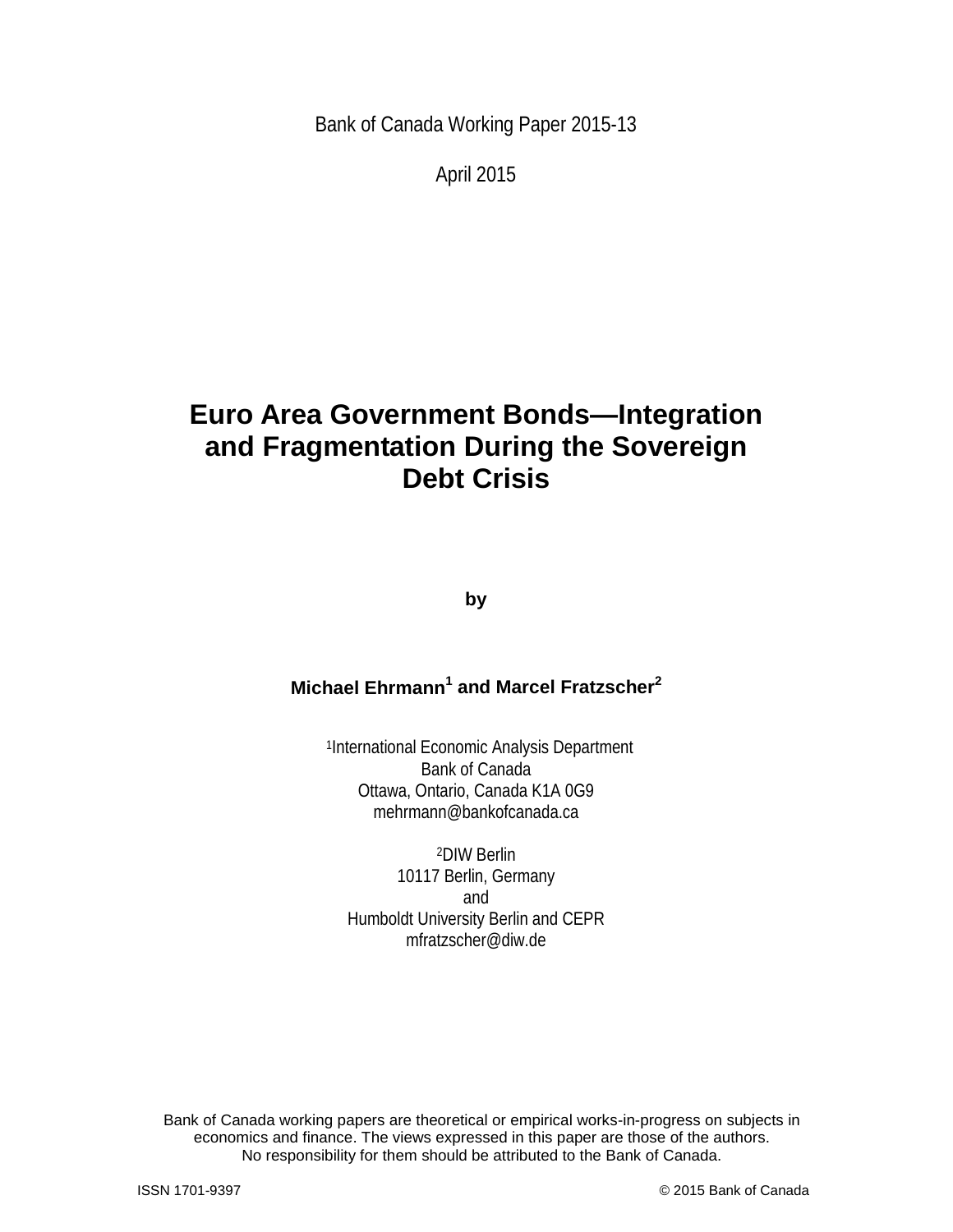## **Acknowledgements**

We would like to thank the participants at the Canadian Economic Association 2014 annual conference, in particular our discussant Chiara Scotti, as well as seminar participants at the Bank of Canada for helpful comments, Michelle Bissessarsingh and Kasia Bankowska for their help with the data, and Daniel Schneider for excellent research assistance.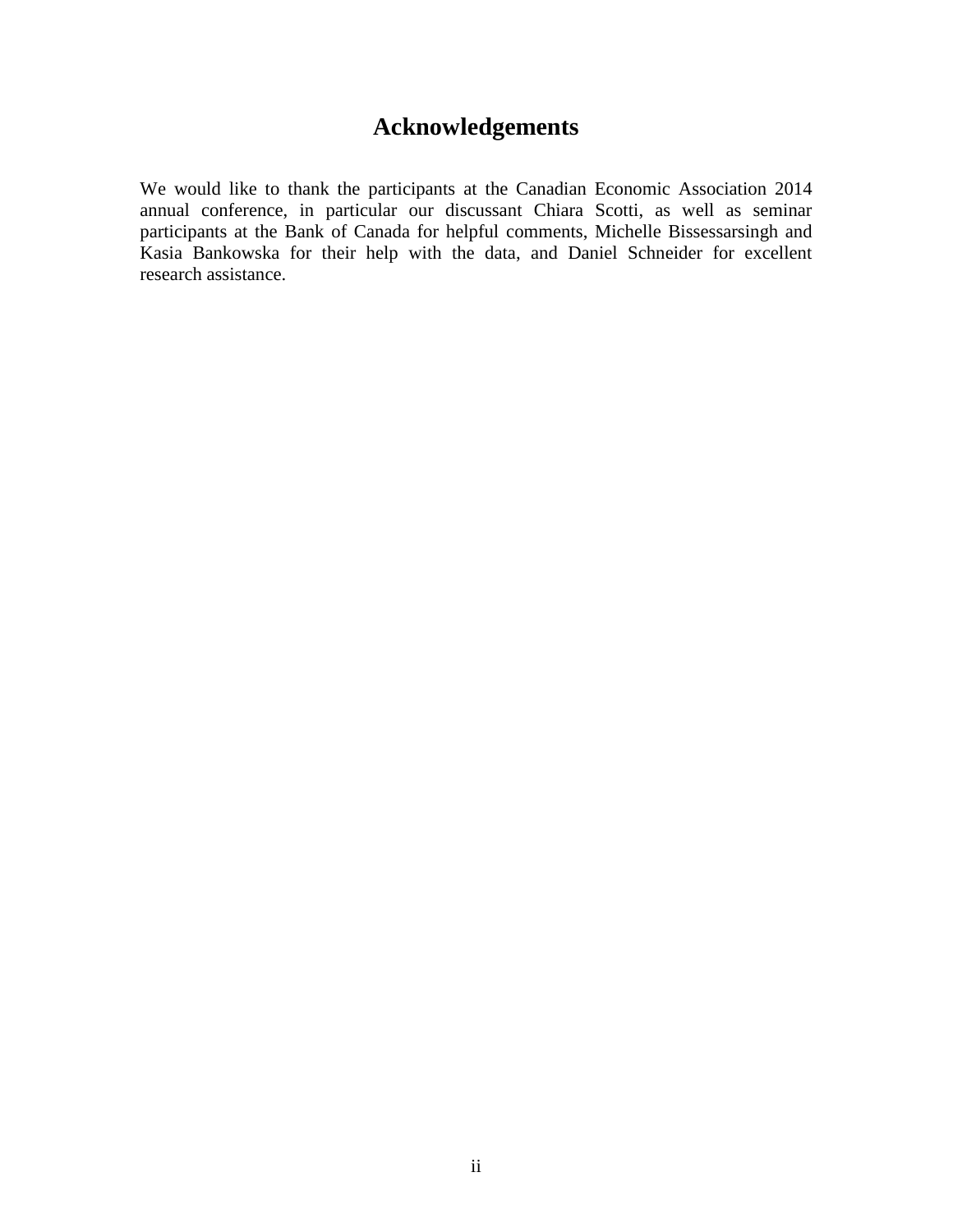## **Abstract**

The paper analyzes the integration of euro area sovereign bond markets during the European sovereign debt crisis. It tests for contagion (i.e., an intensification in the transmission of shocks across countries), fragmentation (a reduction in spillovers) and flight-to-quality patterns, exploiting the heteroskedasticity of intraday changes in bond yields for identification. The paper finds that euro area government bond markets were well integrated prior to the crisis, but saw a substantial fragmentation from 2010 onward. Flight to quality was present at the height of the crisis, but has largely dissipated after the European Central Bank's (ECB's) announcement of its Outright Monetary Transactions (OMT) program in 2012. At the same time, Italy and Spain became more interdependent after the OMT announcement, providing our only evidence of contagion. While this suggests that countries have been effectively ring-fenced, and Italy and Spain benefited from the joint reduction in yields following the OMT announcement, the high current degree of fragmentation poses difficult challenges for policy-makers, since it leads to an unequal transmission of the ECB's monetary policy to the various countries.

*JEL classification: F3, E5, G15*

*Bank classification: Asset pricing; Financial markets; Interest rates; International financial markets*

## **Résumé**

Dans la présente étude, les auteurs examinent le degré d'intégration des marchés des obligations d'État de la zone euro durant la crise de la dette souveraine en Europe. Ils recherchent des indices de contagion (intensification de la propagation des chocs entre les pays), de fragmentation (réduction des effets de débordement) et de fuite vers les titres de qualité en s'appuyant sur l'hétéroscédasticité qui caractérise les variations intrajournalières des rendements obligataires pour repérer les chocs. Ils constatent que les marchés des obligations d'État de la zone euro sont fortement intégrés avant la crise, mais connaissent une importante fragmentation à partir de 2010. On remarque, au plus fort de la crise, une ruée vers les titres de qualité, qui diminue sensiblement après l'annonce du lancement du programme d'opérations monétaires sur titres (OMT) de la Banque centrale européenne (BCE) en 2012. Par ailleurs, le lien d'interdépendance entre l'Italie et l'Espagne se resserre à la suite de cette annonce, ce qui représente le seul cas avéré de contagion dans l'étude. Un tel résultat porte à croire que les pays de la zone euro ont été bien protégés les uns des autres. D'autre part, l'Italie et l'Espagne ont tiré avantage de la diminution conjointe des rendements dans le sillage de la création du programme d'OMT. Cependant, le niveau élevé de fragmentation à l'heure actuelle met les décideurs publics à rude épreuve, en ce qu'il induit une transmission inégale de la politique monétaire de la BCE dans les différents pays.

*Classification JEL : F3, E5, G15 Classification de la Banque : Évaluation des actifs; Marchés financiers; Taux d'intérêt; Marchés financiers internationaux*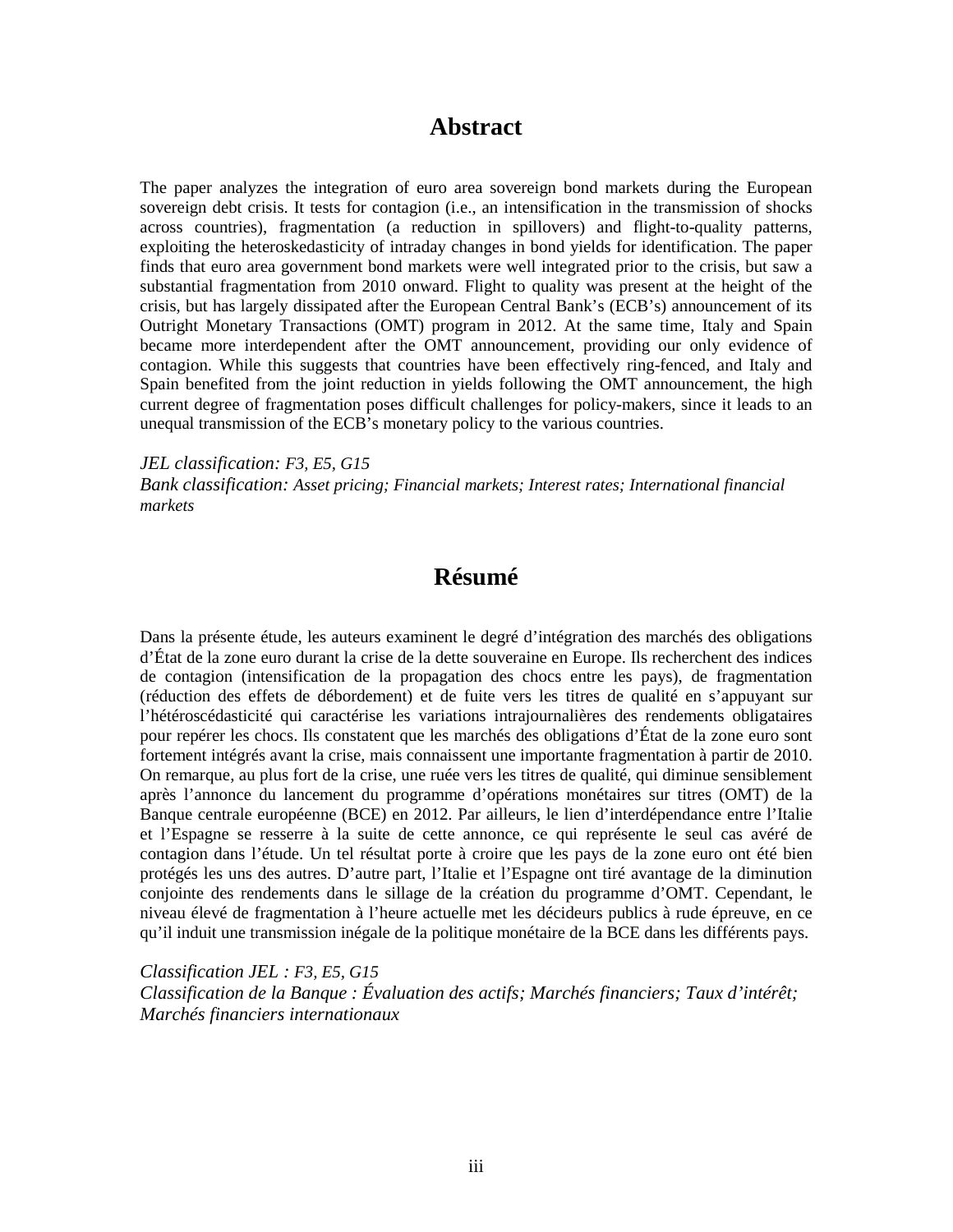#### **Non-Technical Summary**

As the euro area is starting to emerge from its deep crisis, a debate is taking place about the lessons from the crisis and about the effectiveness of the various policy responses. A key motivation for many of the policy responses was to prevent a spillover of the crisis across countries and markets. With hindsight, it is therefore important to assess the transmission of shocks across sovereign debt markets of the euro area, whether this transmission intensified during the crisis, and how it was influenced by policy. To address these questions, the paper analyzes the integration of euro area sovereign bond yields and its evolution over time. It tests for contagion (i.e., an intensification in the transmission of shocks across countries), fragmentation (a reduction in spillovers) and flight-to-quality patterns.

The paper shows that the euro area has experienced substantial fragmentation across national sovereign bond markets since the beginning of the European sovereign debt crisis in 2010. Prior to 2010, European bond markets were highly integrated, with yields across all euro area countries co-moving closely with those of German government bonds. Since the start of the European crisis in 2010, this co-movement has become considerably weaker, suggesting a general fragmentation of markets. In addition, we observe more cases of a flight to quality during the crisis, whereby shocks to yields in several stressed countries moved French and German yields in the opposite direction, a phenomenon that largely disappears after the European Central Bank's (ECB's) announcement of its Outright Monetary Transactions (OMT) program.

Importantly, however, there is generally no evidence of contagion; i.e., we typically do not find a strengthening in the transmission of sovereign risk shocks across euro area countries between 2010 and 2012. On the contrary, fragmentation means that the transmission of shocks had generally become weaker during that period. The only exception to this is the case of Italy and Spain. Both were part of the euro area core before the crisis, but started decoupling from the core euro area countries. This decoupling intensified after the announcement of the OMT program in the summer of 2012, while the bidirectional spillovers among these two countries increased, constituting our only case of a contagious pattern. This finding is consistent with Italy and Spain being the main targets of the OMT program.

What do these findings imply for policy? On the one hand, the pattern of disintegration identified in this paper may be partly desirable, since it prevented a more systemic crisis in the euro area through stronger cross-country linkages. Indeed, the findings of the paper reject the contagion hypothesis, which dominated the policy discussions for much of the crisis. On the other hand, the high degree of fragmentation also poses difficult challenges for policy-makers, since it leads to an unequal transmission of the ECB's monetary policy to the various countries. It is therefore important to see whether and to what degree market integration will rise again once the crisis abates.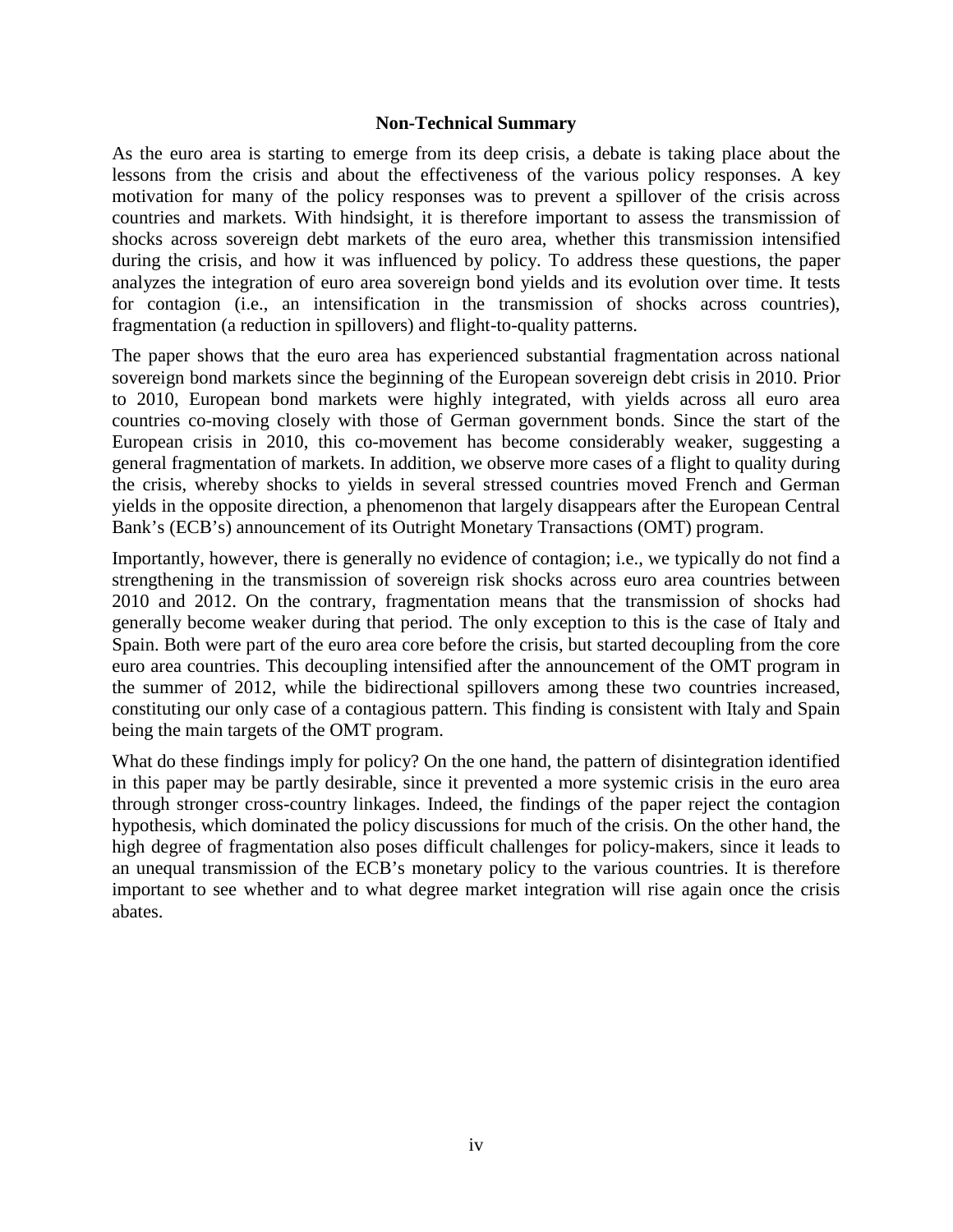### **1. Introduction**

As the euro area is starting to emerge from its deep crisis, a debate is taking place about the lessons from the crisis and about the effectiveness of policy responses. A key motivation for many of the crisis policies was to prevent a spillover of the crisis across countries and markets. Containing the crisis was an important consideration when the European Union (EU) and the International Monetary Fund (IMF) granted Greece a large rescue program in May 2010, and the decision of the European Central Bank (ECB) to purchase the government debt of troubled euro area countries under its Securities Markets Program (SMP) aimed to avoid the transmission of shocks and a panic across sovereign debt markets. These attempts culminated in the ECB's Outright Monetary Transactions (OMT) program, announced between July and September 2012, with the aim of preventing a speculative attack in sovereign debt markets of the euro area.

With hindsight, it is therefore important to assess the transmission of shocks across sovereign debt markets of the euro area, whether this transmission intensified during the crisis, and how it was influenced by policy. The difficulty is that while the European crisis may have started in Greece, it also affected many other countries such as Ireland, Portugal, Cyprus and Spain—all of which received rescue programs. Did the crisis in Greece trigger financial stress in other euro area countries? And to what extent were problems in the large euro area countries, such as Spain and Italy, contagious for other countries?

If we want to address these questions, it is important at the outset to define the terminology. There is a large body of literature on contagion in financial markets,<sup>[1](#page-5-0)</sup> which usually defines contagion as a strengthening in the transmission of shocks across countries or across markets. While we will use this very definition of contagion in this paper, too, the objective of euro area policy-makers may not have been to merely prevent an increase in the shock transmission, but to ring-fence a crisis country. In other words, policy-makers might have been trying to reduce or even completely eliminate the transmission of shocks across sovereign debt markets during the crisis.

This suggests a second relevant dimension of our analysis, which is the issue of integration and fragmentation of financial markets. A remarkable feature of the European crisis was that it triggered a massive repatriation of capital to investors' home countries. Many banks and other investors reduced lending to other countries in order to meet liquidity needs and increase investments at home. This triggered a massive increase in the home bias of investors, in particular when it comes to sovereign debt. In 2008, more than 70% of the government debt by Portugal, Greece and Ireland was owned by foreign investors. This ratio declined with the onset of the European crisis, in many cases to below 30%. While this development reduced cross-country integration, it raised the interdependence between banks and their domestic governments, with the ratio of domestic government debt relative to bank assets doubling or tripling in crisis and noncrisis countries alike. $^{2}$  $^{2}$  $^{2}$ 

Figure 1 shows the evolution of 10-year government bond yields among eight euro area countries since 2008. Initially, spreads across countries were low and there was a high degree of co-movement between all euro area countries. This high degree of integration persisted even after the collapse of Lehman Brothers in September 2008 and well into

<span id="page-5-0"></span><sup>&</sup>lt;sup>1</sup> Dungey and Martin (2007) provide a good review, with seminal work by Bae, Karolyi and Stulz (2003) and Forbes and Rigobon (2002), and more recent work by Bekaert et al. (2014) on contagion during the global financial crisis.<br><sup>2</sup> See, e.g., the ECB Monthly Bulletin, August 2012.

<span id="page-5-1"></span>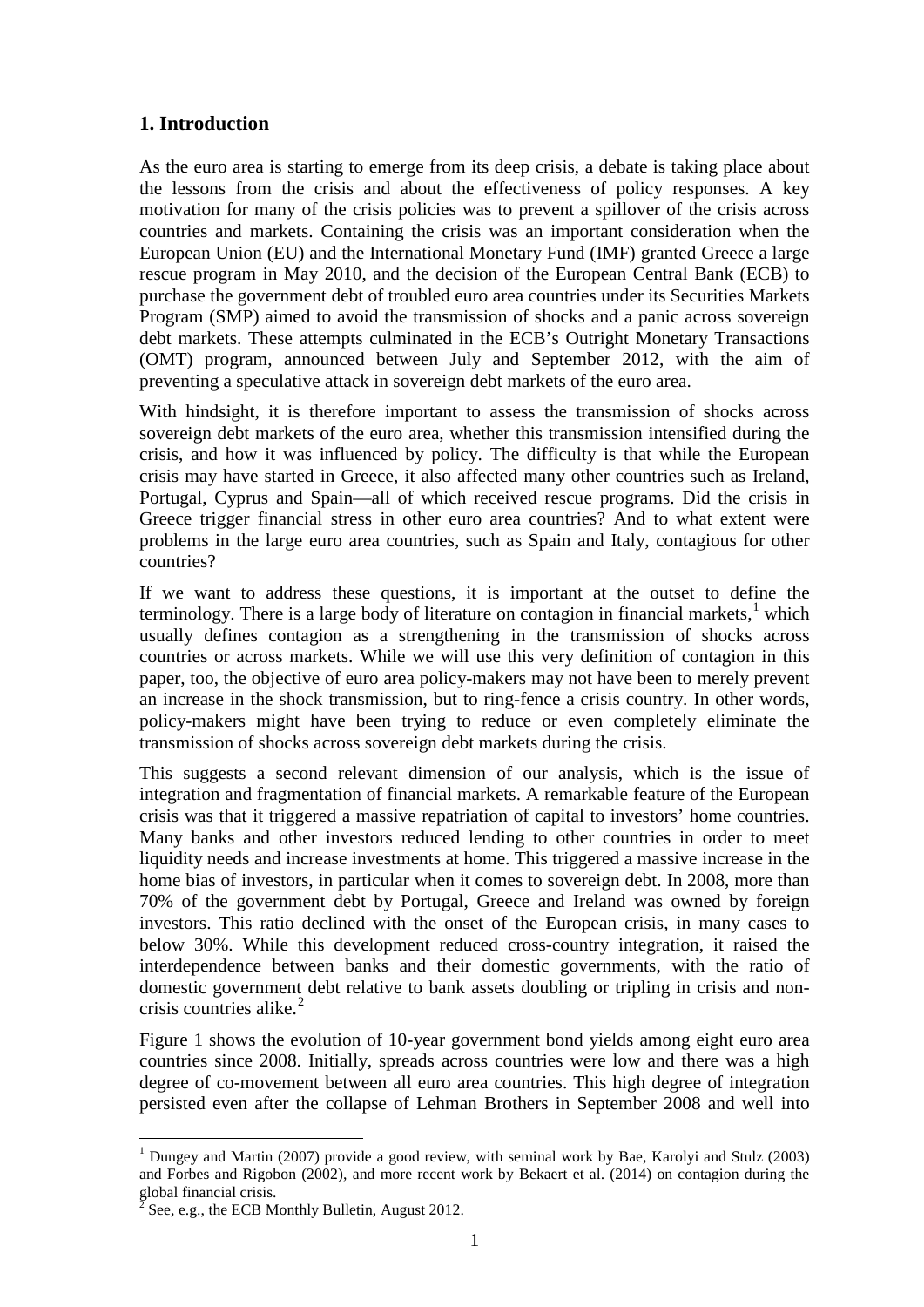2009. Greek yields started rising at the end of 2009, soon followed by those of Portugal and Ireland, and then by those of Italy and Spain in late 2010. In contrast, spreads among the core countries (Germany, France and the Netherlands) remained narrow. There are some individual periods—such as around May 2010, August 2011 and April 2012—when there appears to be a negative co-movement between yields in the periphery and in the core. Yields among all countries then appear to narrow since the summer of 2012, after the ECB's announcement of its OMT program.

#### Figure 1 here

The figure underlines that there are periods with disintegration or fragmentation, and others where integration remained high or increased, with a large degree of heterogeneity across countries. The objective of the paper is to test the direction of causality in euro area sovereign bond markets during the European crisis. Was there contagion, i.e. an intensification in the spillovers from one country to other euro area countries, and if so, to which? Did we see flight to quality, i.e. instances where a shock that raises yields in a stressed country would lower yields in the core? And to what extent did countries decouple from the developments in other countries? The main challenge for such an analysis is the identification of shocks to individual bond markets. To achieve identification, we employ a methodology that exploits the heteroskedasticity of changes in bond yields, using high-frequency, five-minute data for the above-mentioned eight euro area bond markets.

We employ two alternative ways to identify regimes: one that uses the statistical properties of our data, i.e. the change in intraday volatility in yield changes, and a second based on a narrative approach for days when the media focus was on one particular country. Rather than imposing assumptions about the direction of contemporaneous spillovers across euro area markets, our methodology allows us to test for them. We distinguish three different subperiods to test our hypotheses: the pre-European crisis period till late 2009, the European crisis period from early 2010 to spring 2012, and the post-OMT from October 2012 to the end of 2013.

Three major findings emerge from the analysis. The first one is the strong evidence of a widespread fragmentation of euro area bond markets during the European crisis. Due to the status of the German government as the benchmark bond among the euro area countries, all other bond yields co-moved very strongly with German yields before the crisis: 80–90% of a shock to German yields was transmitted to other markets. The transmission of these shocks to the stressed countries decreased markedly during the 2010–12 period, to around 30–70%, and became statistically insignificant or even smaller at 0–30% in the post-OMT period.

A second major result is the evidence of a flight-to-quality pattern. Being restricted to a quantitatively small phenomenon originating from Greece in the pre-crisis sample, at the height of the crisis, flight to quality was observed in response to shocks to Italian, Portuguese and Irish yields. Especially, changes in Italian yields led to large opposite movements of French and German yields. By the end of our sample, most of these flightto-quality patterns have disappeared. They remain statistically significant for Italy, but are quantitatively smaller than previously.

The third key finding of this paper is the general absence of contagion among the stressed countries, with one notable exception: Italy and Spain, which before 2010 were fully part of the core euro area, started behaving as an asset class by themselves, with little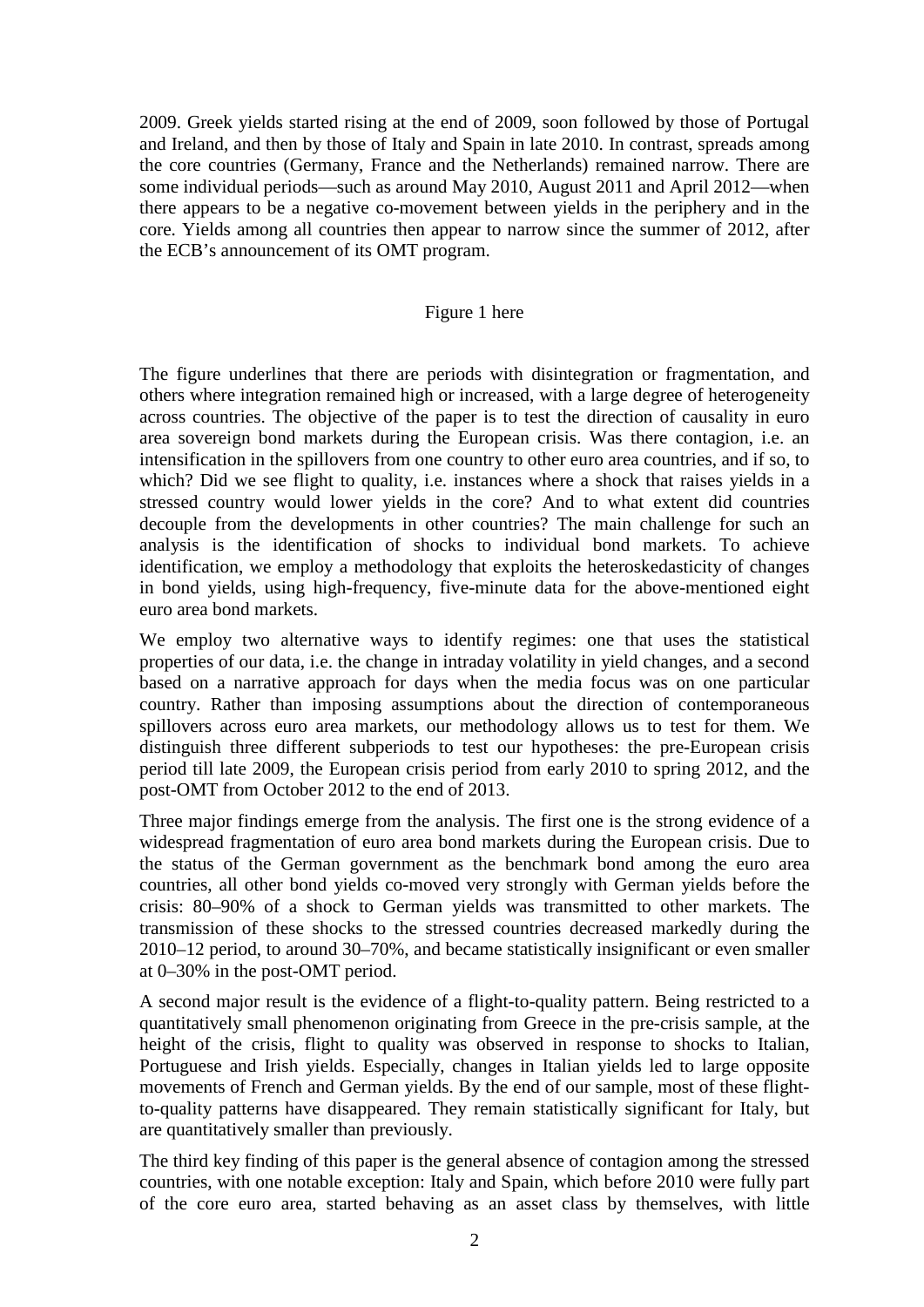spillovers to the other stressed countries but a massive increase in bidirectional spillovers after the announcement of the ECB's OMT program in the summer of 2012. This is intriguing but also intuitive, since the main reason for the OMT program was the concern about these two countries' ability to remain solvent and withstand a speculative attack on their sovereign debt markets (whereas the other stressed countries all had IMF-EU programs and were thus not eligible, since they did not fulfill the OMT conditionality).

While it is difficult to causally attribute the changing patterns of euro area government bond market spillovers to the ECB's announcement of its OMT program, our findings are consistent with the set-up of the program. Under OMT, we see an increased degree of integration within the core and within Italy and Spain, whereas the fragmentation across these groups increased even further. This might have been the intended outcome—Italy and Spain saw their yields decline in tandem, and largely unrelated to the developments in the other markets. Still, the high degree of fragmentation also poses difficult challenges for policy-makers currently and in the future, since it leads to an unequal transmission of the ECB's monetary policy to the various countries. It is therefore important to see whether and to what degree market integration will rise again once the crisis abates.

Our paper relates to various strands of literature. First, methodologically, we rely on the seminal work by Sentana and Fiorentini (2001) and Rigobon (2003), who developed the approach of identification through heteroskedasticity (IH). In his original application, Rigobon (2003) studied the interdependence of government bond yields during financial crises just like we do here. The IH approach has subsequently been applied in different contexts. For instance, Rigobon and Sack (2003a,b) study the link between monetary policy and equity markets, and Andersen et al. (2007) and Ehrmann et al. (2011b) use the methodology to identify spillovers across asset prices in the United States and Europe. In contrast to the current paper, these studies focus on the regular interdependence patterns, rather than on changes in the transmission.<sup>[3](#page-7-0)</sup>

Second, there is a large literature on the behavior of euro area government bond yields. The early years of monetary union have been characterized by a strong convergence in yields, both in terms of their levels and their responsiveness to new information (Ehrmann et al. 2011a). With hindsight and using data following the global financial crisis, it has become apparent that, prior to 2008, government bond markets were barely pricing credit default risk, and accordingly were largely unresponsive to a country's fundamentals (Beirne and Fratzscher 2013; D'Agostino and Ehrmann 2014). This has changed in particular since the onset of the European sovereign debt crisis. Countries with poor fundamentals saw their yields increasing dramatically, a pattern that has been identified as "wake-up call" contagion (Arghyrou and Alexandros 2012; Giordano et al. 2013).

Beyond this type of contagion, whereby a crisis initially restricted to one country provides new information that may prompt investors to reassess the vulnerability of other countries (Goldstein 1998), there has been very little evidence of contagion. While correlations among government bond yields have increased substantially, both Claeys

<span id="page-7-0"></span><sup>&</sup>lt;sup>3</sup> More generally, there have been various analyses of international spillovers, though the focus in this literature has mostly been on equity markets. For instance, the work by Hamao et al. (1990), King et al. (1994) and Lin et al. (1994), based on reduced-form GARCH models, detects some spillovers from the U.S. to the Japanese and U.K. equity markets, both for returns and in particular for conditional volatility. Bekaert et al. (2009) document return spillovers across 23 countries, with no evidence of an upward trend in return correlations overall but some upward trend for the European stock markets. Diebold and Yilmaz (2009) develop a spillover index based on VAR models, and show that the evolution of return and volatility spillovers across 19 stock markets is strikingly different.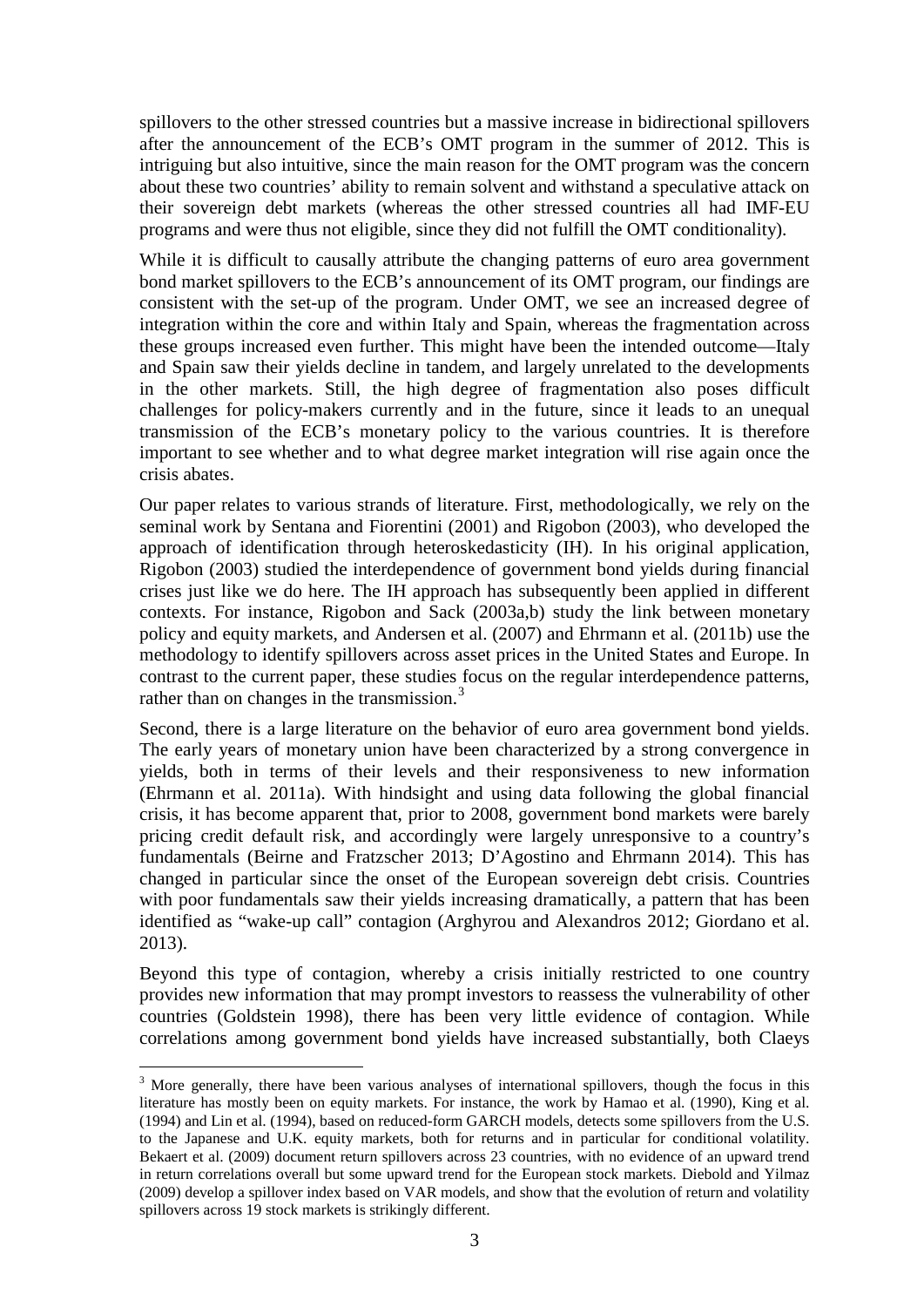and Vašíček (2014) and Caporin et al. (2013) suggest that this is generally not due to contagion but can be explained by the presence of larger shocks. Caporin et al. (2013) even find that spillover coefficients have gone down (whereas they should have gone up in the presence of contagion). This finding is consistent with the idea of market fragmentation, which has been found for the unsecured euro area money market (Garcia de Andoain et al. 2014) as well as for government bond markets (Battistini et al. 2014).

A third strand of the literature is concerned with the effect of central bank policies on government bond yields. Rogers et al. (2014) study the unconventional monetary policies of several central banks (including those of the ECB), and find these to be effective in easing financial conditions when policy rates are at the effective lower bound. With many of its policies, the ECB tried to affect liquidity conditions in financial markets, given that these are crucial for a smooth market functioning in times of market stress (Beber et al. 2009). As a matter of fact, the ECB's long-term refinancing operations have been found to have lowered credit risk and eased liquidity strains (Pelizzon et al. 2014). Its purchases of government bonds in the context of the SMP have been shown to lower government bond yields (Ghysels et al. 2014), and to substantially reduce the market perceptions of joint default risk across euro area governments (Lucas et al. 2014). Finally, there is evidence that the ECB's OMT has led to a reduction in the yields of Italian and Spanish government bonds (Altavilla et al. 2014).

The paper is organized as follows. The second section discusses the methodology and data used in the analysis. The third section presents the empirical findings and reports results from robustness tests. A discussion of the conclusions and implications follows in section 4.

#### **2. Empirical Methodology and Data**

In this section, we outline our estimation methodology and the data we use for our empirical analysis.

#### **2.1 Identification and model estimation**

The starting point of our analysis is a simple structural model, in which bond markets are determined simultaneously in the following way:

$$
A y_t = \mathcal{G} + \Pi(L) y_{t-1} + \Psi z_t + \mu_t, \qquad (1)
$$

with  $y_t$  a vector of the endogenous variables, i.e. the changes in long-term bond yields of eight euro area countries. Π(*L*) indicates the lagged effects of the endogenous variables, and Ψ the effects of a set of exogenous variables *zt*. This vector of exogenous variables in the basic specification includes day-of-the-week and hour-of-the-day dummies, but can be extended to include other relevant exogenous shocks.

The off-diagonal elements of matrix *A* are of main interest to us, since they indicate the contemporaneous spillovers across euro area bond markets. However, equation (1) cannot be estimated. Instead, we estimate the reduced-form model: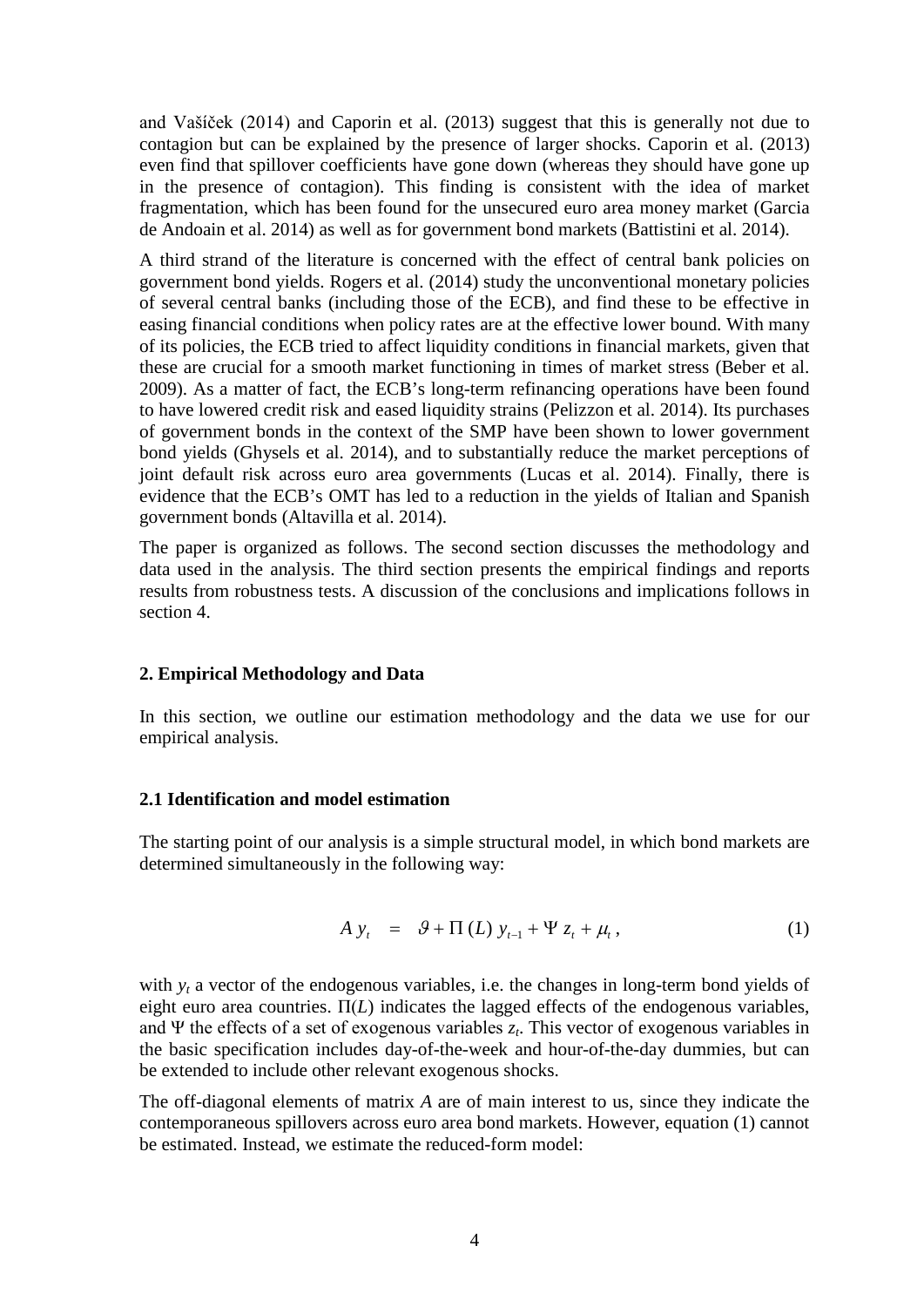$$
y_{t} = A^{-1} \mathcal{G} + A^{-1} \Pi(L) y_{t-1} + A^{-1} \Psi z_{t} + A^{-1} \mu_{t}
$$
  
\n
$$
y_{t} = C_{0} + B_{0}(L) y_{t-1} + B_{1} z_{t} + \varepsilon_{t},
$$
\n(2)

which allows us to obtain the coefficients in  $C_0$ ,  $B_0$ ,  $B_1$  and the variance-covariance matrix of the reduced-form residuals  $\varepsilon_t$ . One possibility to identify the elements of *A* is to impose zero restrictions on some of the matrices; alternatively, sign restrictions also have often been applied for identification. However, financial market prices are jointly determined, which makes zero restrictions (whereby the bond yields of one country do not simultaneously affect those of another country) implausible. Sign restrictions, in turn, typically lead to a large admissible parameter space. Also, we do not want to impose sign restrictions, since this is precisely what we want to estimate from the data: in the presence of flight-to-safety effects, spillovers have the opposite direction than under a normal transmission that moves yields in the same direction. In other words, we want to be as agnostic as possible about the sign and size of the different elements of the system.

We therefore adopt an IH approach, which exploits the fact that financial variables tend to be heteroskedastic. The methodology has been developed by Sentana and Fiorentini (2001) and Rigobon (2003); details about the derivation are provided there. The idea of IH is that the existence of heteroskedastic regimes solves the identification problem. For this to be possible, however, two conditions need to hold. One is that the structural shocks must be uncorrelated, which is a common assumption in the vector autoregression (VAR) literature. A second condition is that the matrix *A* is stable across the heteroskedasticity regimes. While this might sound restrictive, it is important to note that the same assumption is applied when estimating ARCH-type models. Each additional heteroskedastic regime has a different variance-covariance matrix of the shocks. Estimation of the system under different regimes therefore adds more equations than unknowns, so that the identification problem is solved when at least two regimes can be identified. [4](#page-9-0)

One complication is that model (2) is identified by the heteroskedasticity in the data only up to a rotation of the matrix *A*, requiring the imposition of some additional restrictions, which can be either exclusion or sign restrictions. However, each of these and other overidentifying restrictions can be tested for their validity. Our preferred restriction is to assume that a rise in the yields of Germany raises yields in each of the other countries, and a reduction in German yields also lowers yields elsewhere. In other words, we assume that shocks to German yields do not trigger flight-to-quality flows into other countries (whereas we allow for the possibility that there are such flight-to-quality flows toward Germany). In terms of the matrix *A*, this assumption implies negative coefficients in the first column, i.e.  $\alpha_{21} < 0$ ,  $\alpha_{31} < 0$ , ...,  $\alpha_{81} < 0$ . The empirical results show that these restrictions are actually not binding; however, they help us in the estimation process.<sup>[5](#page-9-1)</sup>

<span id="page-9-0"></span> <sup>4</sup> In a system with *<sup>N</sup>* endogenous variables, the matrix *<sup>A</sup>* has *N(N-*1*)* terms (since the elements on the diagonal are normalized to one), and the variance-covariance matrix of the structural form residuals has *N* terms (since the covariances are assumed to be zero)—which accounts for a total of  $N^2$  unknowns. On the other hand, the variance-covariance matrix of the reduced-form residuals provides  $N(N+1)/2$  equations. This leaves *N(N-*1*)/*2 unidentified parameters. Under the assumptions specified above, we can estimate a reduced-form covariance matrix for each heteroskedasticity regime, providing *N(N+*1*)/*2 additional equations, but only *N* additional unknowns. Therefore, the existence of two regimes will already be sufficient for exact identification of the model: the second regime adds *N(N+*1*)/*2*–N=N(N-*1*)/*2 free parameters, equal to the unidentified  $N(N-1)/2$  parameters.<br><sup>5</sup> The reason is that the sign restrictions limit the space in which parameters have to be searched to

<span id="page-9-1"></span>minimize the moment restrictions. This influences the speed of convergence, but does not affect precision unless the estimates are on the boundaries, which, as we will see later, is actually not the case.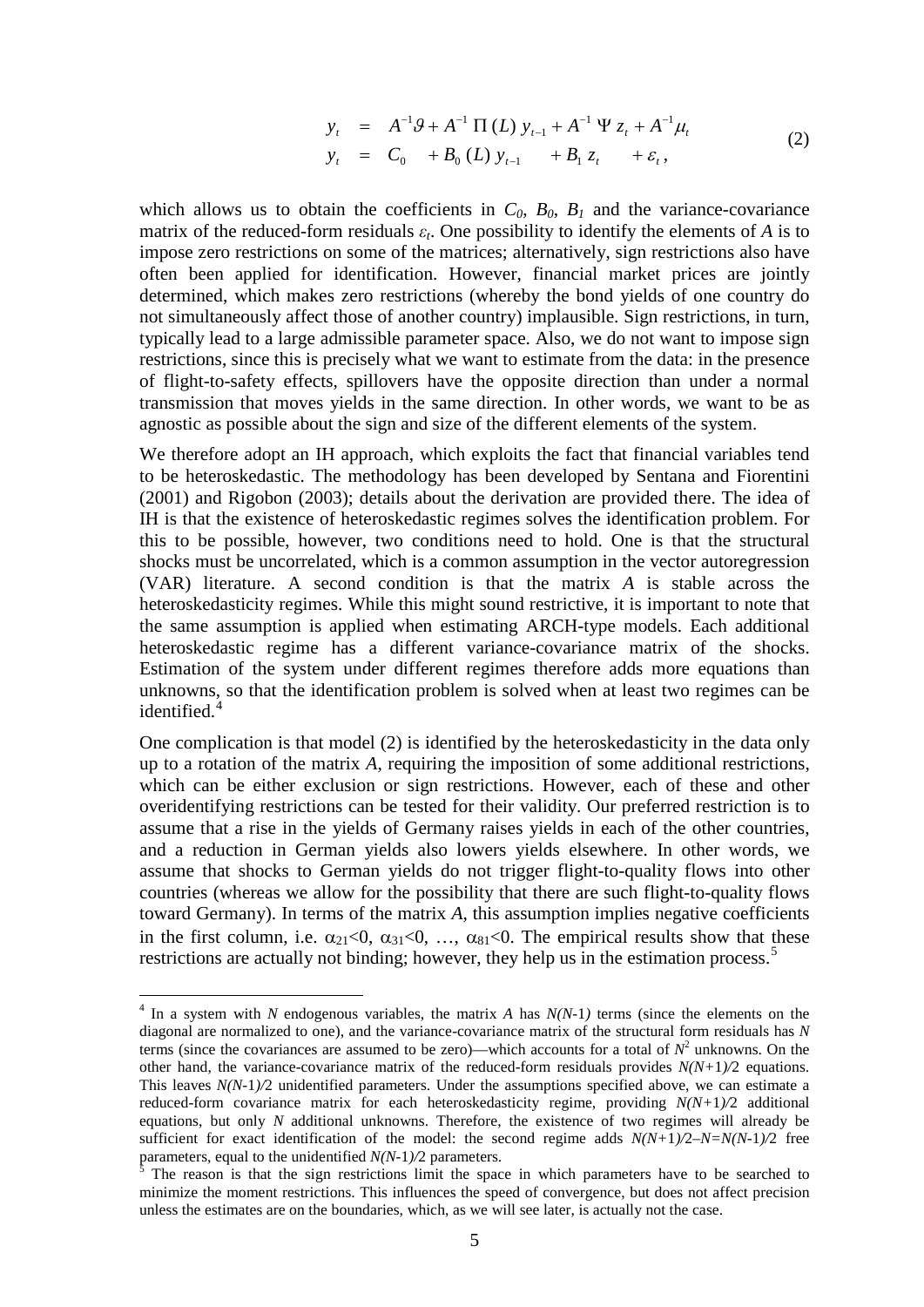The set-up of our model allows us to study a number of different hypotheses. The first relates to the transmission of shocks from Germany. If we assume (as is common in the literature) that German government bonds are the benchmark bonds among the countries we study here, then shocks to German yields should lead to a substantial co-movement of all other yields, at least prior to the crisis. We can express this as

*Hypothesis 1:* Spillover coefficients from Germany to other markets are large and lead to co-movement. For the matrix *A*, this translates into  $\alpha_{German}$ ,  $i < 0$ .

For all remaining markets, we would expect little further spillovers for the pre-crisis period, since we are effectively looking at how the spreads relative to Germany co-move. This leads us to

*Hypothesis 2:* Spillover coefficients among all other markets are small. Normally, they should move yields in the same direction. Under flight to quality,<sup>[6](#page-10-0)</sup> they move yields in different directions. For the matrix *A*, this translates into

Integration:  $\alpha_{i,j} < 0$ ; Flight to quality:  $\alpha_{i,j} > 0$  (for  $i \neq \text{Germany}$ ).

These hypotheses relate to the *level* of spillover coefficients, and we would expect these to hold in particular during the pre-crisis sample. We can also look at the *change* in the coefficients over time. This leads us to

#### *Hypothesis 3:*

If spillover coefficients *change*, this suggests

Contagion:  $\Delta \alpha_{i,j} < 0$ ; Fragmentation:  $\Delta \alpha_{i,j} > 0$ .

Note that these are the expected signs for the coefficients of *A*, while the opposite signs apply for *A-*<sup>1</sup> .

#### **2.2 Data and estimation**

The objective of the paper is to test the three hypotheses for the transmission of shocks across different euro area sovereign bond markets. To keep the model tractable, the empirical analysis includes eight euro area countries: three core countries (Germany, France, the Netherlands) and five countries that experienced stress during the sovereign debt crisis (Greece, Ireland, Italy, Portugal and Spain).

We take the ten-year government bond yields for the mentioned eight euro area countries, given that these are the most liquid markets. Since shocks in financial markets tend to be

<span id="page-10-0"></span><sup>&</sup>lt;sup>6</sup> We use the term flight to quality in a broad sense, and are agnostic about the underlying reasons—for instance, it could arise because of a flight toward countries with lower credit risk, or with lower liquidity risk.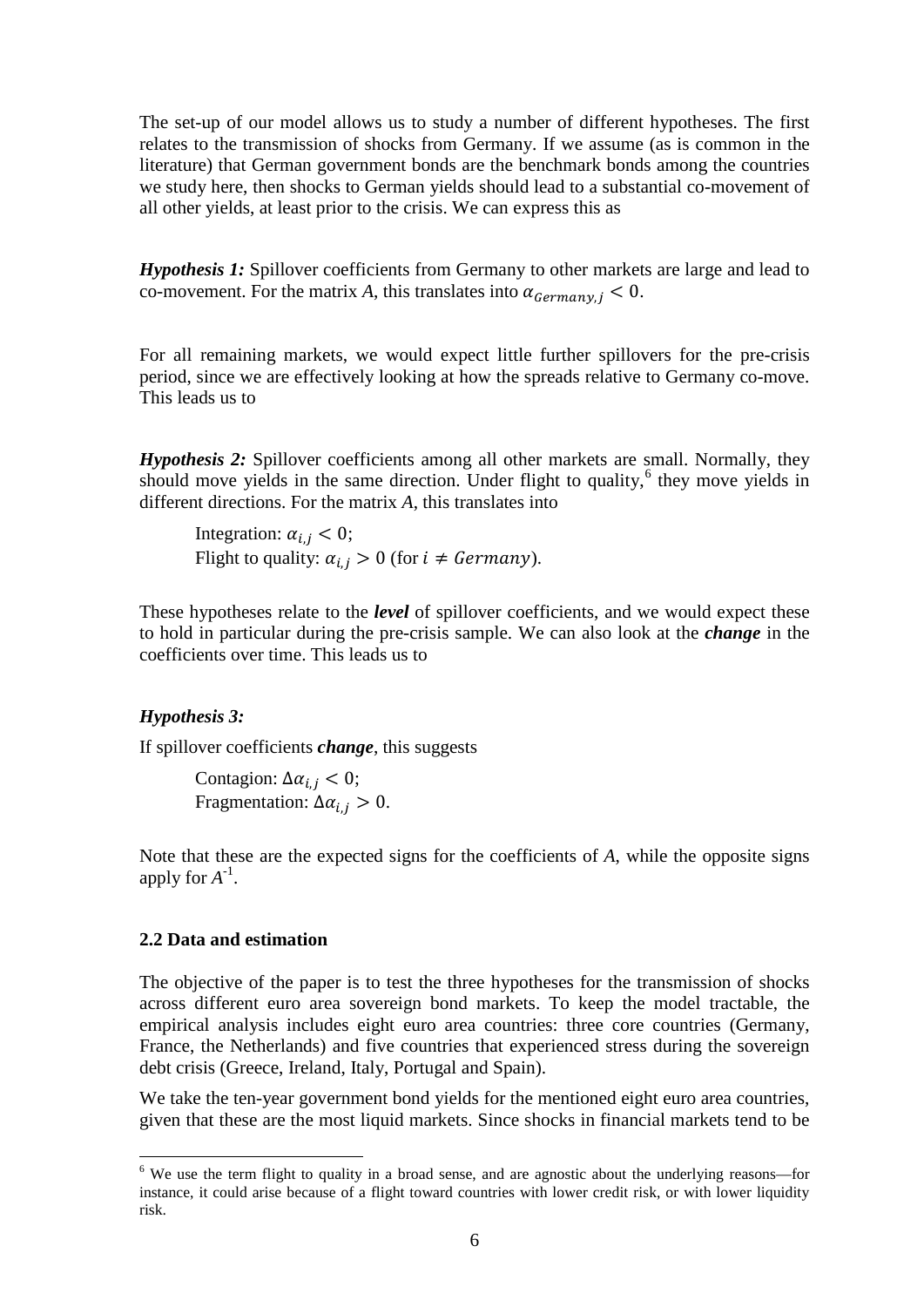transmitted very rapidly, we choose a five-minute frequency for these data.<sup>[7](#page-11-0)</sup> The data source is Reuters. More precisely, we calculate the midpoint between the bid and ask, and take first differences. All of the series exhibit the typical characteristics of heteroskedasticity, skewness and excess kurtosis. Market opening hours are between 8 a.m and 6 p.m. ECT. We remove from our analysis the first thirty minutes and the last thirty minutes of each trading day in order to remove discontinuities potentially stemming from the beginning or end of the market operations, as well as a few large outliers.

We have data covering the period 14 August 2008 to 23 October 2013. In total, this means we have more than 155,000 five-minute observations for each of the eight countries. As noted above, we split the sample into three subperiods: a pre-crisis period, a crisis period and the time after the announcement of the OMT program.

The pre-crisis period covers from August 2008 (the soonest that the data are available to us) until 1 September 2009, when the newly elected Greek government announced for the first time that there could be problems with the Greek government debt data. The second period, which we will call the crisis period, starts on 1 March 2010, when Greek government bond yields started to rise substantially before the first Greek rescue package was agreed on 10 March 2010, and the ECB started its first bond-buying program. Note that the two periods are not adjacent—we omit the period between September 2009 and February 2010, since it is not clear to which regime it should be allocated. We end the crisis regime on 8 March 2012. On 9 March 2012, the Greek sovereign debt restructuring was declared, at which time Greek government bond yields dropped drastically (see Figure 1). Since we want to ensure that our analysis is not affected by this anomaly in the data, we end the crisis sample just beforehand. The third period starts on 1 October 2012—after Mr. Draghi's "Whatever-it-takes" speech in July, the ECB's official announcement of the OMT at the beginning of August and the announcement of the implementation details for the OMT in September 2012.

As to the estimation of model (2), this is implemented by first running a VAR with 4 lags. We then recover the reduced-form residuals, containing the contemporaneous spillover effects. From these reduced-form residuals, we then define the heteroskedastic regimes. We do this using two alternative approaches. For the first approach, which we call the "statistical" approach, we define a crisis country to be in a high-volatility regime if the VAR residuals are at least one standard deviation higher than the average over the full sample period, and remain elevated for a period of five days. In addition, we define one regime as occurring when more than one of the five crisis countries exhibits high volatility. Finally, there is a "tranquil" regime, when none of the countries exhibits high volatility. Table 1 shows the standard deviations for yields for each of the eight countries and each of the regimes. The table shows that, indeed, this identification detects well periods when individual countries are volatile while others are in a tranquil state.

#### Table 1 here

We then estimate the parameters by minimizing the distance

s.t.  $\Sigma_i$  *is diagonal*, *A restrictions*,  $\min g' g \quad with \quad g = A' \Sigma_i A - \Omega_i$ 

<span id="page-11-0"></span> $<sup>7</sup>$  The use of intraday data to study the transmission of shocks to financial markets during the European</sup> sovereign debt crisis has also been advocated by Rogers et al. (2014) and Ghysels et al. (2014).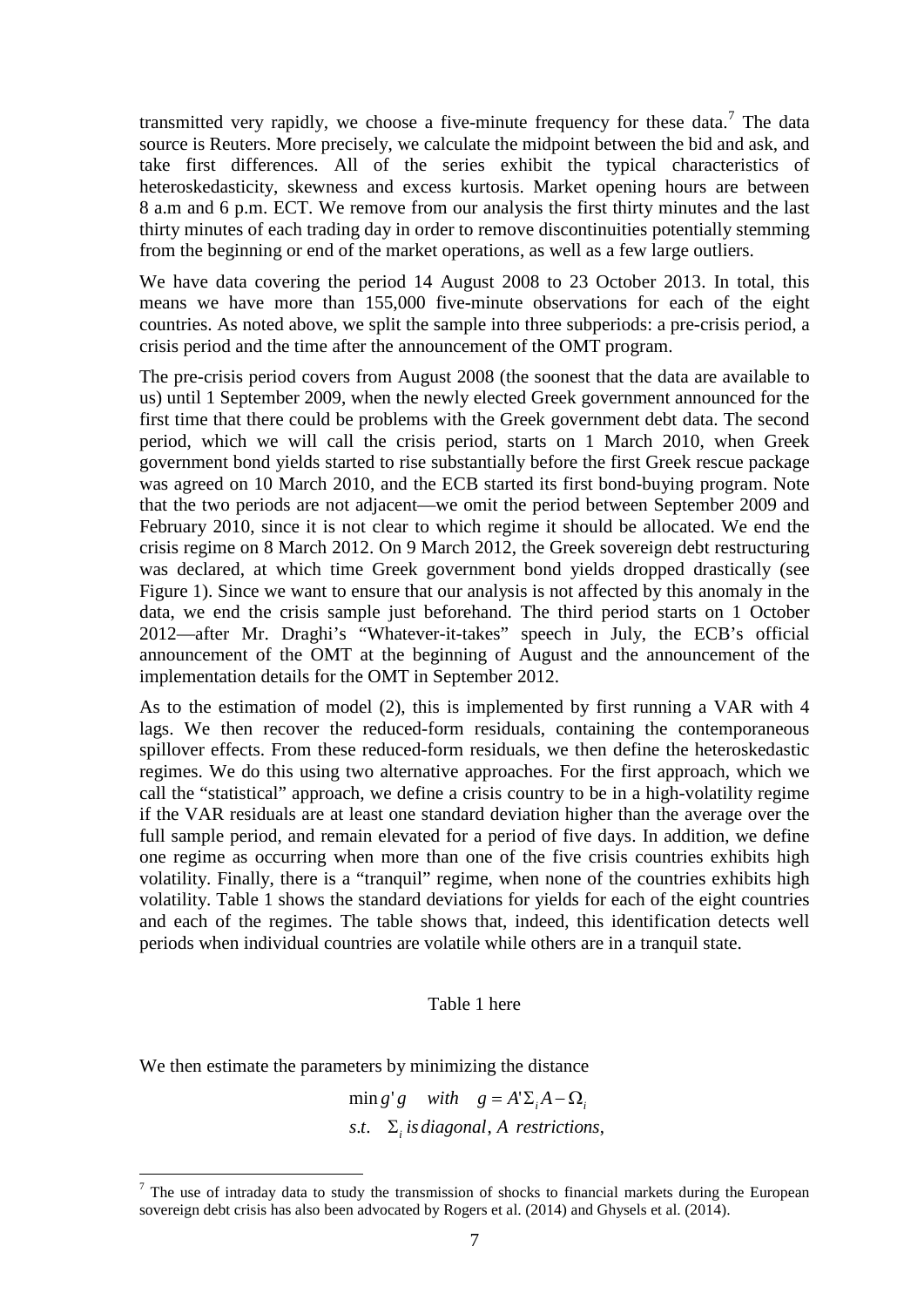with  $\Sigma$  the variance of the structural shocks, and  $\Omega$  the variance-covariance matrix for each regime. Identification requires the different equations to be linearly independent, which is satisfied by the fact that the volatility of one of the observed variables is higher, while the others are relatively stable. Since the model is overidentified—we need only two regimes but have seven—we can test the overidentifying restrictions.

To check for the robustness of this identification method, we also employ an alternative way of detecting volatility regimes. This second method, or what we call a "narrative" approach, identifies a country to be in a volatile regime if that particular country is the focus of the news on a particular day. We identify this by looking at Reuters News in Factiva.<sup>[8](#page-12-0)</sup>

Figure 2 shows the number of articles covering each of the five stressed euro area countries. The numbers shown are monthly totals, while the identification method uses daily data. This figure is meant for illustration only, since with daily data it is hard to get an intuitive picture of changes over time. The figure shows that media attention is well aligned with financial market stress. Greece, for instance, received a lot of attention in early 2010, when it came under intense market pressure and ultimately received a bailout program from the IMF and the EU.

#### Figure 2 here

As before, we identify a tranquil regime and regimes when one or more countries receive substantial media attention. A country is defined as receiving a lot of attention on a particular day if the number of stories about the economic situation in that country exceeds more than two standard deviations from what it usually receives, on a daily average, over the entire sample period.

We use a bootstrap with 200 replications to obtain the significance levels of our parameter estimates. For each of the regimes, we employ the estimated regime-specific variance-covariance matrix to create new data with the same covariance structure in each bootstrap replication. For each draw, we estimate the coefficients by minimizing the moments given the restrictions. Finally, we obtain variance decompositions.

Table 2 illustrates why it is important to conduct the analysis in a structural model that allows us to identify the nature of the shocks and leaves the spillover directions unrestricted. It shows coefficients of simple ordinary least square (OLS) regressions that explain national yield changes by the changes in German yields, which give us a sense of the unconditional correlation of yield changes. While all coefficients are positive and large in the pre-crisis sample, some of these turn negative during the crisis or under OMT. This switch in the sign of the correlations is likely explained by two factors: first, a change in the effects of shocks to peripheral countries, which initially led to a comovement of yields but during the crisis triggered a flight to quality toward the German bond market; and second, a shift in the relative importance of shocks, with shocks to the peripheral countries having become more important during the crisis. An analysis of correlations that does not condition on the source of shocks, or restricts the sign of their impact, will therefore not reveal the true nature of spillovers among euro area government bond markets and their evolution over time. A structural model is warranted.

<span id="page-12-0"></span><sup>&</sup>lt;sup>8</sup> That is, we search Reuters News for the name of a given country or the corresponding adjective (e.g., "Greece or Greek") in the headline of the lead paragraph. We restrict our search to the "economic news" category. For similar approaches to identify the intensity of crisis-related news about specific countries, see Beetsma et al. (2013) and Ehrmann et al. (2014).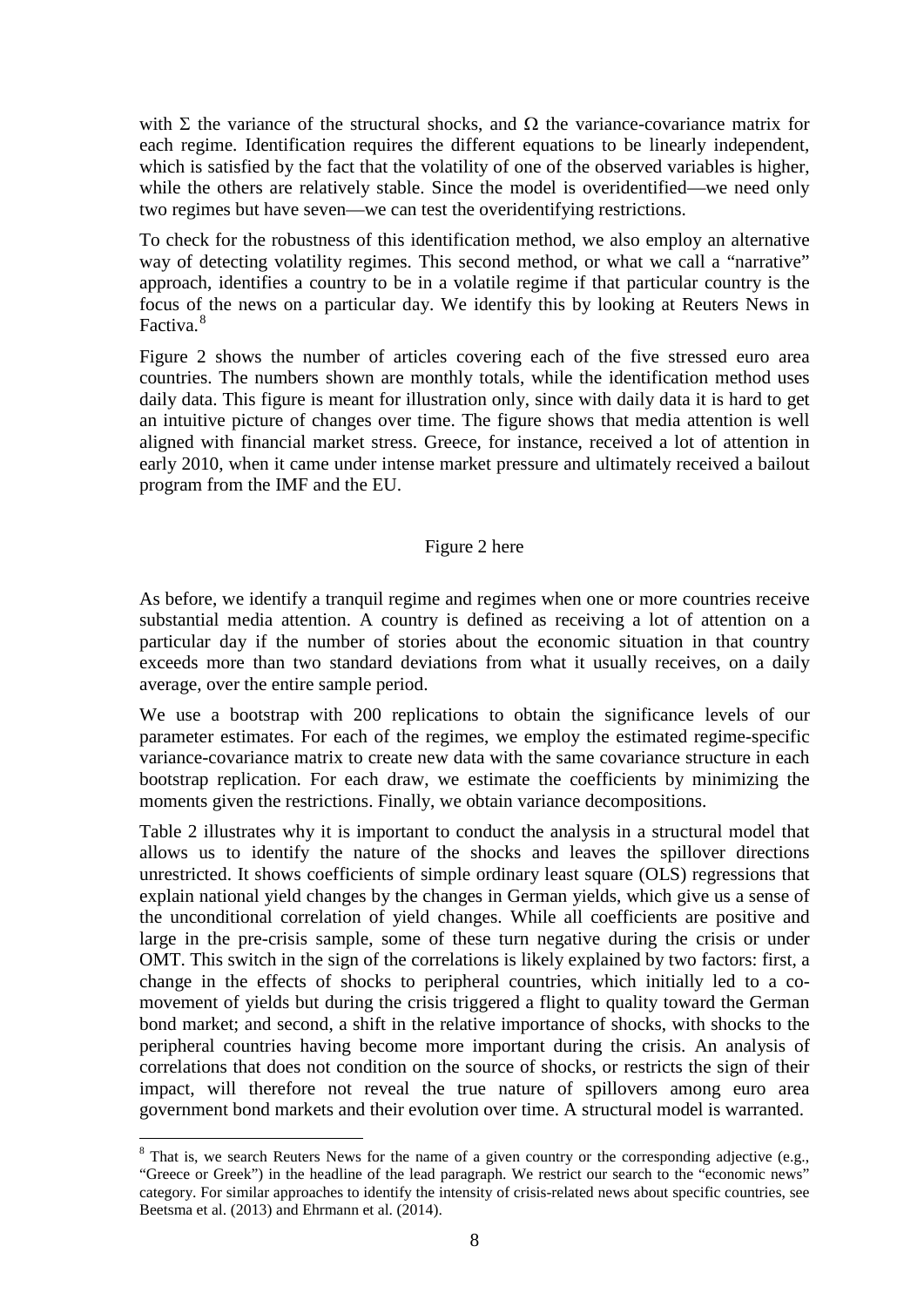#### Table 2 here

#### **3. Empirical Results**

We next report the empirical results, first focusing on the overall spillovers, before we compare direct and overall effects, study variance decompositions, and finally discuss the results of the robustness checks.

#### **3.1 Overall spillovers**

#### *Substantial co-movement of bond yields prior to the European crisis*

We start by testing our first two hypotheses for the pre-crisis period of 2008 and 2009. Table 3 presents the estimates for the overall spillovers from the matrix  $A^{-1}$ , including indirect spillovers via third markets. In Table 3, as in the subsequent tables, the source country of the shock is depicted in the top row; the recipient countries for the impact of the shocks are given in the first column. Bold numbers show coefficients that are statistically significant at the 1% level.<sup>[9](#page-13-0)</sup>

Panel A of Table 3 shows results for the pre-crisis period, when markets were effectively responding to two types of shocks: they were either moving jointly in response to shocks to the German bond yield, or alternatively to idiosyncratic shocks that moved only one market, without much in terms of spillovers. The reaction coefficients to the first type of shock are provided in the leftmost column of the table, and show how shocks to German yields were transmitted to the other bond markets in a substantial manner, with spillover coefficients ranging from 0.8 to 0.9. These coefficients imply that an increase (decrease) by 10 basis points in the 10-year Bund induced an increase (decline) in 10-year yields in other euro area countries by 8 to 9 basis points, and confirm our Hypothesis 1.

#### Table 3 here

Beyond this shock, which moved all countries alike, markets were systematically responding in a significant fashion only to their own shocks (reported on the diagonal of the table). Apart from the first column and the diagonal elements, there are few statistically significant coefficients, and these are in addition mostly small in magnitude, confirming our Hypothesis 2.

However, there are exceptions to this pattern, in particular for shocks to Greek bond yields: the respective spillover coefficients to all countries except Portugal are negative, and statistically significant for the case of the Netherlands and Italy. This means that a rise (decline) in the pricing of Greece's sovereign risk induced a small but statistically significant decrease (increase) in yields among these countries. This is consistent with the flight-to-safety interpretation, in which investors reallocate their portfolios away from a country if risks in this country rise. But the reverse also holds: i.e., an exogenous decline in Greek bond yields induced capital flows into Greece. In short, the evidence suggests

<span id="page-13-0"></span><sup>&</sup>lt;sup>9</sup> More detailed results, including standard errors, are provided as appendix tables.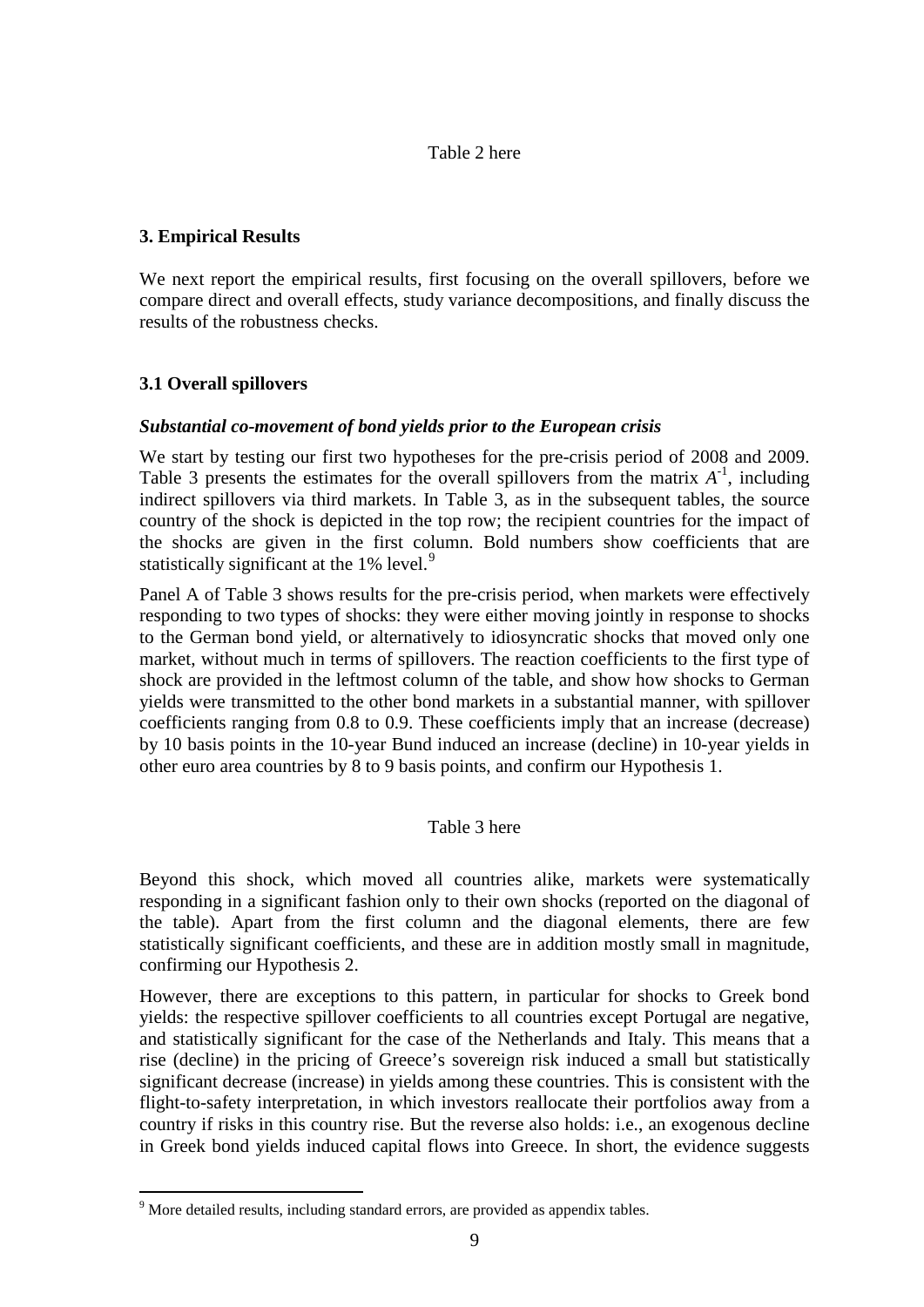that Greek government bonds were already considered to constitute a different asset class during the global financial crisis and before the European sovereign debt crisis.

#### *Fragmentation and flight to safety during the height of the European crisis*

Moving on to the results for the crisis sample, reported in panel B of Table 3, two major points stand out. First, shocks to German bond yields were leading to considerably less co-movement across the other countries. Even though the spillover coefficients are estimated to be statistically significant, their magnitude has changed. French and Dutch bond yields still saw a reaction of similar magnitude than prior to the crisis, but for all other countries, spillovers were substantially smaller, and with the exception of Ireland statistically significantly so. The overall picture therefore suggests that markets in the euro area experienced fragmentation, not contagion, during the height of the crisis: domestic bond yields were driven much more by domestic idiosyncratic factors than by common factors. Fragmentation of markets is therefore the answer to our Hypothesis 3.

A second important change compared to the pre-crisis period is the presence of several statistically significant flight-to-quality phenomena, speaking to our Hypothesis 2. Shocks to yields in Italy, Portugal and Ireland triggered adverse reactions in German and French yields. For the case of Italy, these reactions were large in magnitude, with spillover coefficients of -0.21 and -0.15, respectively (which are not only statistically significantly different from zero, but also from their pre-crisis figures).

#### *Italian and Spanish sovereign debt as a new asset class under OMT*

Turning to the OMT sample in panel C of Table 3, yet another picture emerges. First, with regard to Hypothesis 3, the fragmentation of government bond markets continued and intensified. German, French and Dutch yields co-moved very strongly in response to shocks to Germany. The other countries, in contrast, show either statistically insignificant or very small spillover coefficients—which are statistically significantly smaller than in the pre-crisis sample and in the crisis sample. Second, flight to quality became less of an issue. It is still present for shocks to Italy, but the magnitudes have become smaller, and it has become statistically insignificant for the other countries.

The most striking result, however, is the separation of the sovereign bond markets of Italy and Spain from those of the rest of the euro area. Before 2010, Italy's and Spain's bond markets were as integrated as, and did not behave differently from those of, e.g., France and the Netherlands. Subsequently, during the 2010–12 period, both countries saw a marked reduction in their co-movement with the other countries in response to shocks to German yields. In addition, Spanish yields started to be affected by shocks to Italian yields, but not vice versa. For the third subsample studied here, Italian and Spanish yields stopped reacting to German shocks, and effectively only moved in response to their own and each other's shocks. In short, the only robust evidence for the presence of contagion (which was a possible outcome under Hypothesis 3) in euro area sovereign debt markets is found for the relationship between Spain and Italy.

It is very difficult to gauge the extent to which the fragmentation, flight to quality and contagion between Spain and Italy were purely determined by market forces, or affected by policy. There were so many elements in the crisis response, both among governments and for the ECB, that it is hard to identify relevant policies and to trace their effects through all individual national bond markets. However, it is clear that widespread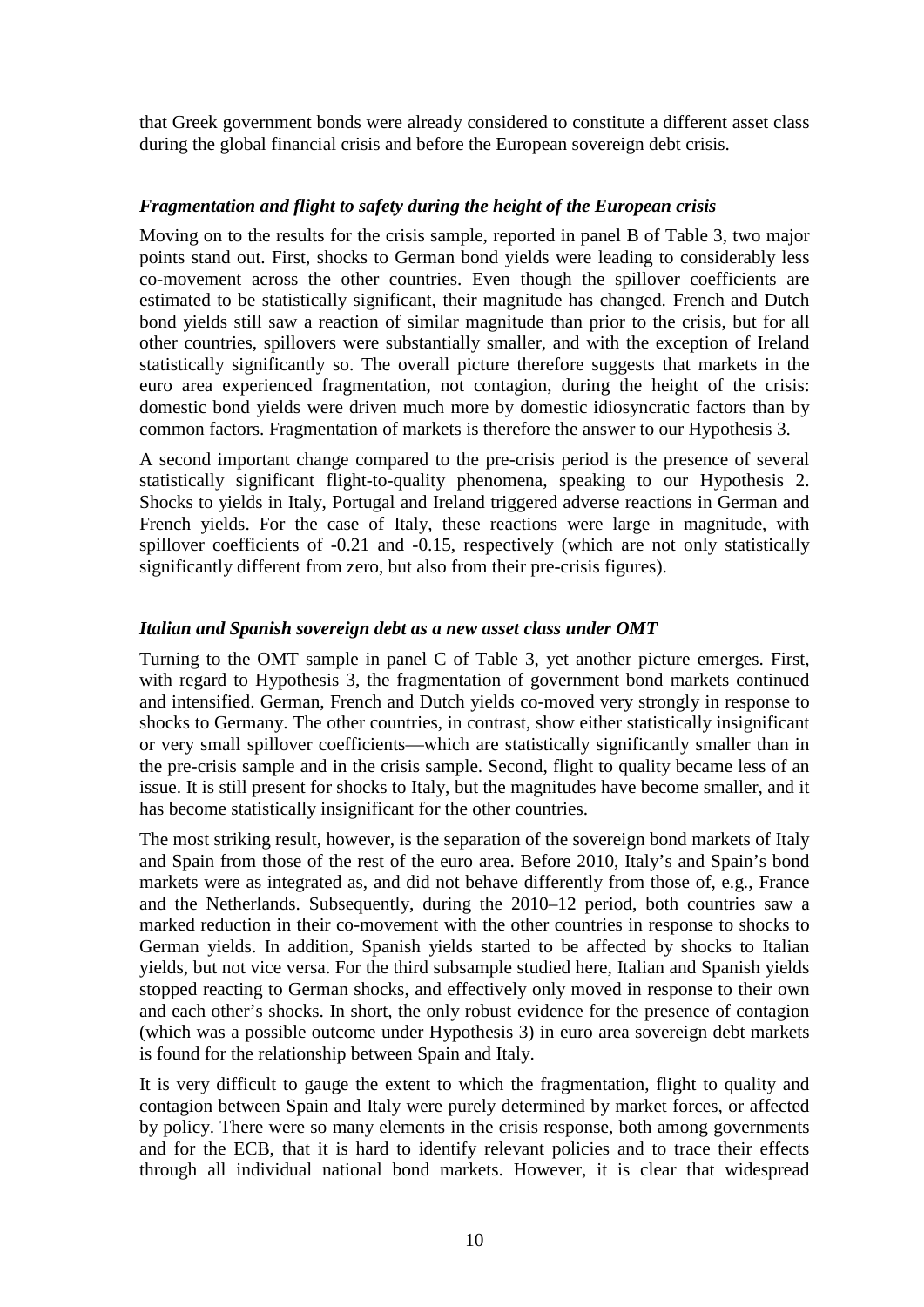contagion did not occur, either because policy responses were highly effective or because concerns about contagion were exaggerated.

That contagion did eventually occur for Spain and Italy is consistent with the set-up of the ECB's OMT program, which is conditional on a country adopting a rescue program, fulfilling all the related conditions and still having full market access. This made it clear to investors that the OMT program was primarily targeted at preventing a run against Italy and Spain (and possibly other core countries). The smaller periphery countries— Greece, Ireland and Portugal—did not fulfill the conditions of the OMT program at that time.

Accordingly, a stronger co-movement of Spanish and Italian yields is to be expected. We recall from Figure 1 that Spanish and Italian yields declined from close to 7% in the summer of 2012 to around 3% at the end of 2013. Hence the contagion from Italian to Spanish bond markets, and vice versa, was desirable from a policy perspective, since it reinforced the mutual reduction in yields during that time period.

In summary, the findings of the empirical analysis show that there was no contagion among euro area sovereign debt markets during the crisis between 2010 and 2012. The opposite is the case. While euro area bond markets were highly integrated before the European crisis, they became fragmented, or at least less integrated, from early 2010 onward. Since the OMT announcement in the summer of 2012, the integration of euro area bond markets has shown a diverging pattern, with an increased integration among the core countries and a disappearance of flight-to-quality phenomena. But there has also been a deepening of the fragmentation across country groups. Most importantly, Italy and Spain seem no longer to be part of the euro area core, and now constitute a country grouping by themselves, showing little integration with the rest of the euro area, but contagion between themselves.

#### **3.2 Direct and overall effects**

So far, we have studied the coefficients in the matrix  $A^{-1}$ , which provide estimates of the *overall* linkages among bond markets by allowing the transmission of a shock to one specific sovereign debt market to go through sovereign debt markets in other euro area countries. It is interesting to compare these to the *direct* effects, as estimated in matrix *A* and reported in Table 4.

#### Table 4 here

Focusing on the first column, i.e. the shocks to German yields, a comparison of the overall effects and the direct effects indicates that, prior to the European crisis, there was a large difference between these two types of spillovers. On average, the overall spillovers were 75% larger than the direct transmission of shocks. By contrast, this difference between direct and overall spillovers became a lot smaller during the crisis, with the overall spillovers in many cases being only marginally larger than the direct ones.

The difference between direct and total spillover coefficients can be interpreted as an alternative measure of integration. In highly integrated financial markets, the transmission is likely to take place not only directly between two markets, but often via third markets. Two markets are less integrated not only if the overall transmission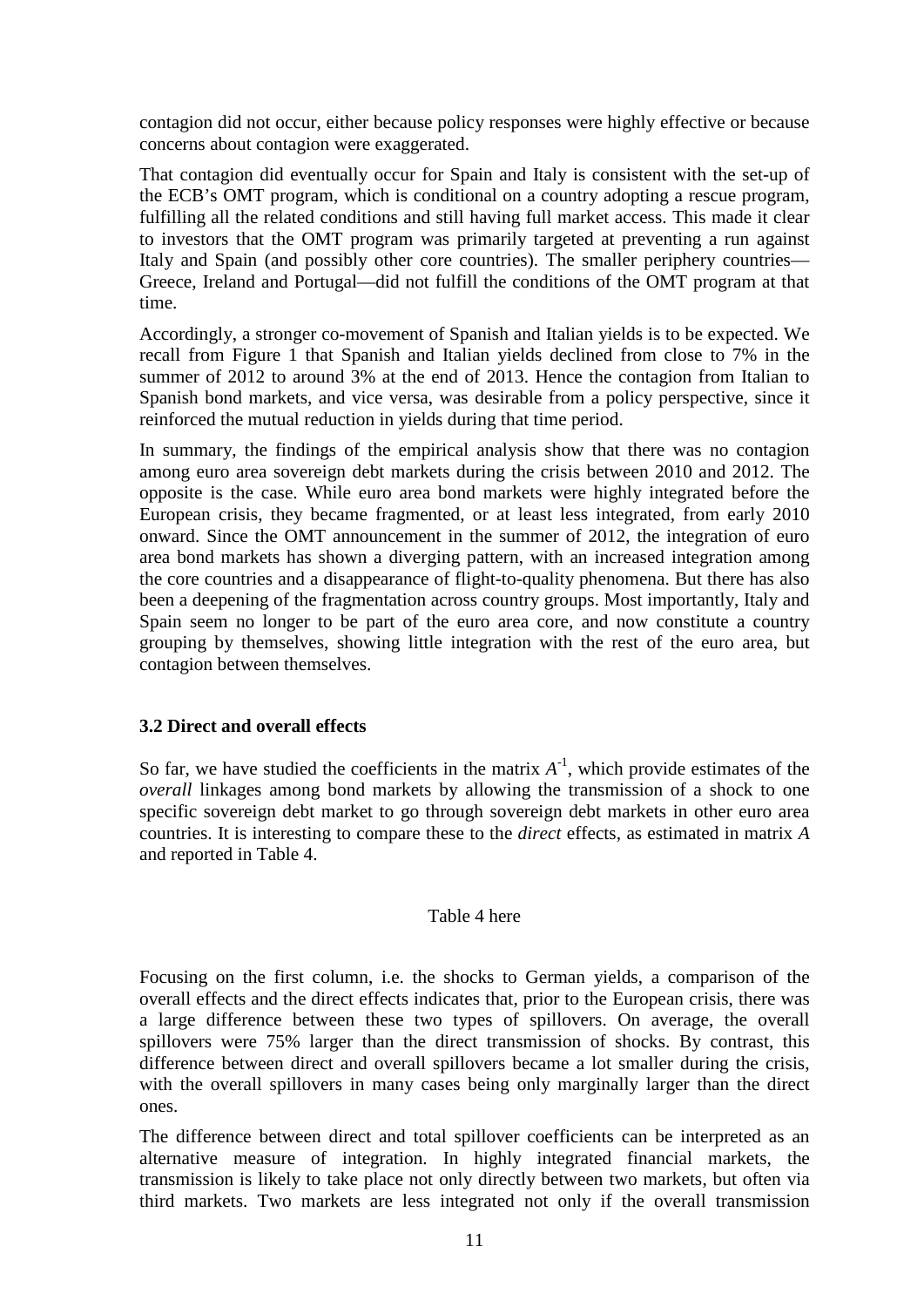between the two declines, but also if there is less of an indirect effect via other markets. This is indeed the case: whereas in panel A of Table 4, which reports the results for the pre-crisis period, we can see a large number of statistically significant spillover effects, the fragmentation of euro area markets during the crisis is reflected in the fact that, for the other two periods, very few spillover effects are estimated to be significant. Hence, this comparison supports the findings of the previous section.

#### **3.3 Variance decompositions**

Having identified and analyzed the spillover coefficients, we next assess the economic importance of each of the bond markets for the entire system. Table 5 shows the variance decomposition for the reduced-form model (2) over the three subsamples. Each cell indicates the share of the total variance of each bond market that is explained by the respective shocks.

#### Table 5 here

In line with our previous results, we find that during the pre-crisis, there were mainly two relevant shocks—those to the German yields, which explain around 35% of the variances of the other countries' yields, and the country's own idiosyncratic shocks, which on average account for 65% of the variances. That pattern changes substantially over the course of the crisis, especially for the stressed countries, corroborating the evidence for a fragmentation of markets: while German shocks on average explain 35% of their variance during the pre-crisis period, this number drops to 21% at the height of the crisis, and to 5% under OMT. Own shocks, in contrast, explain an increasing share of the respective variance, averaging 60%, 77% and 84% over the three subperiods. The only notable exception is Spain under OMT, where only 53% of the variance is due to its own idiosyncratic shocks, whereas 32% of the variance is explained by shocks to Italian yields, confirming that contagion was not only statistically significant, but economically important.

#### **3.4 Robustness—identification using the narrative approach**

As discussed in section 2, the specification of different regimes is important for the identification of spillover effects. While we choose to use the statistical approach to identify periods when markets were particularly volatile, an alternative is the narrative approach, which identifies periods during which a country receives a high degree of media attention.

#### Tables 6 to 8 here

Tables 6 to 8 show the corresponding estimates. Two results stand out from the analysis using this alternative scheme. The first is that the results are robust. The transmission coefficients are, overall, very similar, independent of whether the narrative approach for the statistical approach is chosen. Of course, individual figures do change, but these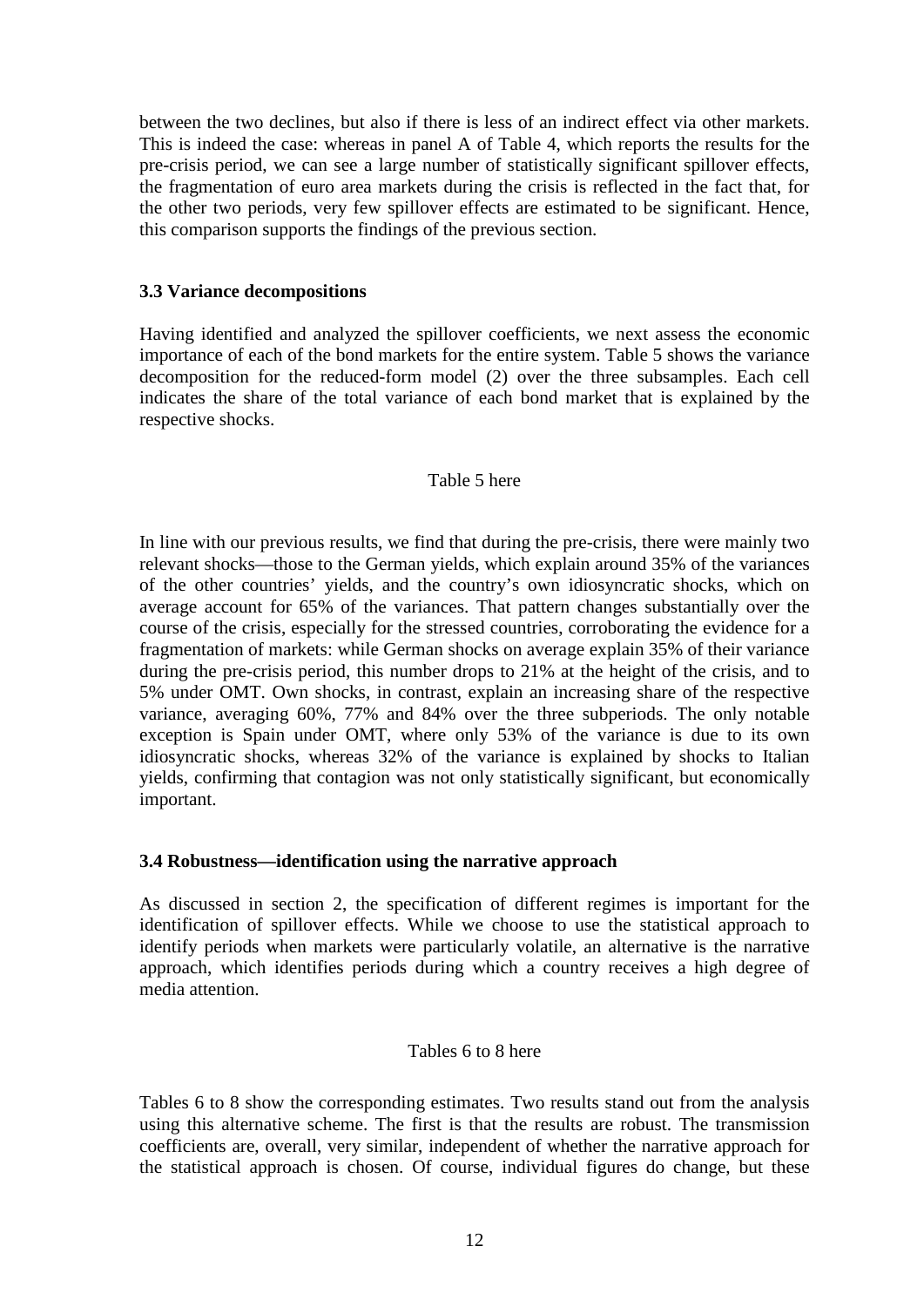changes are usually small, and they do not differ from the benchmark results in any systematic manner.

The second finding from the alternative exercise is that the coefficients for the spillovers tend to be statistically more significant than when using the statistical approach. For instance, according to these results, there are still flight-to-quality effects in the OMT subsample. The main results of this paper are, however, robust.

#### **4. Conclusions**

The empirical analysis of the paper shows that the euro area has experienced substantial fragmentation across national sovereign bond markets since the beginning of the European sovereign debt crisis in 2010. European bond markets were highly integrated before 2010 (possibly more than warranted, given that markets were not pricing much credit risk prior to the global financial crisis), with the German government bond market being the dominant one in driving yields all over the euro area. Beyond this general comovement, yields were largely determined only by shocks in the domestic market.

Since the start of the European crisis in 2010, this dominance of German yields has become considerably weaker, suggesting a general fragmentation of markets, which has strengthened further over time. In addition, we observe more cases of a flight to quality during the crisis, whereby shocks to yields in several stressed countries moved French and German yields in the opposite direction, a phenomenon that largely disappears after the ECB's announcement of its OMT program.

Importantly, however, there is generally no evidence of contagion; i.e., we typically do not find a strengthening in the transmission of sovereign risk shocks across euro area countries between 2010 and 2012. On the contrary, fragmentation means that the transmission of shocks had generally become weaker during that period, a finding that is in line with Caporin et al. (2013) and Claeys and Vašíček (2014). The only exception to this is the case of Italy and Spain. Both were part of the euro area core before the crisis, but started decoupling from the core euro area countries. This decoupling and separation of Italy and Spain intensified after the announcement of the OMT program in the summer of 2012, while the bidirectional spillovers among these two countries increased, constituting our only case of a contagious pattern. This finding is intriguing yet intuitive, since the OMT program was specifically targeted at Italy and Spain, while crisis countries without market access were not eligible for OMT purchases.

This raises a question about the role that policies, and in particular policies of the ECB, have played in all of this. While it is difficult to separate the impact of policies from market factors, our findings suggest that financial integration strengthened within core countries and within periphery countries, whereas across these country groups there was more fragmentation.

What do these findings imply for policy? On the one hand, the pattern of disintegration identified in this paper may be partly desirable, since it prevented a more systemic crisis in the euro area through stronger cross-country linkages. The findings of the paper are indeed remarkably strong in rejecting the contagion hypothesis, which dominated the policy discussions for much of the crisis. On the other hand, the high degree of fragmentation also poses difficult challenges for policy-makers currently and in the future, since it leads to an unequal transmission of the ECB's monetary policy to the various countries. It is therefore important to see whether and to what degree market integration will rise again once the crisis abates.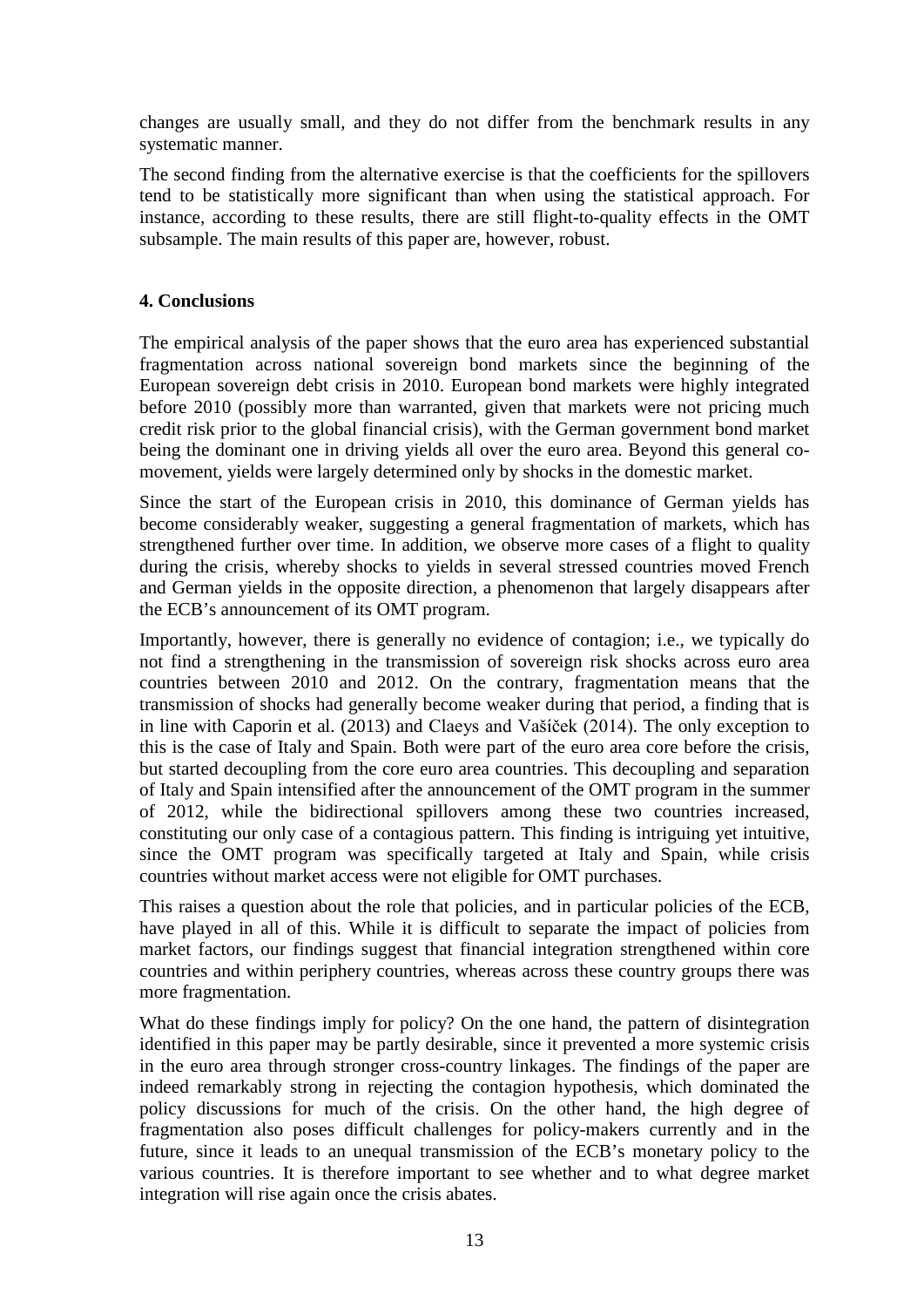#### **References**

- Altavilla, C., D. Giannone and M. Lenza (2014). The Financial and Macroeconomic Effects of OMT Announcements. ECB Working Paper No. 1707.
- Andersen, T., Bollerslev, T., Diebold, F. and C. Vega (2007). Real-Time Price Discovery in Stock, Bond and Foreign Exchange Markets. *Journal of International Economics* 73, 251-277.
- Arghyrou, M. G. and K. Alexandros (2012). The EMU Sovereign-Debt Crisis: Fundamentals, Expectations and Contagion. *Journal of International Financial Markets, Institutions and Money* 22(4), 658-677.
- Bae, K.-H., Karolyi, A. and Stulz, R. (2003). A New Approach to Measuring Financial Contagion. *Review of Financial Studies* 16, 717-763.
- Battistini, N., M. Pagano and S. Simonelli (2014). Systemic Risk, Sovereign Yields and Bank Exposures in the Euro Crisis. *Economic Policy* 29(78), 203–251.
- Beber, A., M.W. Brandt and K. A. Kavajecz (2009). Flight-to-Quality or Flight-to-Liquidity? Evidence from the Euro-Area Bond Market. *The Review of Financial Studies* 22(3), 925-957.
- Beetsma, R., M. Giuliodori, F. de Jong and D. Widijanto (2013). Spread the News: The Impact of News on the European Sovereign Bond Markets During the Crisis. *Journal of International Money and Finance* 34, 83-101.
- Beirne, J. and M. Fratzscher (2013). The Pricing of Sovereign Risk and Contagion During the European Sovereign Debt Crisis. *Journal of International Money and Finance* 34, 60-82.
- Bekaert, G., M. Ehrmann, M. Fratzscher and A. Mehl (2014). Global Crises and Equity Market Contagion. *Journal of Finance* 69, 2597-2649.
- Bekaert, G., R.J. Hodrick and X. Zhang (2009). International Stock Return Comovements. *Journal of Finance* 64, 2591–2626.
- Caporin, M., L. Pelizzon, F. Ravazzolo and R. Rigobon (2013). Measuring Sovereign Contagion in Europe. NBER Working Paper No. 18741.
- Claeys, P. and B. Vašíček (2014). Measuring Bilateral Spillover and Testing Contagion on Sovereign Bond Markets in Europe. *Journal of Banking and Finance* 46, 151-165.
- D'Agostino, A. and M. Ehrmann (2014). The Pricing of G7 Sovereign Bond Spreads The Times, They are A-Changin. *Journal of Banking and Finance* 14, 155-176.
- Diebold, F. and K. Yilmaz (2009). Measuring Financial Asset Return and Volatility Spillovers, with Application to Global Equity Markets. *Economic Journal* 119, 158-171.
- Dungey, M., and V. L. Martin (2007). Unravelling Financial Market Linkages During Crises. *Journal of Applied Econometrics* 22(1), 89-119.
- Ehrmann, M., M. Fratzscher, R. Gürkaynak and E. Swanson (2011a). Convergence and Anchoring of Yield Curves in the Euro Area. *Review of Economics and Statistics* 93, 350–364.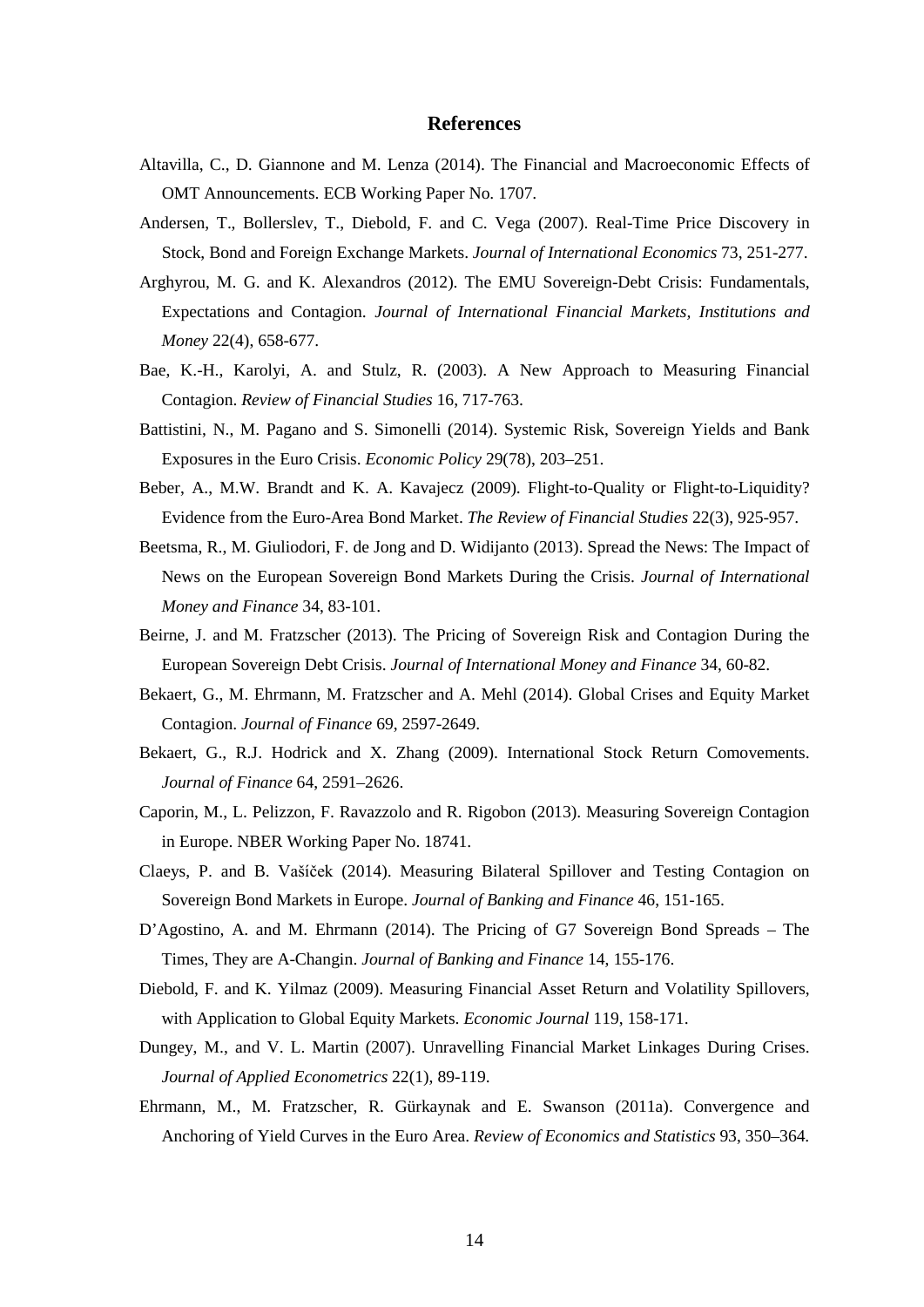- Ehrmann, M., M. Fratzscher and R. Rigobon (2011b). Stocks, Bonds, Money Markets and Exchange Rates: Measuring International Financial Transmission. *Journal of Applied Econometrics* 26(6), 948–974.
- Ehrmann, M., C. Osbat, L. Uusküla and J. Strasky (2014). The Euro Exchange Rate During the European Sovereign Debt Crisis – Dancing to its Own Tune? *Journal of International Money and Finance* 49, 319-339.
- Forbes, K.J. and R. Rigobon (2002). No Contagion, Only Interdependence: Measuring Stock Market Co-Movements. *Journal of Finance* 57(5), 2223-2261.
- Garcia de Andoain, C., P. Hoffmann and S. Manganelli (2014). Fragmentation in the Euro Overnight Unsecured Money Market. *Economics Letters* 125(2), 298–302.
- Ghysels, E., J. Idier, S. Manganelli and O. Vergote (2014). A High Frequency Assessment of the ECB Securities Markets Programme. ECB Working Paper No. 1642.
- Giordano, R., M. Pericoli and P. Tommasino (2013). Pure or Wake-up-Call Contagion? Another Look at the EMU Sovereign Debt Crisis. *International Finance* 16(2), 131-160.
- Goldstein, M. (1998). The Asian Financial Crisis: Causes, Cures, and Systematic Implications (Institute for International Economics, Washington, D.C.).
- Hamao, Y., Masulis, R.W. and Ng, V. (1990). Correlations in Price Changes and Volatility Across International Stock Markets. *Review of Financial Studies* 3, 281-307.
- King, M., Sentana, E.,Wadhwani, S. (1994). Volatility and Links Between National Stock Markets. *Econometrica* 62, 901–934.
- Lin, W., Engle, R.F., Ito, T. (1994). Do Bulls and Bears Move Across Borders? International Transmission of Stock Returns and Volatility. *Review of Financial Studies* 7, 507–538.
- Lucas, A., B. Schwaab and X. Zhang (2014). Conditional Euro Area Sovereign Default Risk. *Journal of Business and Economic Statistics* 32(2), 271-284.
- Pelizzon, L., M.G. Subrahmanyam, D. Tomio and J. Uno (2014). Sovereign Credit Risk, Liquidity, and ECB Intervention: Deus ex Machina? Mimeo, www.ecb.europa.eu/events/pdf/conferences/140908/pelizzon.pdf.
- Rigobon, R. (2003). Identification Through Heteroskedasticity. *Review of Economics and Statistics* 85, 777-792.
- Rigobon, R. and Sack, B. (2003a). Measuring the Reaction of Monetary Policy to the Stock Market. *Quarterly Journal of Economics* 118, 639-669.
- Rigobon, R. and Sack, B. (2003b). The Impact of Monetary Policy on Asset Prices. *Journal of Monetary Economics* 51, 1553-1575.
- Rogers, J.H., C. Scotti and J.H. Wright (2014). Evaluating Asset-Market Effects of Unconventional Monetary Policy: a Multi-Country Review. *Economic Policy* 29(80), 749– 799.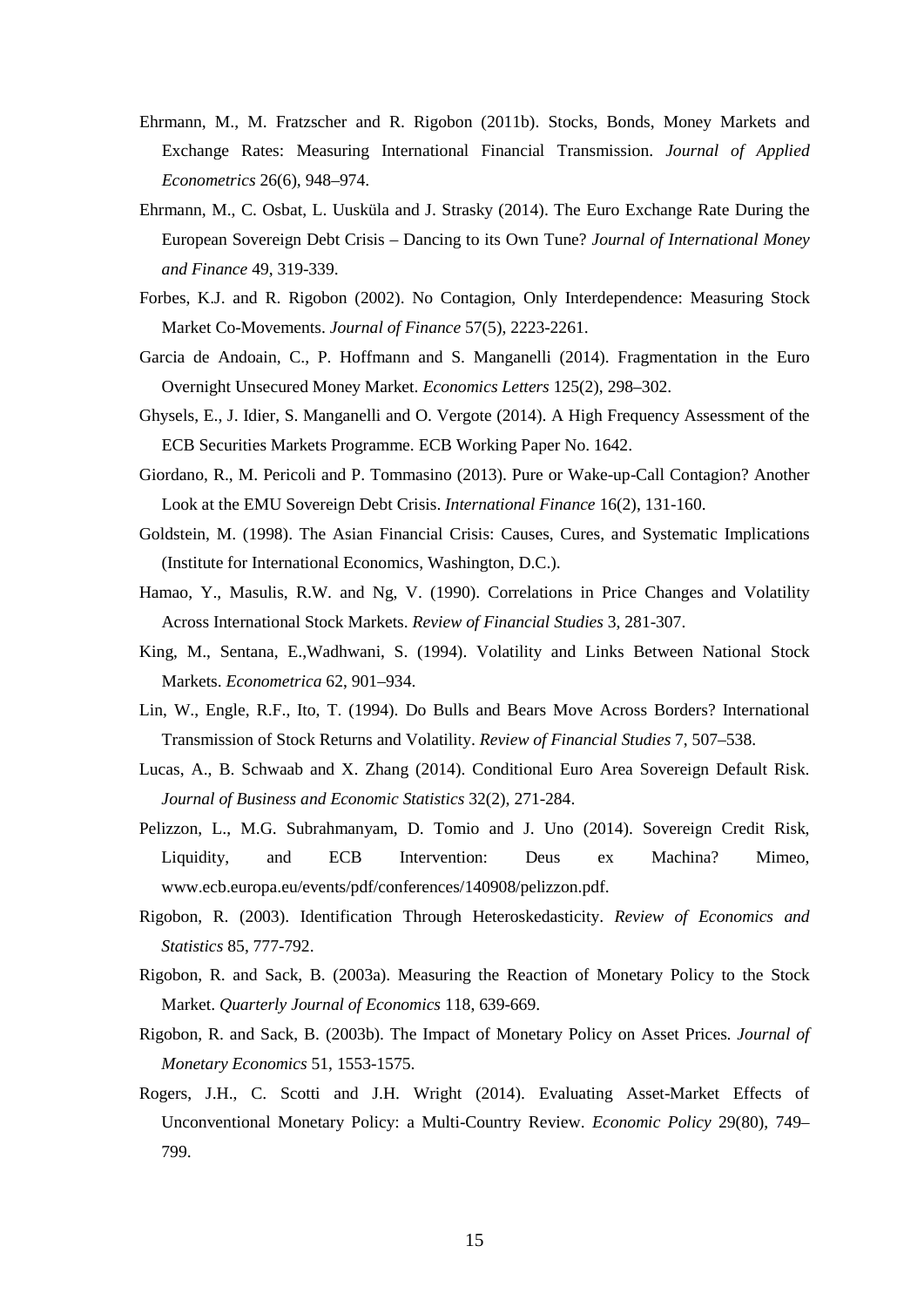Sentana, E. and G. Fiorentini (2001). Identification, Estimation and Testing of Conditionally Heteroskedastic Factor Models. *Journal of Econometrics* 102, 143-164.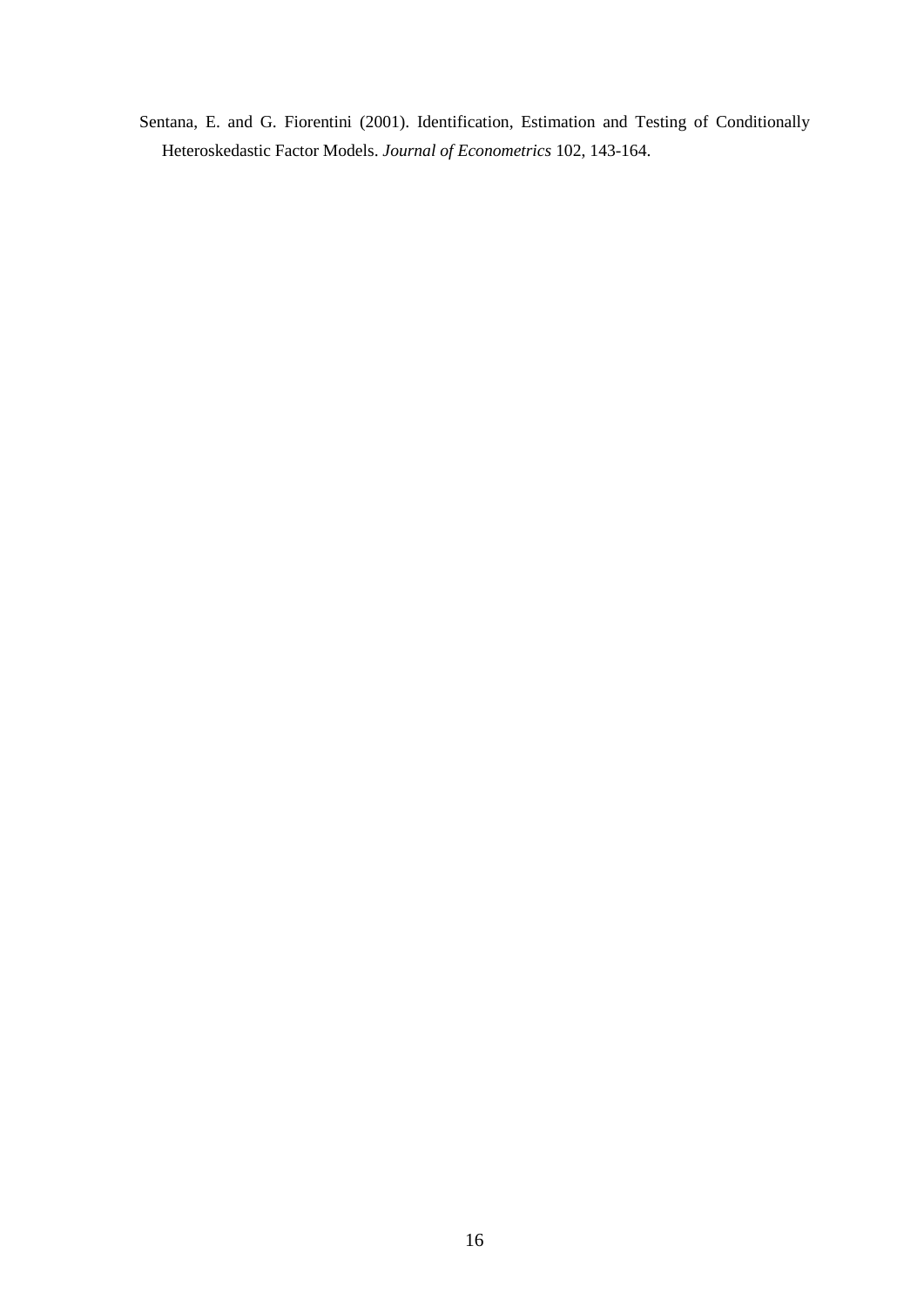

Notes: The figure shows the ten-year yields of the eight euro area countries included in the analysis of the paper. Shaded areas denote the three subsamples analyzed in this paper.

## **Figure 1: Sovereign yields in the euro area**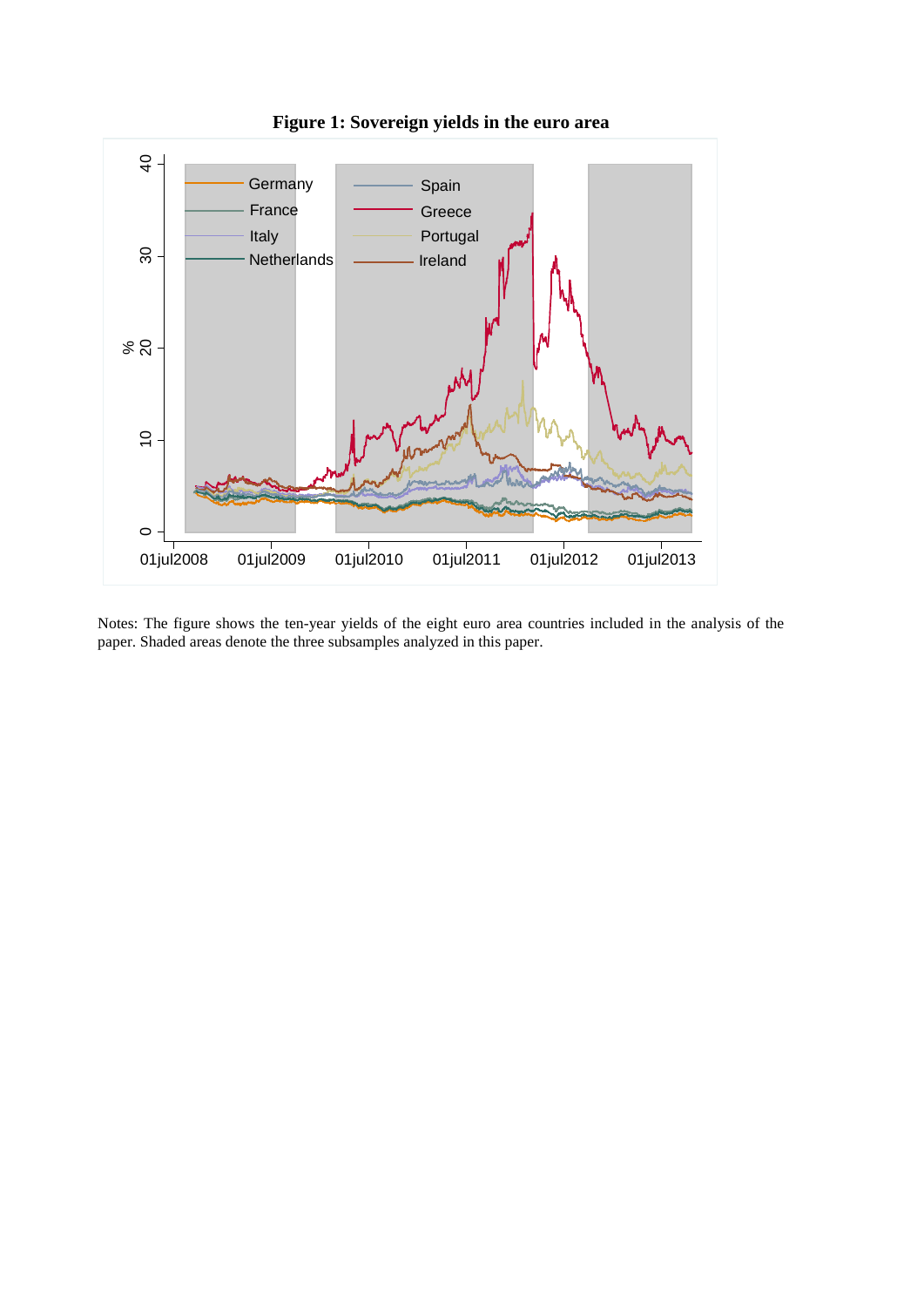

Notes: The figure shows the number of economic news stories in Reuters News on each of five of the euro area countries included in the analysis. For illustration purposes, the numbers shown are monthly totals, while the identification method uses daily data. Shaded areas denote the three subsamples analyzed in this paper.

**Figure 2: Countries in the news**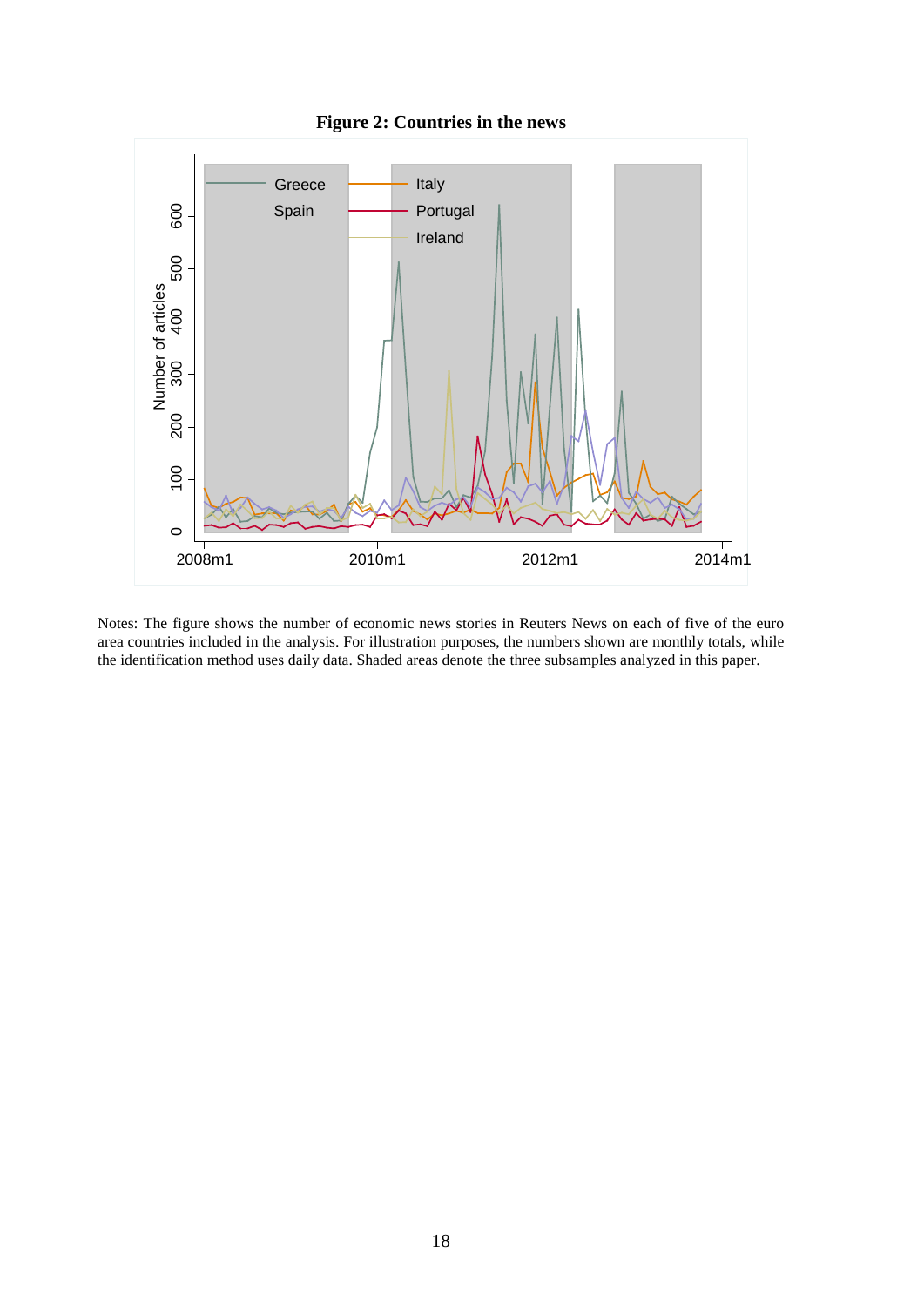| Full sample           | All       | Italy    | Spain    | Greece   | Portugal | Ireland  | Some      |
|-----------------------|-----------|----------|----------|----------|----------|----------|-----------|
|                       | variables | volatile | volatile | volatile | volatile | volatile | stressed  |
|                       | tranquil  |          |          |          |          |          | countries |
|                       |           |          |          |          |          |          | volatile  |
| St.dev. Germany       | 0.32      | 0.39     | 0.42     | 0.30     | 0.32     | 0.37     | 0.44      |
| St.dev. France        | 0.55      | 0.71     | 0.68     | 0.44     | 0.45     | 0.56     | 0.65      |
| St.dev. Netherlands   | 0.37      | 0.39     | 0.65     | 0.35     | 0.37     | 0.46     | 0.93      |
| St.dev. Italy         | 0.35      | 0.88     | 0.52     | 0.40     | 0.43     | 0.39     | 0.74      |
| St.dev. Spain         | 0.36      | 0.40     | 0.93     | 0.41     | 0.44     | 0.40     | 0.70      |
| St.dev. Greece        | 0.65      | 0.59     | 0.69     | 2.23     | 0.73     | 0.74     | 4.74      |
| St.dev. Portugal      | 0.45      | 0.48     | 0.63     | 0.50     | 1.31     | 0.48     | 1.88      |
| St.dev. Ireland       | 0.51      | 0.58     | 0.59     | 0.46     | 0.51     | 1.36     | 1.56      |
| Share of observations | 37.53     | 0.56     | 0.87     | 25.16    | 6.04     | 5.69     | 24.15     |

**Table 1: Volatility regimes using a statistical approach for identification**

Notes: The table shows the average standard deviations of 5-minute yield changes for six different volatility regimes. The first column is the regime when all euro area countries have a low volatility of less than one standard deviation relative to the sample period. The subsequent five columns show the regimes when only one of the five crisis countries exhibits periods with a higher than one standard deviation of yield changes. And the last column is for a regime when more than one of the crisis countries exhibits high volatility. Numbers in bold represent the figures for the countries with high volatility.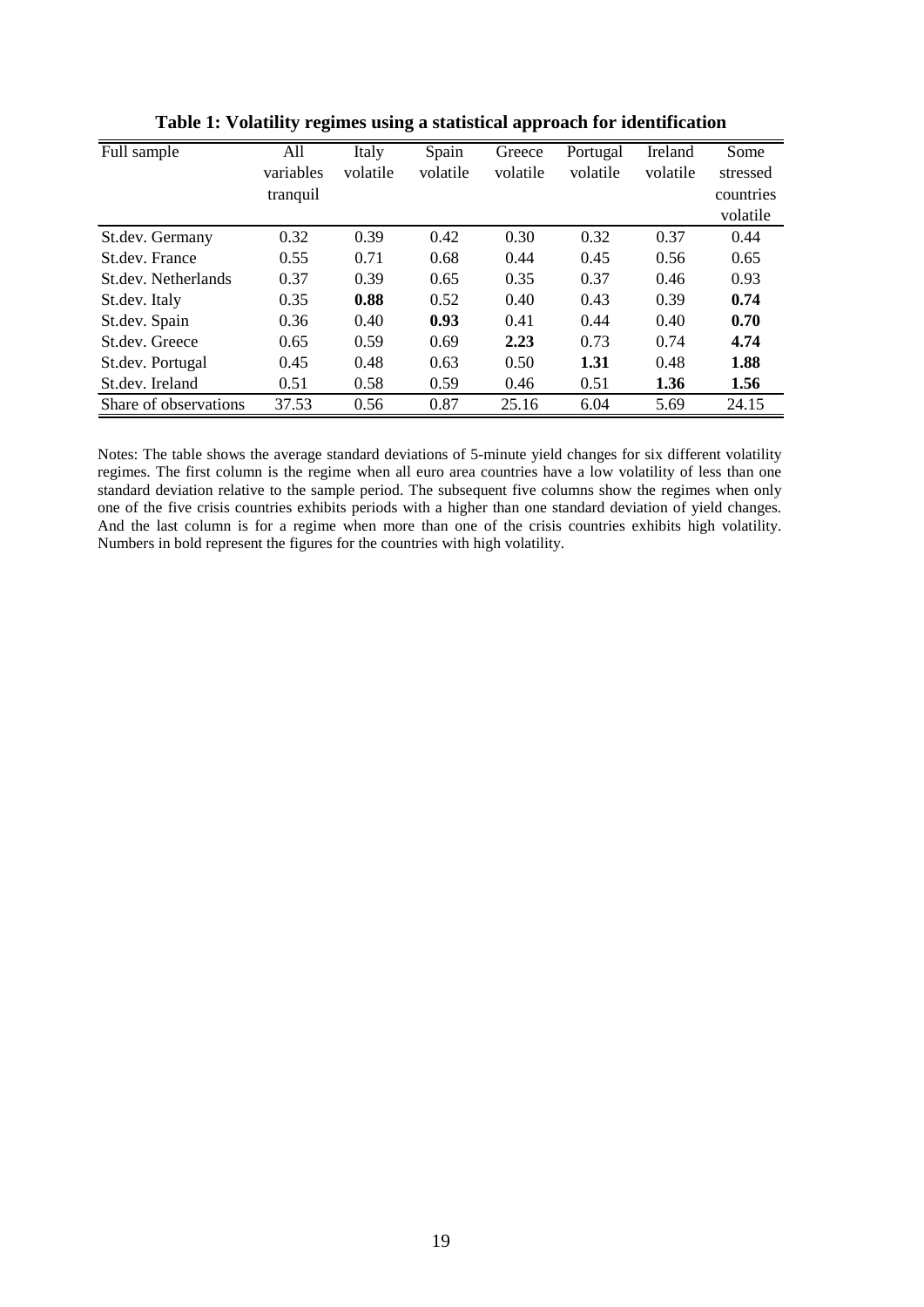|             | Full sample | Pre-crisis | Crisis      | <b>OMT</b>  |
|-------------|-------------|------------|-------------|-------------|
| France      | 0.706***    | $0.870***$ | $0.791***$  | $0.749***$  |
|             | (0.006)     | (0.016)    | (0.008)     | (0.012)     |
| Netherlands | 0.853***    | $0.769***$ | $0.889***$  | $0.913***$  |
|             | (0.006)     | (0.014)    | (0.008)     | (0.011)     |
| Italy       | $0.079***$  | $0.734***$ | $-0.045***$ | $-0.225***$ |
|             | (0.007)     | (0.015)    | (0.011)     | (0.019)     |
| Spain       | $0.335***$  | $0.772***$ | $0.343***$  | $-0.150***$ |
|             | (0.006)     | (0.015)    | (0.010)     | (0.016)     |
| Greece      | $0.456***$  | $0.731***$ | $0.467***$  | 0.010       |
|             | (0.055)     | (0.018)    | (0.114)     | (0.041)     |
| Portugal    | $0.469***$  | $0.754***$ | $0.493***$  | $-0.046**$  |
|             | (0.012)     | (0.015)    | (0.024)     | (0.022)     |
| Ireland     | $0.564***$  | $0.731***$ | $0.618***$  | $0.191***$  |
|             | (0.009)     | (0.017)    | (0.017)     | (0.014)     |

**Table 2: Correlation of yields with Germany**

Notes: The table reports results from simple OLS regressions of  $y_t^c = \alpha^c + \beta^c y_t^{DE} + \varepsilon_t^c$ , explaining the changes in yields in country *c* by the changes in German yields, using robust standard errors. The regressions are conducted country by country, and separately for the different sample period. \*\*\* denotes statistical significance at the 1% levels.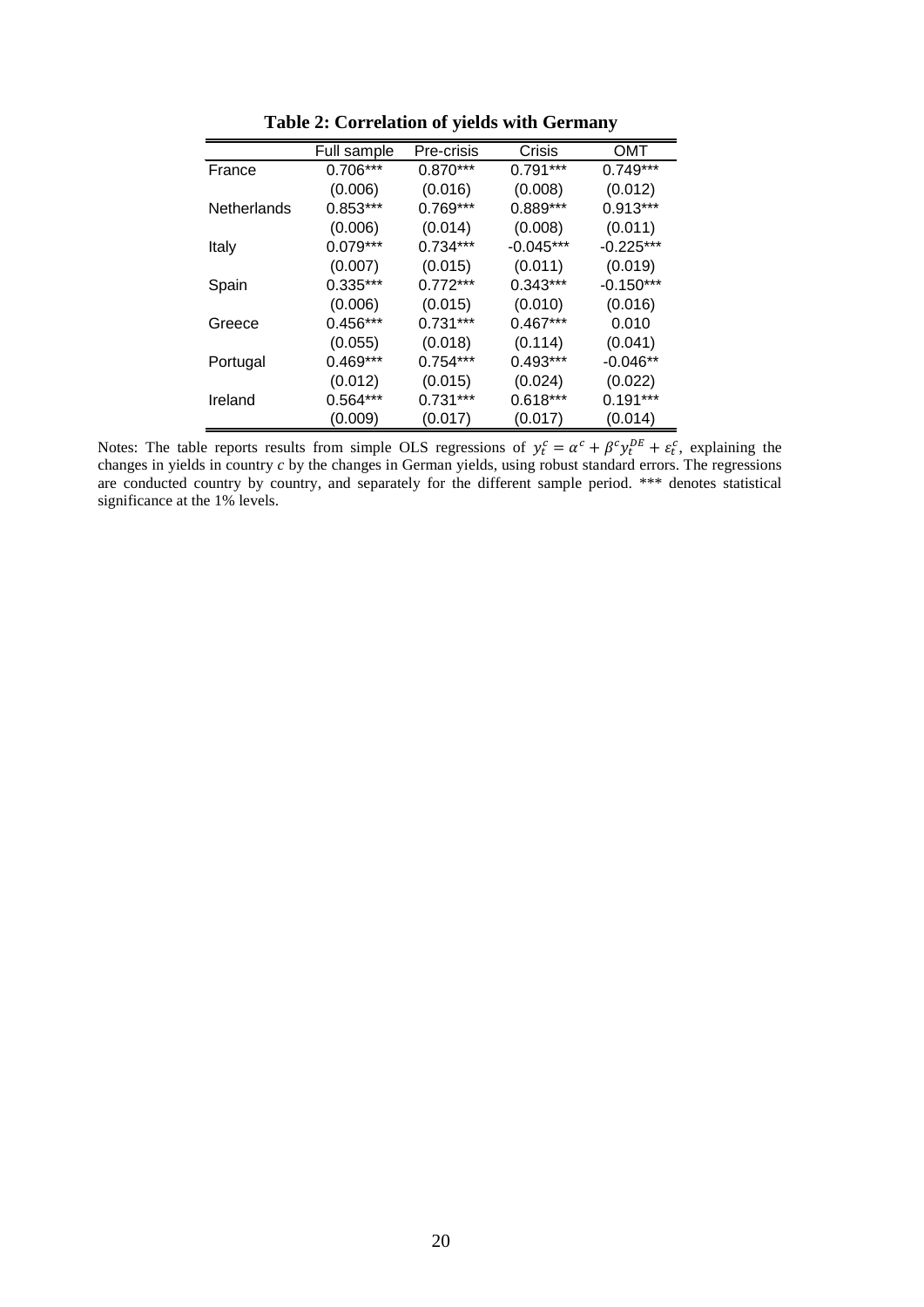#### **Table 3: Parameter estimates of reduced-form model—statistical identification approach**

|             | A. I IC-CIEDIS            |                       |                         |                         |                       |                        |                       |                       |  |  |  |
|-------------|---------------------------|-----------------------|-------------------------|-------------------------|-----------------------|------------------------|-----------------------|-----------------------|--|--|--|
|             | Germany                   | France                | Netherlands             | Italy                   | Spain                 | Greece                 | Portugal              | Ireland               |  |  |  |
| Germany     | 1.103                     | 0.067                 | 0.102                   | $-0.019$                | 0.030                 | $-0.004$               | $-0.025$              | $-0.012$              |  |  |  |
| France      | 0.820                     | 1.046                 | 0.187                   | 0.061                   | 0.011                 | $-0.032$               | 0.013                 | 0.005                 |  |  |  |
| Netherlands | 0.825                     | 0.053                 | 1.064                   | 0.005                   | 0.017                 | $-0.030$               | $-0.052$              | $-0.006$              |  |  |  |
| Italy       | 0.864                     | 0.025                 | 0.308                   | 0.984                   | 0.076                 | $-0.047$               | 0.081                 | $-0.013$              |  |  |  |
| Spain       | 0.838                     | 0.088                 | 0.322                   | 0.050                   | 1.027                 | $-0.008$               | 0.008                 | 0.040                 |  |  |  |
| Greece      | 0.885                     | 0.143                 | 0.353                   | 0.279                   | 0.087                 | 0.977                  | 0.011                 | 0.059                 |  |  |  |
| Portugal    | 0.879                     | 0.063                 | 0.435                   | 0.050                   | 0.098                 | 0.023                  | 0.977                 | 0.001                 |  |  |  |
| Ireland     | 0.867                     | 0.093                 | 0.187                   | 0.045                   | 0.044                 | $-0.009$               | 0.004                 | 0.992                 |  |  |  |
|             |                           |                       |                         | <b>B.</b> Crisis        |                       |                        |                       |                       |  |  |  |
|             | Germany                   | France                | Netherlands             | Italy                   | Spain                 | Greece                 | Portugal              | Ireland               |  |  |  |
| Germany     | $0.843$ <sup>a</sup>      | $-0.074$              | $0.016$ <sup>a</sup>    | -0.207 $^{\rm A}$       | $-0.023$ <sup>a</sup> | $-0.001$               | $-0.009$              | $-0.016$              |  |  |  |
| France      | 0.812                     | 0.930                 | $0.027$ <sup>A</sup>    | $-0.150$ <sup>A</sup>   | $-0.029$              | $-0.002$               | $-0.011$ <sup>a</sup> | $-0.011$              |  |  |  |
| Netherlands | 0.783                     | $-0.004$              | $1.013$ $^{\rm a}$      | $-0.140$ <sup>a</sup>   | 0.039                 | $-0.005$               | $-0.013$              | $-0.002$              |  |  |  |
| Italy       | $0.310$ <sup>A</sup>      | $-0.011$              | $-0.011$ <sup>A</sup>   | $0.928$ <sup>a</sup>    | $0.007$ $^{\rm a}$    | $-0.003$ <sup>A</sup>  | $-0.011$ <sup>A</sup> | 0.003                 |  |  |  |
| Spain       | $0.482$ <sup>A</sup>      | 0.010                 | $-0.014$ <sup>A</sup>   | $0.264$ <sup>A</sup>    | $0.991$ <sup>a</sup>  | 0.000                  | $-0.004$              | $0.002$ $^{\rm a}$    |  |  |  |
| Greece      | $0.585$ $^{\rm a}$        | $-0.008$              | $0.134$ <sup>A</sup>    | 0.240                   | 0.020                 | $0.998$ <sup>a</sup>   | 0.004                 | $-0.004$ <sup>a</sup> |  |  |  |
| Portugal    | $0.581$ <sup>a</sup>      | 0.054                 | $0.045$ <sup>A</sup>    | 0.021                   | $-0.035$ <sup>a</sup> | 0.006                  | 0.993                 | 0.002                 |  |  |  |
| Ireland     | 0.710                     | $-0.061$              | -0.013 $^{\rm A}$       | $-0.185$ <sup>A</sup>   | $-0.017$              | $-0.008$               | 0.030                 | 0.987                 |  |  |  |
|             |                           |                       |                         | <b>C. OMT</b>           |                       |                        |                       |                       |  |  |  |
|             | Germany                   | France                | Netherlands             | Italy                   | Spain                 | Greece                 | Portugal              | Ireland               |  |  |  |
| Germany     | 0.973                     | $0.179$ <sup>a</sup>  | $-0.148$                | $-0.131$ $^{A,b}$       | $-0.078$              | $-0.004$               | $-0.004$              | $-0.005$              |  |  |  |
| France      | 0.788                     | 0.977                 | $-0.449$                | $0.051$ $^{\mathrm{B}}$ | 0.249                 | $-0.002$               | $-0.013$              | $-0.012$              |  |  |  |
| Netherlands | $0.964$ <sup>a</sup>      | $0.299$ <sup>a</sup>  | 0.802                   | $-0.121$ <sup>A</sup>   | $-0.034$              | -0.005 $^{\rm a}$      | 0.001                 | 0.000                 |  |  |  |
| Italy       | $0.467$ <sup>a,b</sup>    | $-0.255$              | $-0.076$                | $1.390$ A,B             | $0.639$ A,B           | $0.011$ <sup>A,b</sup> | $-0.001$ <sup>A</sup> | $-0.005$              |  |  |  |
| Spain       | $0.421$ <sup>a</sup>      | $-0.440$ <sup>a</sup> | $-0.068$                | $0.827~^{\mathrm{A,B}}$ | $1.292$ $^{A,B}$      | 0.004                  | 0.005                 | $-0.006$              |  |  |  |
| Greece      | $0.327~^{\mathrm{A,b}}$   | 0.084                 | 0.033                   | $-0.142$ $^{A,B}$       | 0.206                 | $0.997$ <sup>a</sup>   | 0.038                 | 0.023                 |  |  |  |
| Portugal    | $0.033$ $^{\mathrm{A,B}}$ | 0.093                 | $-0.609$ <sup>a,B</sup> | 0.061                   | 0.132                 | 0.006                  | 0.995                 | $-0.013$              |  |  |  |
| Ireland     | $0.233$ <sup>A,B</sup>    | 0.151                 | $-0.135$                | $-0.037$ <sup>a,b</sup> | $-0.018$              | 0.004 <sup>b</sup>     | 0.007 h               | 0.998                 |  |  |  |

**A. Pre-crisis**

Notes: The table reports the parameter estimates of matrix A-inverse in model (2), obtained with the identification through heteroskedasticity using the statistical approach. The source country of the shock is depicted in the row at the top of the tables; the recipient countries for the impact of the shocks are given in the first column. Bold numbers show coefficients that are statistically significant at the 1% level. a and A denote statistically significant differences compared to the pre-crisis sample at the 5%/1% level; b and B denote statistically significant differences compared to the crisis sample at the 5%/1% level. The significance is judged through the p-value obtained in a bootstrap with 200 replications.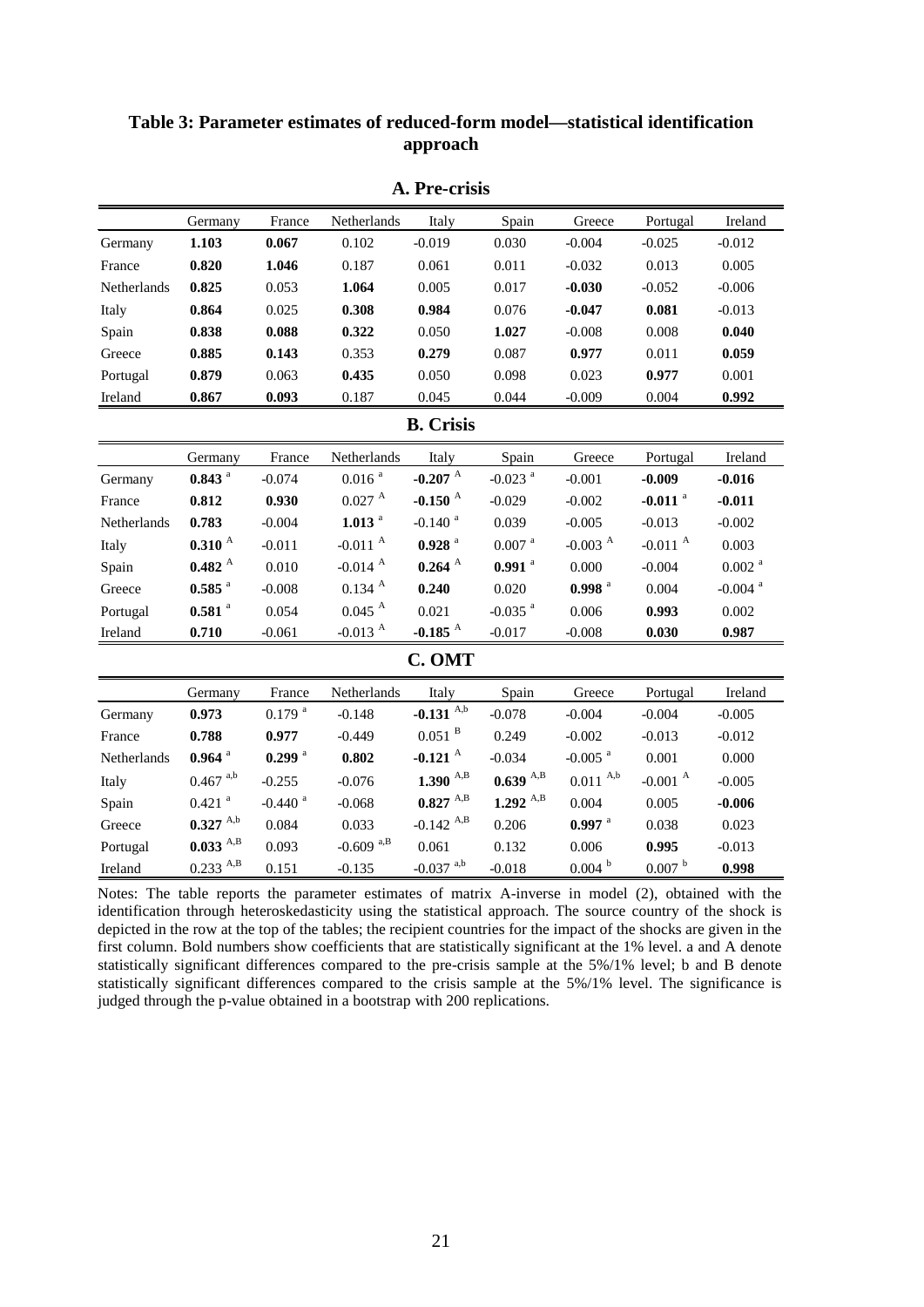|             | A. Pre-crisis            |                       |                           |                          |                      |                       |                         |                       |  |  |  |  |
|-------------|--------------------------|-----------------------|---------------------------|--------------------------|----------------------|-----------------------|-------------------------|-----------------------|--|--|--|--|
|             | Germany                  | France                | Netherlands               | Italy                    | Spain                | Greece                | Portugal                | Ireland               |  |  |  |  |
| Germany     | 1.000                    | $-0.059$              | $-0.093$                  | 0.024                    | $-0.031$             | 0.001                 | 0.019                   | 0.013                 |  |  |  |  |
| France      | $-0.608$                 | 1.000                 | $-0.094$                  | $-0.079$                 | 0.015                | 0.024                 | $-0.027$                | $-0.016$              |  |  |  |  |
| Netherlands | $-0.768$                 | $-0.007$              | 1.000                     | $-0.028$                 | 0.003                | 0.025                 | 0.036                   | $-0.005$              |  |  |  |  |
| Italy       | $-0.572$                 | 0.026                 | $-0.195$                  | 1.000                    | $-0.048$             | 0.043                 | $-0.109$                | 0.004                 |  |  |  |  |
| Spain       | $-0.470$                 | $-0.035$              | $-0.215$                  | $-0.053$                 | 1.000                | $-0.003$              | $-0.027$                | $-0.048$              |  |  |  |  |
| Greece      | $-0.291$                 | $-0.093$              | $-0.180$                  | $-0.277$                 | $-0.049$             | 1.000                 | $-0.004$                | $-0.065$              |  |  |  |  |
| Portugal    | $-0.435$                 | $-0.004$              | $-0.319$                  | $-0.043$                 | $-0.071$             | $-0.038$              | 1.000                   | $-0.003$              |  |  |  |  |
| Ireland     | $-0.627$                 | $-0.042$              | $-0.080$                  | $-0.053$                 | $-0.017$             | 0.001                 | $-0.019$                | 1.000                 |  |  |  |  |
|             |                          |                       |                           | <b>B.</b> Crisis         |                      |                       |                         |                       |  |  |  |  |
|             | Germany                  | France                | Netherlands               | Italy                    | Spain                | Greece                | Portugal                | Ireland               |  |  |  |  |
| Germany     | 1.000                    | 0.082                 | -0.016 $^{a}$             | $0.229$ $^{\rm A}$       | $0.025$ $^{\rm a}$   | 0.002                 | 0.012                   | 0.016                 |  |  |  |  |
| France      | $-0.937$ <sup>a</sup>    | 1.000                 | $-0.012$ <sup>a</sup>     | $-0.052$                 | 0.008                | 0.001                 | 0.002                   | $-0.004$              |  |  |  |  |
| Netherlands | $-0.821$                 | $-0.062$ <sup>a</sup> | 1.000                     | $-0.028$                 | $-0.060$             | $0.003$ <sup>a</sup>  | 0.004                   | $-0.011$              |  |  |  |  |
| Italy       | -0.356 $^{\rm A}$        | -0.017 $^{\rm a}$     | $0.016$ $^{\rm A}$        | 1.000                    | $-0.017$             | 0.002 <sup>A</sup>    | $0.008$ $^{\rm A}$      | $-0.009$              |  |  |  |  |
| Spain       | $-0.394$                 | $-0.047$              | $0.018$ <sup>A</sup>      | $-0.379$ $^{A}$          | 1.000                | $-0.001$              | $-0.004$                | -0.008 $^{\rm A}$     |  |  |  |  |
| Greece      | $-0.392$                 | $-0.027$              | $-0.129$                  | $-0.364$                 | $-0.023$             | 1.000                 | $-0.014$                | $-0.001$ <sup>A</sup> |  |  |  |  |
| Portugal    | $-0.500$                 | $-0.101$ <sup>a</sup> | -0.034 $^{\rm A}$         | $-0.163$                 | $0.023$ <sup>a</sup> | -0.008 $^{\rm a}$     | 1.000                   | $-0.011$              |  |  |  |  |
| Ireland     | -0.850 $^{\rm A}$        | 0.001                 | $0.028$ $^{\rm A}$        | 0.014                    | $-0.005$             | 0.008                 | $-0.038$                | 1.000                 |  |  |  |  |
|             |                          |                       |                           | <b>C. OMT</b>            |                      |                       |                         |                       |  |  |  |  |
|             | Germany                  | France                | Netherlands               | Italy                    | Spain                | Greece                | Portugal                | Ireland               |  |  |  |  |
| Germany     | 1.000                    | $-0.170$              | 0.103                     | $0.075$ <sup>b</sup>     | 0.058                | 0.003                 | 0.002                   | 0.003                 |  |  |  |  |
| France      | $-1.069$ <sup>a</sup>    | 1.000                 | $0.353$ <sup>a</sup>      | 0.058                    | $-0.277$             | 0.001                 | 0.009                   | 0.005                 |  |  |  |  |
| Netherlands | -0.878 $^{\circ}$        | $-0.143$ $^{A,b}$     | 1.000                     | $0.012$ $^{\rm a}$       | $-0.005$             | $0.001$ $^{\rm a}$    | $-0.007$ <sup>a,b</sup> | $-0.006$              |  |  |  |  |
| Italy       | $-0.343$ <sup>a</sup>    | 0.077                 | 0.033                     | 1.000                    | $-0.528$ $^{A,B}$    | $-0.010$ A,b          | 0.003 <sup>A</sup>      | 0.001                 |  |  |  |  |
| Spain       | $-0.515$                 | $0.339$ a,b           | $0.117$ $^{\rm a}$        | -0.645 $^{\mathrm{A,B}}$ | 1.000                | 0.002                 | $-0.004$                | $0.005$ $^{\rm A}$    |  |  |  |  |
| Greece      | $-0.132$ <sup>a, b</sup> | $-0.071$              | $-0.139$                  | $0.244$ <sup>A,B</sup>   | $-0.274$             | 1.000                 | $-0.038$                | $-0.026$              |  |  |  |  |
| Portugal    | $-0.383$                 | $-0.226$              | $0.559$ $^{\mathrm{A,B}}$ | 0.022 h                  | $-0.077$             | $-0.005$ <sup>a</sup> | 1.000                   | 0.008                 |  |  |  |  |
| Ireland     | $-0.209$ A, B            | $-0.121$              | 0.058                     | 0.001                    | 0.028                | $-0.005$ <sup>b</sup> | -0.010 $^{\rm b}$       | 1.000                 |  |  |  |  |

#### **Table 4: Parameter estimates of structural-form model—statistical identification approach**

Notes: The table reports the parameter estimates of matrix A in model (2), obtained with the identification through heteroskedasticity using the statistical approach. The source country of the shock is depicted in the row at the top of the tables; the recipient countries for the impact of the shocks are given in the first column. Bold numbers show coefficients that are statistically significant at the 1% level. a and A denote statistically significant differences compared to the pre-crisis sample at the 5%/1% level; b and B denote statistically significant differences compared to the crisis sample at the 5%/1% level. The significance is judged through the p-value obtained in a bootstrap with 200 replications.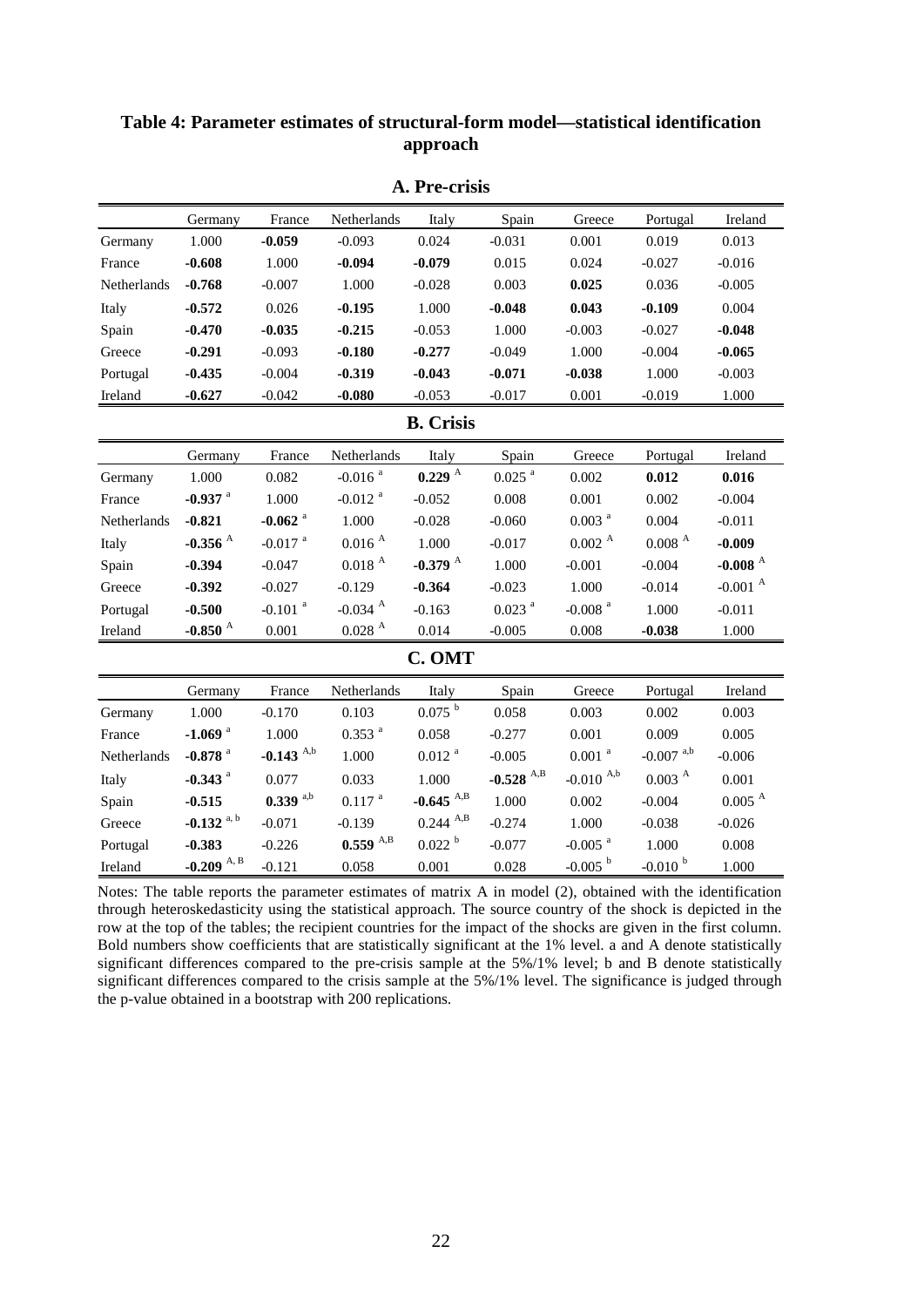|                    | A. Pre-crisis |        |                    |       |       |        |          |         |  |  |
|--------------------|---------------|--------|--------------------|-------|-------|--------|----------|---------|--|--|
|                    | Germany       | France | <b>Netherlands</b> | Italy | Spain | Greece | Portugal | Ireland |  |  |
| Germany            | 0.986         | 0.008  | 0.004              | 0.000 | 0.001 | 0.000  | 0.000    | 0.000   |  |  |
| France             | 0.212         | 0.780  | 0.006              | 0.001 | 0.000 | 0.001  | 0.000    | 0.000   |  |  |
| <b>Netherlands</b> | 0.538         | 0.005  | 0.453              | 0.000 | 0.000 | 0.002  | 0.002    | 0.000   |  |  |
| Italy              | 0.411         | 0.001  | 0.026              | 0.553 | 0.002 | 0.003  | 0.003    | 0.000   |  |  |
| Spain              | 0.456         | 0.011  | 0.034              | 0.002 | 0.494 | 0.000  | 0.000    | 0.003   |  |  |
| Greece             | 0.238         | 0.014  | 0.019              | 0.025 | 0.002 | 0.700  | 0.000    | 0.003   |  |  |
| Portugal           | 0.452         | 0.005  | 0.056              | 0.002 | 0.004 | 0.001  | 0.481    | 0.000   |  |  |
| Ireland            | 0.229         | 0.006  | 0.005              | 0.001 | 0.000 | 0.000  | 0.000    | 0.759   |  |  |

**Table 5: Variance decomposition—statistical identification approach**

**B. Crisis**

|                    | Germany | France | Netherlands | Italy | Spain | Greece | Portugal | Ireland |
|--------------------|---------|--------|-------------|-------|-------|--------|----------|---------|
| Germany            | 0.966   | 0.006  | 0.000       | 0.027 | 0.000 | 0.000  | 0.000    | 0.000   |
| France             | 0.503   | 0.488  | 0.000       | 0.008 | 0.000 | 0.000  | 0.000    | 0.000   |
| <b>Netherlands</b> | 0.544   | 0.000  | 0.447       | 0.008 | 0.001 | 0.000  | 0.000    | 0.000   |
| Italy              | 0.192   | 0.000  | 0.000       | 0.807 | 0.000 | 0.000  | 0.000    | 0.000   |
| Spain              | 0.295   | 0.000  | 0.000       | 0.041 | 0.663 | 0.000  | 0.000    | 0.000   |
| Greece             | 0.095   | 0.000  | 0.002       | 0.007 | 0.000 | 0.895  | 0.000    | 0.000   |
| Portugal           | 0.215   | 0.001  | 0.001       | 0.000 | 0.000 | 0.000  | 0.783    | 0.000   |
| <b>Ireland</b>     | 0.265   | 0.001  | 0.000       | 0.008 | 0.000 | 0.000  | 0.001    | 0.724   |

**C. OMT**

|                    | Germany | France | <b>Netherlands</b> | Italy | Spain | Greece | Portugal | Ireland |
|--------------------|---------|--------|--------------------|-------|-------|--------|----------|---------|
| Germany            | 0.958   | 0.018  | 0.004              | 0.016 | 0.004 | 0.000  | 0.000    | 0.000   |
| France             | 0.506   | 0.431  | 0.029              | 0.002 | 0.031 | 0.000  | 0.000    | 0.000   |
| <b>Netherlands</b> | 0.839   | 0.045  | 0.104              | 0.012 | 0.001 | 0.000  | 0.000    | 0.000   |
| Italy              | 0.095   | 0.016  | 0.000              | 0.777 | 0.111 | 0.000  | 0.000    | 0.000   |
| Spain              | 0.091   | 0.055  | 0.000              | 0.323 | 0.532 | 0.000  | 0.000    | 0.000   |
| Greece             | 0.013   | 0.000  | 0.000              | 0.002 | 0.003 | 0.980  | 0.000    | 0.000   |
| Portugal           | 0.000   | 0.002  | 0.024              | 0.001 | 0.004 | 0.000  | 0.969    | 0.000   |
| Ireland            | 0.058   | 0.014  | 0.004              | 0.001 | 0.000 | 0.000  | 0.000    | 0.923   |

Notes: The table reports the share of the variance of each series that is explained by the various structural shocks. The source country of the shock is depicted in the row at the top of the tables; the recipient countries for the impact of the shocks are given in the first column. Bold numbers show coefficients that are statistically significant at the 1% level. The significance is judged through the p-value obtained in a bootstrap with 200 replications.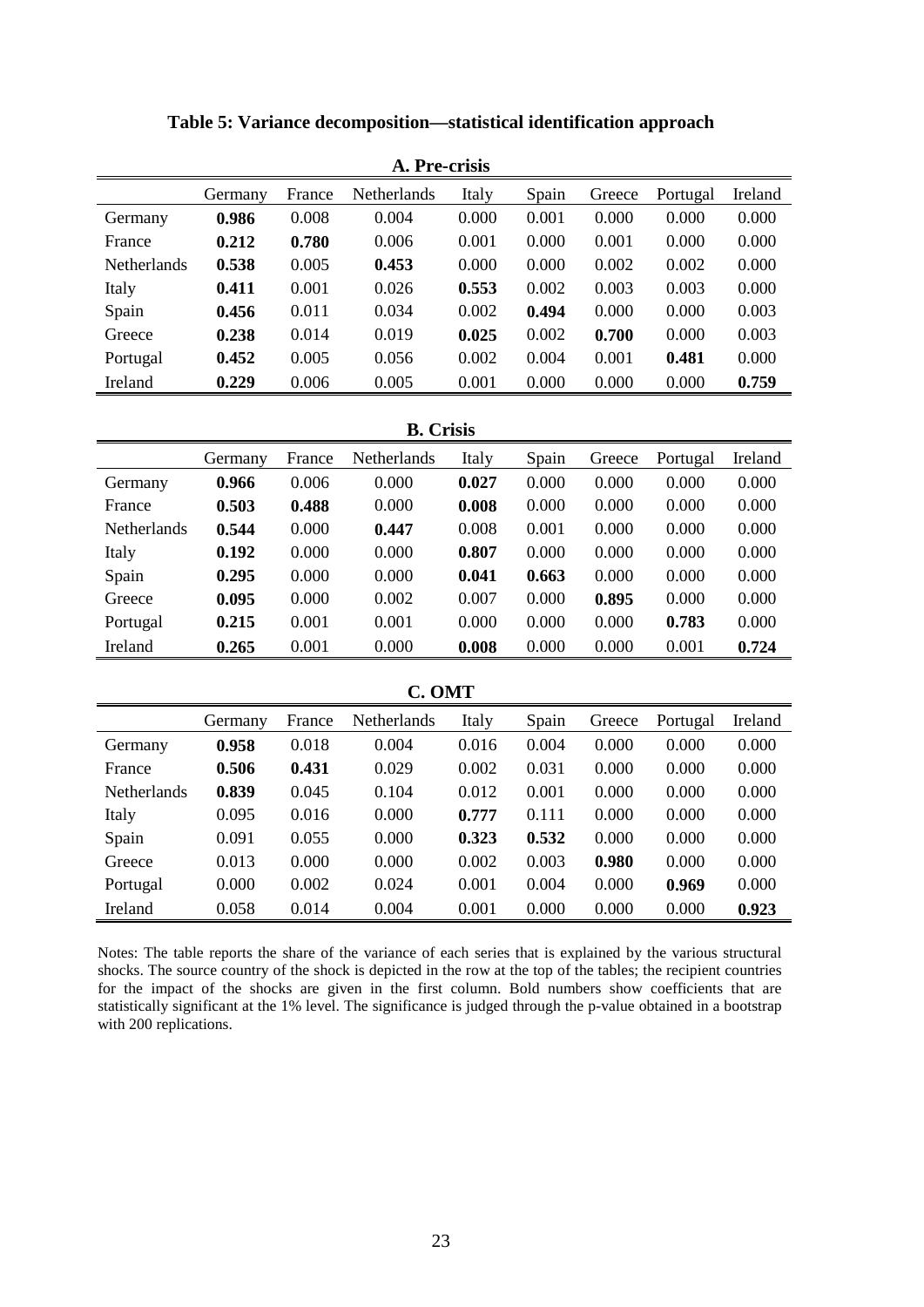|                  | A. Pre-crisis          |                        |                           |                           |                         |                           |                           |                         |  |  |  |  |
|------------------|------------------------|------------------------|---------------------------|---------------------------|-------------------------|---------------------------|---------------------------|-------------------------|--|--|--|--|
|                  | Germany                | France                 | Netherlands               | Italy                     | Spain                   | Greece                    | Portugal                  | Ireland                 |  |  |  |  |
| Germany          | 1.132                  | 0.044                  | 0.155                     | 0.075                     | 0.124                   | $-0.011$                  | $-0.023$                  | $-0.015$                |  |  |  |  |
| France           | 0.883                  | 0.993                  | $-0.082$                  | 0.107                     | 0.114                   | $-0.063$                  | $-0.010$                  | 0.081                   |  |  |  |  |
| Netherlands      | 0.785                  | 0.136                  | 1.093                     | 0.059                     | 0.108                   | 0.008                     | 0.084                     | 0.008                   |  |  |  |  |
| Italy            | 0.678                  | 0.081                  | 0.436                     | 1.047                     | 0.161                   | $-0.024$                  | 0.127                     | $-0.007$                |  |  |  |  |
| Spain            | 0.703                  | 0.082                  | 0.462                     | 0.126                     | 1.069                   | $-0.013$                  | 0.024                     | 0.115                   |  |  |  |  |
| Greece           | 0.873                  | 0.291                  | 0.029                     | 0.304                     | 0.306                   | 0.969                     | 0.150                     | 0.059                   |  |  |  |  |
| Portugal         | 0.898                  | 0.065                  | 0.195                     | 0.053                     | 0.207                   | $-0.015$                  | 0.982                     | $-0.046$                |  |  |  |  |
| Ireland          | 0.934                  | $-0.039$               | 0.127                     | 0.113                     | $-0.051$                | 0.009                     | 0.093                     | 0.957                   |  |  |  |  |
| <b>B.</b> Crisis |                        |                        |                           |                           |                         |                           |                           |                         |  |  |  |  |
|                  | Germany                | France                 | Netherlands               | Italy                     | Spain                   | Greece                    | Portugal                  | Ireland                 |  |  |  |  |
| Germany          | 1.078                  | $0.226$ <sup>A</sup>   | $0.005$ $^{\rm A}$        | $-0.221$ $^{A}$           | $0.008$ $^{\rm A}$      | $-0.002$ <sup>a</sup>     | $-0.007$ <sup>a</sup>     | 0.001                   |  |  |  |  |
| France           | 0.691                  | $1.144$ <sup>A</sup>   | $0.005$ $^{\rm a}$        | $-0.174$ $^{A}$           | 0.028                   | $-0.003$ <sup>A</sup>     | $-0.003$                  | 0.002 <sup>A</sup>      |  |  |  |  |
| Netherlands      | $0.908$ <sup>a</sup>   | $0.263$ <sup>A</sup>   | $1.003$ <sup>A</sup>      | -0.215 $^{\rm A}$         | $-0.006$                | $-0.002$ <sup>a</sup>     | $-0.009$ <sup>A</sup>     | $-0.015$                |  |  |  |  |
| Italy            | $0.431$ <sup>a</sup>   | 0.111                  | $0.004$ <sup>A</sup>      | $0.940$ <sup>A</sup>      | 0.141                   | $0.006$ <sup>A</sup>      | $-0.013$ <sup>A</sup>     | $0.007$ $^{\rm a}$      |  |  |  |  |
| Spain            | 0.506                  | 0.106                  | $0.007$ $^{\rm A}$        | 0.138                     | $1.035$ <sup>a</sup>    | $0.005$ $^{\rm A}$        | -0.018 $^{\rm a}$         | 0.009 <sup>A</sup>      |  |  |  |  |
| Greece           | 0.350                  | 0.134                  | $-0.029$                  | $-0.359$ <sup>A</sup>     | $-0.018$ <sup>a</sup>   | $0.997$ <sup>A</sup>      | 0.019 <sup>A</sup>        | $0.027$ <sup>a</sup>    |  |  |  |  |
| Portugal         | 0.595                  | 0.164                  | $0.028$ $^{\rm A}$        | $-0.006$                  | 0.121                   | $0.005$ <sup>a</sup>      | 0.994                     | $0.015$ $^{\rm a}$      |  |  |  |  |
| Ireland          | 0.608                  | $0.258$ <sup>a</sup>   | 0.094                     | $-0.145$ <sup>A</sup>     | 0.006                   | $-0.006$ <sup>a</sup>     | $0.015$ <sup>A</sup>      | $0.999$ <sup>a</sup>    |  |  |  |  |
|                  |                        |                        |                           | C. OMT                    |                         |                           |                           |                         |  |  |  |  |
|                  | Germany                | France                 | Netherlands               | Italy                     | Spain                   | Greece                    | Portugal                  | Ireland                 |  |  |  |  |
| Germany          | $1.466$ <sup>A,b</sup> | $0.180$ A,b            | $0.617$ $^{\mathrm{A,B}}$ | $-0.167$ <sup>A,b</sup>   | $-0.094$ <sup>a,b</sup> | -0.008 $^{\mathrm{B}}$    | $-0.008$ <sup>a</sup>     | $-0.087$ <sup>a,b</sup> |  |  |  |  |
| France           | $1.132$ <sup>A,b</sup> | $1.117$ <sup>A,b</sup> | $0.429$ <sup>A,B</sup>    | -0.127 $^{\rm A}$         | $-0.099$ <sup>a,b</sup> | $0.007$ A,b               | $0.002$ $^{\rm a}$        | $-0.059$ <sup>A,b</sup> |  |  |  |  |
| Netherlands      | $1.268$ <sup>A,b</sup> | $0.257$ <sup>A,b</sup> | $1.453$ $^{A,B}$          | $-0.103$ $^{A,B}$         | $-0.034$ <sup>a</sup>   | $-0.008$ <sup>a,b</sup>   | $-0.013$ <sup>A</sup>     | $-0.097$ <sup>a,b</sup> |  |  |  |  |
| Italy            | $0.687$ $^{\rm b}$     | $0.514$ <sup>a,b</sup> | $-1.366$ $^{A,B}$         | $1.270$ A,B               | $0.909$ A,B             | $0.035$ $^{\mathrm{A,B}}$ | $0.052$ $^{\mathrm{A,B}}$ | $0.048$ <sup>a,b</sup>  |  |  |  |  |
| Spain            | $0.289$ A,b            | $0.295$ <sup>a</sup>   | $-1.187$ $^{A,B}$         | $0.476$ $^{\mathrm{A,B}}$ | $1.309$ A,B             | $0.030$ $^{\mathrm{A,B}}$ | $0.059$ <sup>a,b</sup>    | -0.006 $^{\rm A}$       |  |  |  |  |
| Greece           | $0.402$ $^{\rm a}$     | $-0.962$ A,B           | $1.331$ <sup>A,B</sup>    | $-0.284$ $^{A}$           | $-0.441$ <sup>A,b</sup> | $0.969$ <sup>B</sup>      | 0.007 <sup>A</sup>        | $0.189^{a,b}$           |  |  |  |  |
| Portugal         | $0.101$ <sup>a</sup>   | -0.085 $^{\rm a}$      | -0.036 $^{\rm a}$         | -0.072 $^{\rm A}$         | -0.286 $^{\rm A}$       | $0.010$ $^{\rm a}$        | 0.990h                    | -0.019 $^{\circ}$       |  |  |  |  |
| Ireland          | $0.683$ $^{\rm a}$     | $0.067$ $^{\rm a}$     | $0.734$ $^{\mathrm{A,B}}$ | $-0.089$ <sup>a</sup>     | $0.041$ $^{\rm a}$      | $-0.016$ <sup>A,b</sup>   | $-0.006$ <sup>A,b</sup>   | $0.941$ <sup>b</sup>    |  |  |  |  |

**Table 6: Parameter estimates of reduced-form model—narrative identification approach**

Notes: The table reports the parameter estimates of matrix A-inverse in model (2), obtained with the identification through heteroskedasticity using the narrative approach. The source country of the shock is depicted in the row at the top of the tables; the recipient countries for the impact of the shocks are given in the first column. Bold numbers show coefficients that are statistically significant at the 1% level. a and A denote statistically significant differences compared to the pre-crisis sample at the 5%/1% level; b and B denote statistically significant differences compared to the crisis sample at the 5%/1% level. The significance is judged through the p-value obtained in a bootstrap with 200 replications.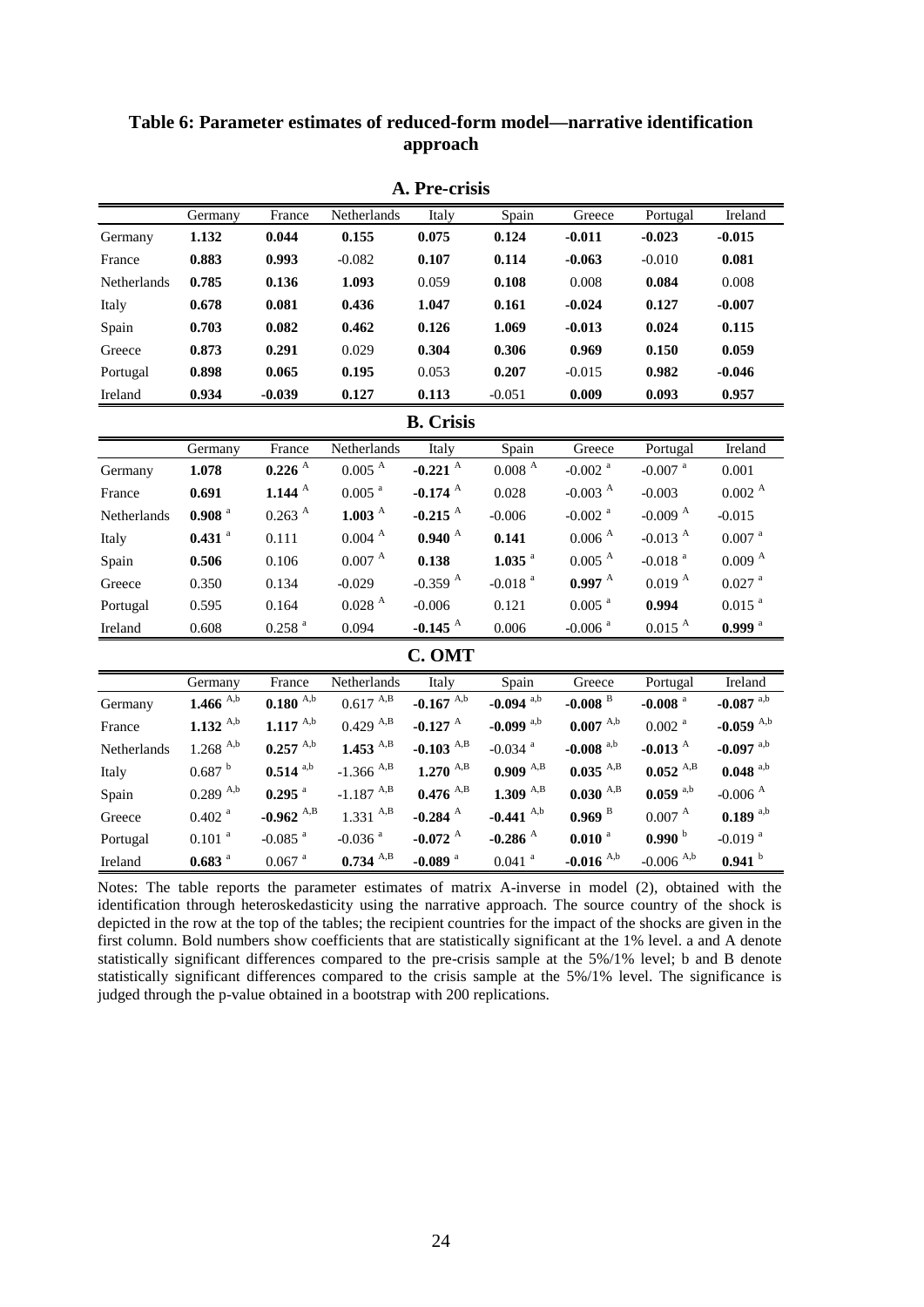|                  | A. Pre-crisis           |                           |                           |                           |                         |                        |                       |                          |  |  |  |  |
|------------------|-------------------------|---------------------------|---------------------------|---------------------------|-------------------------|------------------------|-----------------------|--------------------------|--|--|--|--|
|                  | Germany                 | France                    | Netherlands               | Italy                     | Spain                   | Greece                 | Portugal              | Ireland                  |  |  |  |  |
| Germany          | 1.000                   | $-0.023$                  | $-0.086$                  | $-0.059$                  | $-0.104$                | 0.008                  | 0.037                 | 0.031                    |  |  |  |  |
| France           | $-0.834$                | 1.000                     | 0.247                     | $-0.054$                  | $-0.042$                | 0.053                  | $-0.021$              | $-0.099$                 |  |  |  |  |
| Netherlands      | $-0.511$                | $-0.102$                  | 1.000                     | 0.004                     | $-0.007$                | $-0.022$               | $-0.095$              | $-0.010$                 |  |  |  |  |
| Italy            | $-0.257$                | $-0.020$                  | $-0.317$                  | 1.000                     | $-0.071$                | 0.021                  | $-0.110$              | 0.010                    |  |  |  |  |
| Spain            | $-0.239$                | $-0.027$                  | $-0.351$                  | $-0.073$                  | 1.000                   | 0.012                  | 0.018                 | $-0.119$                 |  |  |  |  |
| Greece           | $-0.314$                | $-0.264$                  | 0.191                     | $-0.219$                  | $-0.182$                | 1.000                  | $-0.143$              | $-0.032$                 |  |  |  |  |
| Portugal         | $-0.737$                | $-0.019$                  | $-0.043$                  | 0.012                     | $-0.103$                | 0.005                  | 1.000                 | 0.051                    |  |  |  |  |
| Ireland          | $-0.849$                | 0.081                     | $-0.018$                  | $-0.066$                  | 0.174                   | $-0.014$               | $-0.106$              | 1.000                    |  |  |  |  |
| <b>B.</b> Crisis |                         |                           |                           |                           |                         |                        |                       |                          |  |  |  |  |
|                  | Germany                 | France                    | Netherlands               | Italy                     | Spain                   | Greece                 | Portugal              | Ireland                  |  |  |  |  |
| Germany          | 1.000                   | $-0.214$ <sup>A</sup>     | $-0.005$ <sup>A</sup>     | $0.198$ $^{\rm A}$        | -0.030 $^{\rm a}$       | -0.000 $^{\rm a}$      | 0.009 <sup>A</sup>    | $-0.002$ <sup>A</sup>    |  |  |  |  |
| France           | $-0.642$ <sup>a</sup>   | 1.000                     | -0.001 $^{\rm A}$         | $0.039$ $^{\rm A}$        | $-0.027$                | $0.002$ $^{\rm A}$     | $-0.002$ <sup>a</sup> | $-0.001$ <sup>A</sup>    |  |  |  |  |
| Netherlands      | $-0.819$ <sup>A</sup>   | $-0.075$                  | 1.000                     | 0.023                     | 0.011                   | 0.001 <sup>A</sup>     | 0.003 <sup>A</sup>    | 0.015                    |  |  |  |  |
| Italy            | $-0.323$                | $-0.019$                  | -0.002 $^{\rm A}$         | 1.000                     | $-0.134$ <sup>a</sup>   | $-0.006$ <sup>A</sup>  | 0.009 <sup>A</sup>    | -0.005 $^{\rm a}$        |  |  |  |  |
| Spain            | $-0.376$                | 0.006                     | -0.004 $^{\rm A}$         | $-0.238$ <sup>A</sup>     | 1.000                   | $-0.004$ <sup>A</sup>  | 0.012                 | $-0.007$ <sup>A</sup>    |  |  |  |  |
| Greece           | $-0.392$                | $-0.065$ <sup>a</sup>     | $0.034$ <sup>a</sup>      | $0.283$ <sup>a</sup>      | $-0.014$                | 1.000                  | $-0.017$ <sup>a</sup> | $-0.028$                 |  |  |  |  |
| Portugal         | $-0.418$ <sup>a</sup>   | $-0.033$                  | $-0.023$                  | $-0.092$                  | $-0.101$                | $-0.005$               | 1.000                 | -0.014 $^{\rm a}$        |  |  |  |  |
| Ireland          | $-0.406$                | $-0.124$                  | $-0.090$                  | 0.017                     | $0.001$ $^{\rm a}$      | $0.004$ <sup>a</sup>   | $-0.019$ <sup>a</sup> | 1.000                    |  |  |  |  |
|                  |                         |                           |                           | C. OMT                    |                         |                        |                       |                          |  |  |  |  |
|                  | Germany                 | France                    | Netherlands               | Italy                     | Spain                   | Greece                 | Portugal              | Ireland                  |  |  |  |  |
| Germany          | 1.000                   | $-0.126$ $^{A,B}$         | $-0.332$ <sup>a,B</sup>   | $0.103$ $^{\mathrm{A,B}}$ | $-0.018$ <sup>a</sup>   | $0.004$ <sup>a,b</sup> | 0.000 <sup>A</sup>    | $0.044$ b                |  |  |  |  |
| France           | $-0.828$                | 1.000                     | $0.074$ <sup>a,b</sup>    | $-0.016$ a,b              | $0.023$ <sup>A,b</sup>  | $-0.014$ $^{A,B}$      | -0.008 $^{\rm a}$     | -0.003 $^{\rm A}$        |  |  |  |  |
| Netherlands      | $-0.799$ <sup>A</sup>   | $-0.083$ <sup>a</sup>     | 1.000                     | $-0.022$ <sup>a,b</sup>   | $-0.020$                | $0.004$ <sup>A,b</sup> | $0.009$ <sup>A</sup>  | $0.024$ <sup>a</sup>     |  |  |  |  |
| Italy            | $-0.688$ <sup>A,b</sup> | $-0.330$ $^{A,B}$         | $0.757$ $^{\mathrm{A,B}}$ | 1.000                     | $-0.751$ <sup>A,B</sup> | -0.011 $^{\rm A}$      | $-0.003$ <sup>A</sup> | -0.061 $^{\mathrm{A,B}}$ |  |  |  |  |
| Spain            | $-0.479$ <sup>A</sup>   | $-0.176$ $^{A,B}$         | $0.683$ $^{\mathrm{A,B}}$ | $-0.402$ $^{A,B}$         | 1.000                   | $-0.013$ $^{A,B}$      | $-0.033$ A,b          | $0.044$ <sup>A,b</sup>   |  |  |  |  |
| Greece           | -0.537 $^{\text{A}}$    | $0.967$ $^{\mathrm{A,B}}$ | $-0.532$ $^{A,B}$         | $0.072$ $^{\rm A}$        | $0.306$ A,b             | 1.000                  | $-0.043$ <sup>a</sup> | $-0.247$ <sup>a,b</sup>  |  |  |  |  |
| Portugal         | -0.387 $^{\rm A}$       | $0.013$ $^{\rm a}$        | $0.324$ $^{\mathrm{A,B}}$ | -0.056 $^{\circ}$         | $0.233$ <sup>A</sup>    | $-0.016$ <sup>a</sup>  | 1.000                 | $0.026$ <sup>a,b</sup>   |  |  |  |  |
| Ireland          | $-0.099$ <sup>A,b</sup> | $0.079$ $^{\rm a}$        | $-0.510$ $^{A,B}$         | $0.056$ $^{\rm A}$        | -0.081 $^{\rm A}$       | $0.012$ <sup>a</sup>   | -0.000 $^{\rm a}$     | 1.000                    |  |  |  |  |

**Table 7: Parameter estimates of structural-form model—narrative identification approach**

Notes: The table reports the parameter estimates of matrix A in model (2), obtained with the identification through heteroskedasticity using the narrative approach. The source country of the shock is depicted in the row at the top of the tables; the recipient countries for the impact of the shocks are given in the first column. Bold numbers show coefficients that are statistically significant at the 1% level. a and A denote statistically significant differences compared to the pre-crisis sample at the 5%/1% level; b and B denote statistically significant differences compared to the crisis sample at the 5%/1% level. The significance is judged through the p-value obtained in a bootstrap with 200 replications.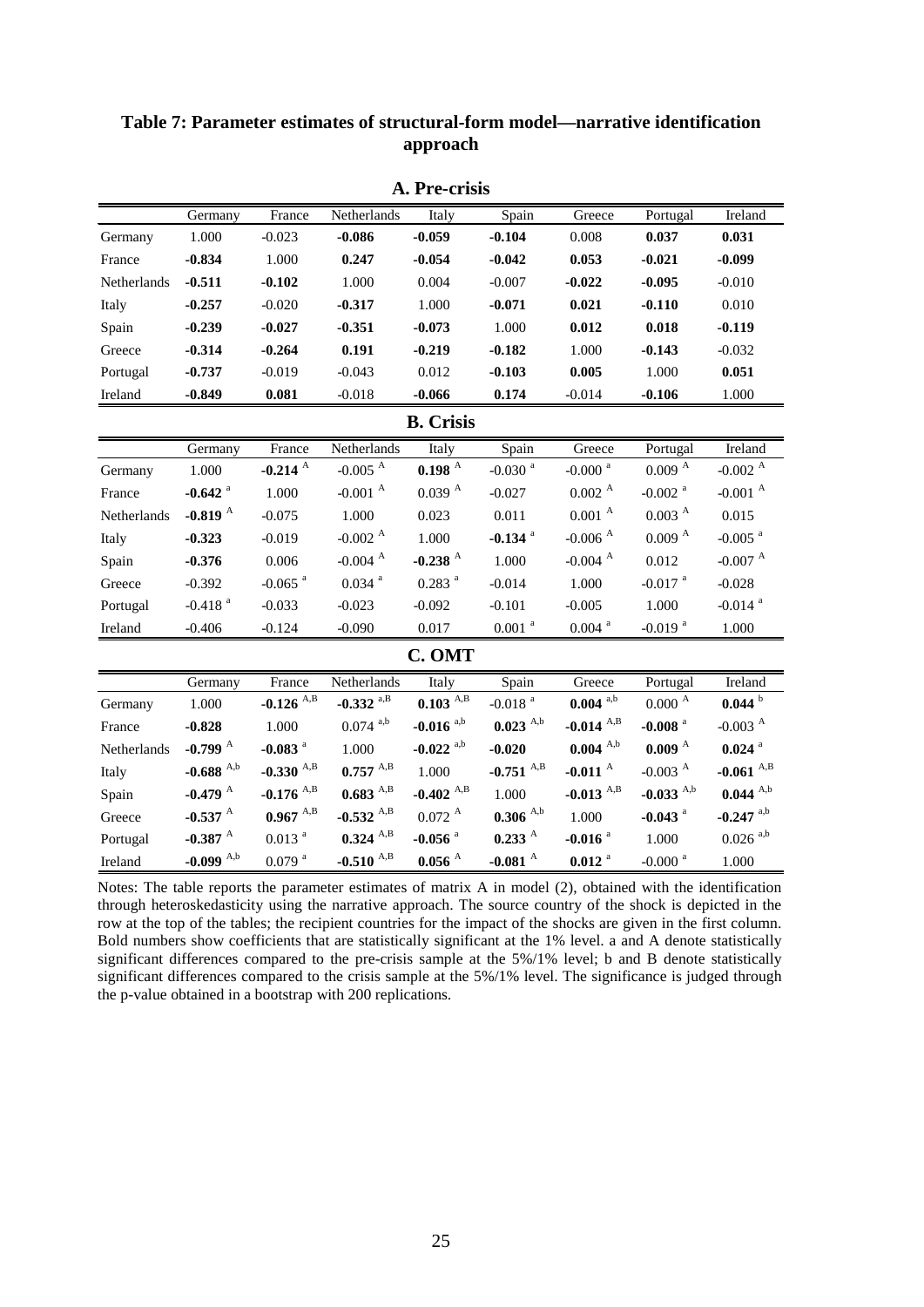|                    | A. Pre-crisis |        |                    |       |       |        |          |         |  |  |
|--------------------|---------------|--------|--------------------|-------|-------|--------|----------|---------|--|--|
|                    | Germany       | France | <b>Netherlands</b> | Italy | Spain | Greece | Portugal | Ireland |  |  |
| Germany            | 0.952         | 0.004  | 0.018              | 0.007 | 0.017 | 0.000  | 0.001    | 0.001   |  |  |
| France             | 0.225         | 0.750  | 0.002              | 0.006 | 0.006 | 0.005  | 0.000    | 0.007   |  |  |
| <b>Netherlands</b> | 0.320         | 0.026  | 0.633              | 0.003 | 0.009 | 0.000  | 0.009    | 0.000   |  |  |
| Italy              | 0.176         | 0.007  | 0.074              | 0.712 | 0.015 | 0.001  | 0.015    | 0.000   |  |  |
| Spain              | 0.195         | 0.007  | 0.086              | 0.011 | 0.682 | 0.000  | 0.001    | 0.018   |  |  |
| Greece             | 0.131         | 0.038  | 0.000              | 0.027 | 0.024 | 0.768  | 0.009    | 0.002   |  |  |
| Portugal           | 0.244         | 0.003  | 0.012              | 0.001 | 0.020 | 0.000  | 0.717    | 0.002   |  |  |
| Ireland            | 0.211         | 0.001  | 0.004              | 0.005 | 0.001 | 0.000  | 0.005    | 0.772   |  |  |

**Table 8: Variance decomposition—narrative identification approach**

**B. Crisis**

|                    | Germany | France | Netherlands | Italy | Spain | Greece | Portugal | Ireland |
|--------------------|---------|--------|-------------|-------|-------|--------|----------|---------|
| Germany            | 0.894   | 0.059  | 0.000       | 0.047 | 0.000 | 0.000  | 0.001    | 0.000   |
| France             | 0.193   | 0.790  | 0.000       | 0.015 | 0.000 | 0.000  | 0.000    | 0.000   |
| <b>Netherlands</b> | 0.190   | 0.024  | 0.772       | 0.013 | 0.000 | 0.000  | 0.000    | 0.001   |
| Italy              | 0.139   | 0.014  | 0.000       | 0.825 | 0.016 | 0.003  | 0.002    | 0.000   |
| Spain              | 0.171   | 0.011  | 0.000       | 0.016 | 0.797 | 0.002  | 0.003    | 0.001   |
| Greece             | 0.001   | 0.000  | 0.000       | 0.001 | 0.000 | 0.997  | 0.000    | 0.000   |
| Portugal           | 0.026   | 0.003  | 0.000       | 0.000 | 0.001 | 0.000  | 0.969    | 0.000   |
| Ireland            | 0.027   | 0.007  | 0.002       | 0.002 | 0.000 | 0.000  | 0.000    | 0.961   |

**C. OMT**

|                    | Germany | France | <b>Netherlands</b> | Italy | Spain | Greece | Portugal | Ireland |
|--------------------|---------|--------|--------------------|-------|-------|--------|----------|---------|
| Germany            | 0.855   | 0.017  | 0.077              | 0.029 | 0.008 | 0.002  | 0.000    | 0.011   |
| France             | 0.416   | 0.527  | 0.030              | 0.014 | 0.007 | 0.001  | 0.000    | 0.004   |
| <b>Netherlands</b> | 0.566   | 0.030  | 0.379              | 0.010 | 0.001 | 0.001  | 0.001    | 0.012   |
| Italy              | 0.059   | 0.043  | 0.119              | 0.526 | 0.238 | 0.010  | 0.004    | 0.001   |
| Spain              | 0.015   | 0.020  | 0.130              | 0.106 | 0.711 | 0.010  | 0.007    | 0.000   |
| Greece             | 0.003   | 0.019  | 0.014              | 0.003 | 0.007 | 0.951  | 0.000    | 0.002   |
| Portugal           | 0.001   | 0.001  | 0.000              | 0.001 | 0.017 | 0.001  | 0.980    | 0.000   |
| Ireland            | 0.113   | 0.001  | 0.066              | 0.005 | 0.001 | 0.004  | 0.000    | 0.809   |

Notes: The table reports the share of the variance of each series that is explained by the various structural shocks. The source country of the shock is depicted in the row at the top of the tables; the recipient countries for the impact of the shocks are given in the first column. Bold numbers show coefficients that are statistically significant at the 1% level. The significance is judged through the p-value obtained in a bootstrap with 200 replications.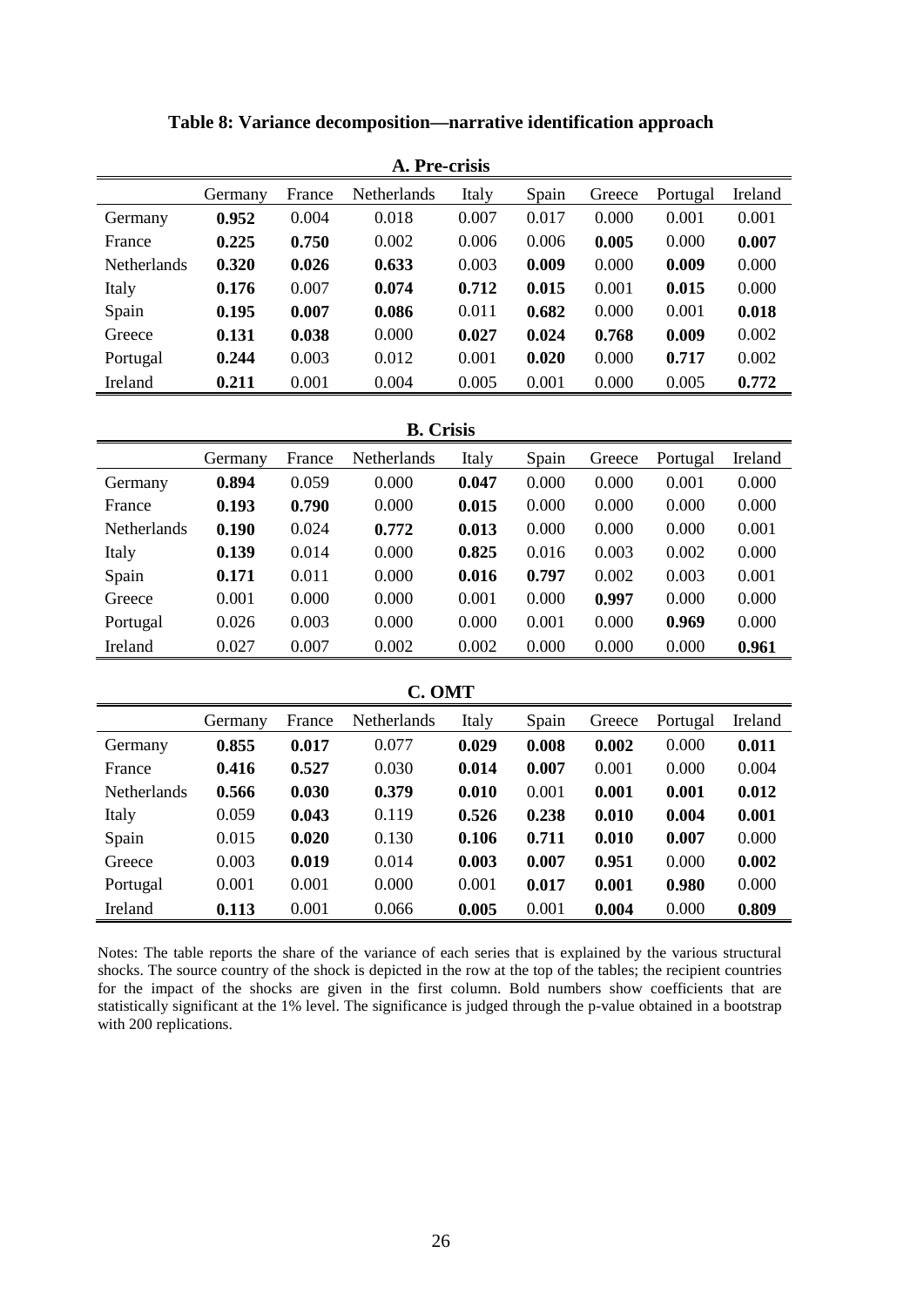## **Appendix**

|                     | Transmission |          | Pre-crisis |           |          | Crisis    |           |          | <b>OMT</b> |           |
|---------------------|--------------|----------|------------|-----------|----------|-----------|-----------|----------|------------|-----------|
| From:               | To:          | Estimate | Bootstrap  |           | Estimate | Bootstrap |           | Estimate | Bootstrap  |           |
|                     |              |          | Mean       | Std. dev. |          | Mean      | Std. dev. |          | Mean       | Std. dev. |
| Germany             | Germany      | 1.103    | 1.149      | 0.078     | 0.843    | 0.943     | 0.101     | 0.973    | 1.068      | 0.196     |
|                     | France       | 0.820    | 0.850      | 0.063     | 0.812    | 0.791     | 0.055     | 0.788    | 0.826      | 0.193     |
|                     | Netherlands  | 0.825    | 0.801      | 0.070     | 0.783    | 0.856     | 0.075     | 0.964    | 1.017      | 0.142     |
|                     | Italy        | 0.864    | 0.860      | 0.046     | 0.310    | 0.301     | 0.023     | 0.467    | 0.527      | 0.169     |
|                     | Spain        | 0.838    | 0.844      | 0.037     | 0.482    | 0.514     | 0.040     | 0.421    | 0.470      | 0.166     |
|                     | Greece       | 0.885    | 0.886      | 0.041     | 0.585    | 0.627     | 0.072     | 0.327    | 0.279      | 0.161     |
|                     | Portugal     | 0.879    | 0.865      | 0.053     | 0.581    | 0.627     | 0.063     | 0.033    | 0.015      | 0.115     |
|                     | Ireland      | 0.867    | 0.899      | 0.064     | 0.710    | 0.807     | 0.116     | 0.233    | 0.231      | 0.114     |
| France              | Germany      | 0.067    | 0.069      | 0.023     | $-0.074$ | 0.031     | 0.110     | 0.179    | 0.215      | 0.091     |
|                     | France       | 1.046    | 1.045      | 0.018     | 0.930    | 1.012     | 0.083     | 0.977    | 1.045      | 0.091     |
|                     | Netherlands  | 0.053    | 0.050      | 0.025     | $-0.004$ | 0.091     | 0.104     | 0.299    | 0.319      | 0.096     |
|                     | Italy        | 0.025    | 0.027      | 0.029     | $-0.011$ | 0.036     | 0.054     | $-0.255$ | $-0.191$   | 0.173     |
|                     | Spain        | 0.088    | 0.087      | 0.023     | 0.010    | 0.073     | 0.067     | $-0.440$ | $-0.287$   | 0.195     |
|                     | Greece       | 0.143    | 0.138      | 0.040     | $-0.008$ | 0.068     | 0.097     | 0.084    | 0.082      | 0.125     |
|                     | Portugal     | 0.063    | 0.063      | 0.030     | 0.054    | 0.123     | 0.087     | 0.093    | 0.091      | 0.130     |
|                     | Ireland      | 0.093    | 0.094      | 0.028     | $-0.061$ | 0.033     | 0.106     | 0.151    | 0.133      | 0.065     |
| Netherlands Germany |              | 0.102    | 0.161      | 0.100     | 0.016    | 0.018     | 0.011     | $-0.148$ | $-0.055$   | 0.274     |
|                     | France       | 0.187    | 0.238      | 0.086     | 0.027    | 0.029     | 0.014     | $-0.449$ | $-0.298$   | 0.346     |
|                     | Netherlands  | 1.064    | 1.091      | 0.048     | 1.013    | 1.012     | 0.010     | 0.802    | 0.887      | 0.254     |
|                     | Italy        | 0.308    | 0.346      | 0.067     | $-0.011$ | $-0.008$  | 0.033     | $-0.076$ | $-0.117$   | 0.338     |
|                     | Spain        | 0.322    | 0.358      | 0.066     | $-0.014$ | $-0.010$  | 0.020     | $-0.068$ | $-0.179$   | 0.342     |
|                     | Greece       | 0.353    | 0.390      | 0.071     | 0.134    | 0.131     | 0.063     | 0.033    | 0.022      | 0.209     |
|                     | Portugal     | 0.435    | 0.471      | 0.070     | 0.045    | 0.042     | 0.034     | $-0.609$ | $-0.609$   | 0.244     |
|                     | Ireland      | 0.187    | 0.239      | 0.096     | $-0.013$ | $-0.010$  | 0.023     | $-0.135$ | $-0.078$   | 0.172     |
| Italy               | Germany      | $-0.019$ | $-0.003$   | 0.038     | $-0.207$ | $-0.188$  | 0.022     | $-0.131$ | $-0.133$   | 0.030     |
|                     | France       | 0.061    | 0.072      | 0.037     | $-0.150$ | $-0.145$  | 0.020     | 0.051    | 0.059      | 0.045     |
|                     | Netherlands  | 0.005    | 0.017      | 0.033     | $-0.140$ | $-0.130$  | 0.073     | $-0.121$ | $-0.122$   | 0.034     |
|                     | Italy        | 0.984    | 0.994      | 0.027     | 0.928    | 0.939     | 0.014     | 1.390    | 1.409      | 0.060     |
|                     | Spain        | 0.050    | 0.061      | 0.032     | 0.264    | 0.276     | 0.019     | 0.827    | 0.798      | 0.038     |
|                     | Greece       | 0.279    | 0.292      | 0.041     | 0.240    | 0.238     | 0.089     | $-0.142$ | $-0.143$   | 0.111     |
|                     | Portugal     | 0.050    | 0.062      | 0.036     | 0.021    | 0.030     | 0.074     | 0.061    | 0.061      | 0.057     |
|                     | Ireland      | 0.045    | 0.056      | 0.039     | $-0.185$ | $-0.164$  | 0.040     | $-0.037$ | $-0.029$   | 0.030     |

#### **Table A1: Parameter estimates and bootstrap results of reduced-form model, statistical identification**

(continued)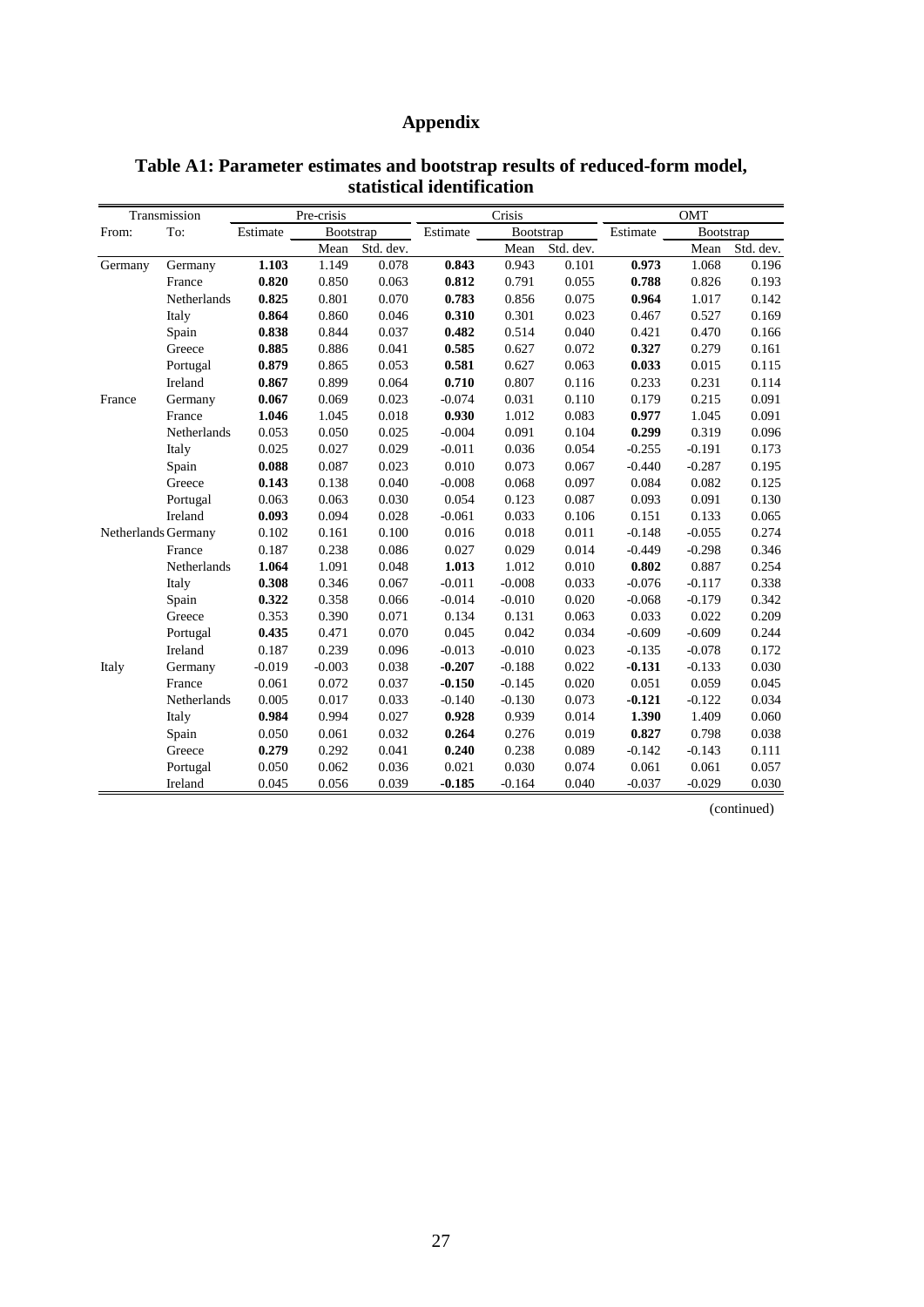|          | Transmission |          | Pre-crisis |           |          | Crisis    |           | <b>OMT</b> |           |           |
|----------|--------------|----------|------------|-----------|----------|-----------|-----------|------------|-----------|-----------|
| From:    | To:          | Estimate | Bootstrap  |           | Estimate | Bootstrap |           | Estimate   | Bootstrap |           |
|          |              |          | Mean       | Std. dev. |          | Mean      | Std. dev. |            | Mean      | Std. dev. |
| Spain    | Germany      | 0.030    | 0.042      | 0.031     | $-0.023$ | $-0.022$  | 0.021     | $-0.078$   | $-0.090$  | 0.076     |
|          | France       | 0.011    | 0.022      | 0.037     | $-0.029$ | $-0.029$  | 0.021     | 0.249      | 0.147     | 0.127     |
|          | Netherlands  | 0.017    | 0.026      | 0.041     | 0.039    | 0.034     | 0.053     | $-0.034$   | $-0.044$  | 0.086     |
|          | Italy        | 0.076    | 0.087      | 0.035     | 0.007    | 0.009     | 0.020     | 0.639      | 0.755     | 0.142     |
|          | Spain        | 1.027    | 1.033      | 0.024     | 0.991    | 0.991     | 0.013     | 1.292      | 1.367     | 0.079     |
|          | Greece       | 0.087    | 0.098      | 0.039     | 0.020    | 0.016     | 0.055     | 0.206      | 0.175     | 0.106     |
|          | Portugal     | 0.098    | 0.110      | 0.039     | $-0.035$ | $-0.031$  | 0.050     | 0.132      | 0.109     | 0.094     |
|          | Ireland      | 0.044    | 0.056      | 0.038     | $-0.017$ | $-0.016$  | 0.027     | $-0.018$   | $-0.018$  | 0.058     |
| Greece   | Germany      | $-0.004$ | $-0.002$   | 0.008     | $-0.001$ | $-0.001$  | 0.001     | $-0.004$   | $-0.003$  | 0.004     |
|          | France       | $-0.032$ | $-0.024$   | 0.028     | $-0.002$ | $-0.002$  | 0.001     | $-0.002$   | $-0.001$  | 0.006     |
|          | Netherlands  | $-0.030$ | $-0.027$   | 0.011     | $-0.005$ | $-0.005$  | 0.002     | $-0.005$   | $-0.003$  | 0.005     |
|          | Italy        | $-0.047$ | $-0.045$   | 0.015     | $-0.003$ | $-0.003$  | 0.001     | 0.011      | 0.012     | 0.008     |
|          | Spain        | $-0.008$ | $-0.006$   | 0.011     | 0.000    | 0.000     | 0.001     | 0.004      | 0.006     | 0.007     |
|          | Greece       | 0.977    | 0.977      | 0.009     | 0.998    | 0.998     | 0.001     | 0.997      | 0.997     | 0.002     |
|          | Portugal     | 0.023    | 0.024      | 0.016     | 0.006    | 0.006     | 0.004     | 0.006      | 0.005     | 0.006     |
|          | Ireland      | $-0.009$ | $-0.006$   | 0.014     | $-0.008$ | $-0.009$  | 0.003     | 0.004      | 0.004     | 0.007     |
| Portugal | Germany      | $-0.025$ | $-0.014$   | 0.024     | $-0.009$ | $-0.009$  | 0.002     | $-0.004$   | $-0.001$  | 0.009     |
|          | France       | 0.013    | 0.021      | 0.030     | $-0.011$ | $-0.011$  | 0.003     | $-0.013$   | $-0.008$  | 0.013     |
|          | Netherlands  | $-0.052$ | $-0.045$   | 0.025     | $-0.013$ | $-0.012$  | 0.005     | 0.001      | 0.004     | 0.009     |
|          | Italy        | 0.081    | 0.088      | 0.021     | $-0.011$ | $-0.010$  | 0.006     | $-0.001$   | 0.000     | 0.016     |
|          | Spain        | 0.008    | 0.014      | 0.026     | $-0.004$ | $-0.004$  | 0.004     | 0.005      | 0.006     | 0.015     |
|          | Greece       | 0.011    | 0.021      | 0.039     | 0.004    | 0.004     | 0.009     | 0.038      | 0.038     | 0.030     |
|          | Portugal     | 0.977    | 0.983      | 0.019     | 0.993    | 0.992     | 0.002     | 0.995      | 0.993     | 0.006     |
|          | Ireland      | 0.004    | 0.011      | 0.026     | 0.030    | 0.031     | 0.006     | 0.007      | 0.008     | 0.011     |
| Ireland  | Germany      | $-0.012$ | $-0.012$   | 0.011     | $-0.016$ | $-0.016$  | 0.003     | $-0.005$   | $-0.002$  | 0.024     |
|          | France       | 0.005    | 0.005      | 0.017     | $-0.011$ | $-0.011$  | 0.004     | $-0.012$   | $-0.008$  | 0.024     |
|          | Netherlands  | $-0.006$ | $-0.009$   | 0.012     | $-0.002$ | $-0.003$  | 0.005     | 0.000      | 0.002     | 0.025     |
|          | Italy        | $-0.013$ | $-0.013$   | 0.013     | 0.003    | 0.003     | 0.003     | $-0.005$   | $-0.008$  | 0.032     |
|          | Spain        | 0.040    | 0.039      | 0.014     | 0.002    | 0.002     | 0.003     | $-0.006$   | $-0.010$  | 0.028     |
|          | Greece       | 0.059    | 0.058      | 0.019     | $-0.004$ | $-0.005$  | 0.009     | 0.023      | 0.030     | 0.049     |
|          | Portugal     | 0.001    | $-0.001$   | 0.015     | 0.002    | 0.002     | 0.005     | $-0.013$   | $-0.013$  | 0.021     |
|          | Ireland      | 0.992    | 0.991      | 0.010     | 0.987    | 0.986     | 0.004     | 0.998      | 0.996     | 0.007     |

#### **Table A1 (continued): Parameter estimates and bootstrap results of reduced-form model, statistical identification**

Notes: The table reports the parameter estimates of matrix  $A<sup>-1</sup>$  in model (2), obtained with the identification through heteroskedasticity using the statistical approach, along with the mean and standard deviation of 200 bootstrap replications. Bold numbers show coefficients that are statistically significant at the 1% level. The significance is judged through the p-value obtained in a bootstrap with 200 replications.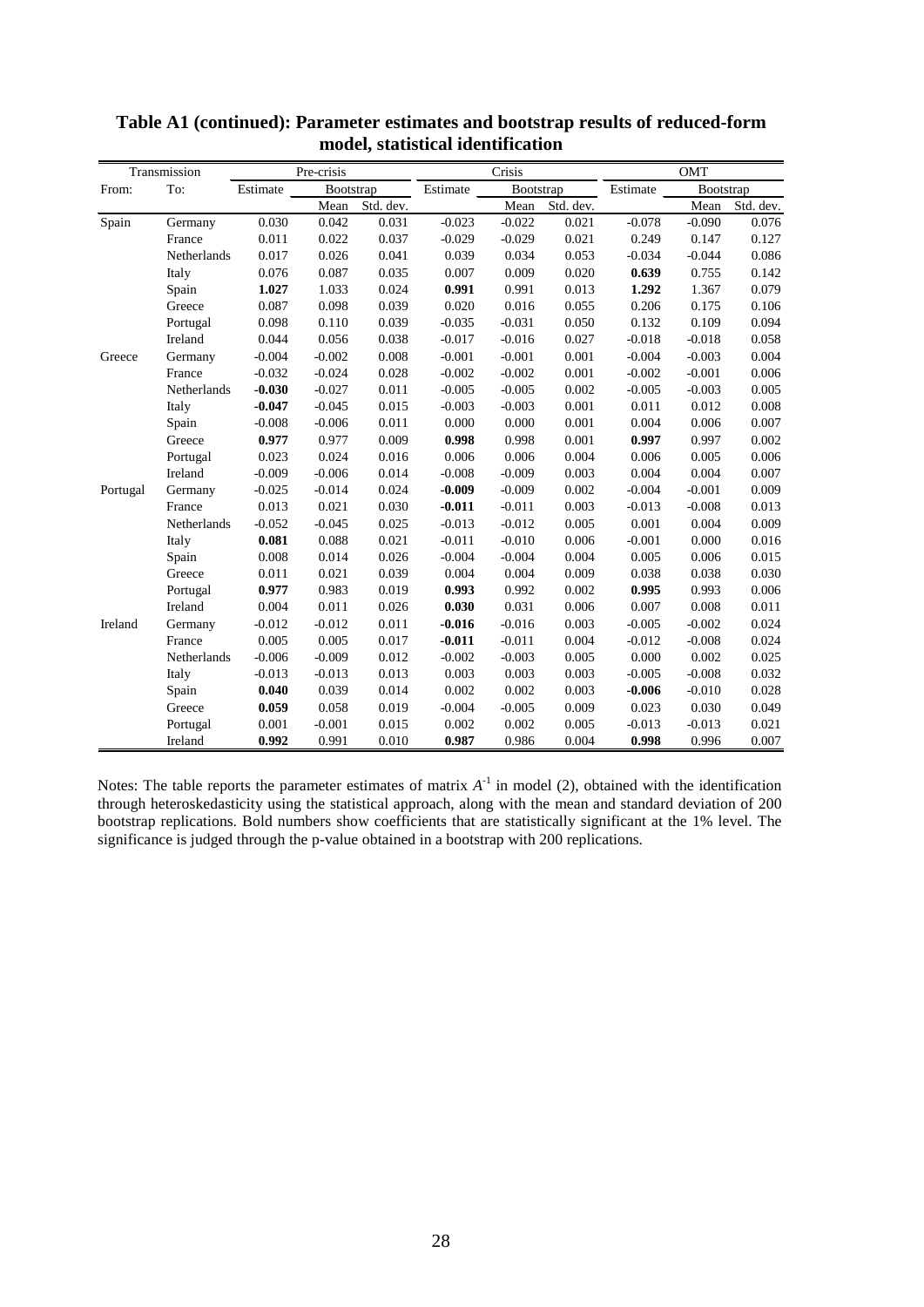|                     | Transmission |          | Pre-crisis |           |          | Crisis    |           | OMT                   |          |           |
|---------------------|--------------|----------|------------|-----------|----------|-----------|-----------|-----------------------|----------|-----------|
| From:               | To:          | Estimate | Bootstrap  |           | Estimate | Bootstrap |           | Estimate<br>Bootstrap |          |           |
|                     |              |          | Mean       | Std. dev. |          | Mean      | Std. dev. |                       | Mean     | Std. dev. |
| Germany             | Germany      | 1.000    | 1.000      | 0.000     | 1.000    | 1.000     | 0.000     | 1.000                 | 1.000    | 0.000     |
|                     | France       | $-0.608$ | $-0.605$   | 0.051     | $-0.937$ | $-0.837$  | 0.111     | $-1.069$              | $-0.961$ | 0.170     |
|                     | Netherlands  | $-0.768$ | $-0.722$   | 0.100     | $-0.821$ | $-0.815$  | 0.044     | $-0.878$              | $-0.863$ | 0.037     |
|                     | Italy        | $-0.572$ | $-0.550$   | 0.056     | $-0.356$ | $-0.301$  | 0.064     | $-0.343$              | $-0.326$ | 0.091     |
|                     | Spain        | $-0.470$ | $-0.463$   | 0.038     | $-0.394$ | $-0.388$  | 0.031     | $-0.515$              | $-0.471$ | 0.116     |
|                     | Greece       | $-0.291$ | $-0.283$   | 0.038     | $-0.392$ | $-0.398$  | 0.084     | $-0.132$              | $-0.120$ | 0.050     |
|                     | Portugal     | $-0.435$ | $-0.411$   | 0.053     | $-0.500$ | $-0.502$  | 0.070     | $-0.383$              | $-0.382$ | 0.124     |
|                     | Ireland      | $-0.627$ | $-0.628$   | 0.043     | $-0.850$ | $-0.855$  | 0.062     | $-0.209$              | $-0.182$ | 0.088     |
| France              | Germany      | $-0.059$ | $-0.058$   | 0.016     | 0.082    | $-0.027$  | 0.113     | $-0.170$              | $-0.193$ | 0.095     |
|                     | France       | 1.000    | 1.000      | 0.000     | 1.000    | 1.000     | 0.000     | 1.000                 | 1.000    | 0.000     |
|                     | Netherlands  | $-0.007$ | $-0.005$   | 0.015     | $-0.062$ | $-0.063$  | 0.021     | $-0.143$              | $-0.128$ | 0.034     |
|                     | Italy        | 0.026    | 0.024      | 0.019     | $-0.017$ | $-0.031$  | 0.028     | 0.077                 | 0.086    | 0.098     |
|                     | Spain        | $-0.035$ | $-0.034$   | 0.013     | $-0.047$ | $-0.048$  | 0.013     | 0.339                 | 0.210    | 0.131     |
|                     | Greece       | $-0.093$ | $-0.087$   | 0.039     | $-0.027$ | $-0.029$  | 0.054     | $-0.071$              | $-0.042$ | 0.126     |
|                     | Portugal     | $-0.004$ | $-0.005$   | 0.021     | $-0.101$ | $-0.099$  | 0.047     | $-0.226$              | $-0.200$ | 0.156     |
|                     | Ireland      | $-0.042$ | $-0.040$   | 0.018     | 0.001    | $-0.002$  | 0.035     | $-0.121$              | $-0.098$ | 0.067     |
| Netherlands Germany |              | $-0.093$ | $-0.128$   | 0.063     | $-0.016$ | $-0.016$  | 0.008     | 0.103                 | 0.034    | 0.171     |
|                     | France       | $-0.094$ | $-0.100$   | 0.033     | $-0.012$ | $-0.014$  | 0.010     | 0.353                 | 0.271    | 0.188     |
|                     | Netherlands  | 1.000    | 1.000      | 0.000     | 1.000    | 1.000     | 0.000     | 1.000                 | 1.000    | 0.000     |
|                     | Italy        | $-0.195$ | $-0.197$   | 0.018     | 0.016    | 0.013     | 0.035     | 0.033                 | 0.023    | 0.147     |
|                     | Spain        | $-0.215$ | $-0.216$   | 0.030     | 0.018    | 0.016     | 0.018     | 0.117                 | 0.173    | 0.173     |
|                     | Greece       | $-0.180$ | $-0.176$   | 0.033     | $-0.129$ | $-0.124$  | 0.064     | $-0.139$              | $-0.103$ | 0.140     |
|                     | Portugal     | $-0.319$ | $-0.322$   | 0.039     | $-0.034$ | $-0.031$  | 0.032     | 0.559                 | 0.571    | 0.208     |
|                     | Ireland      | $-0.080$ | $-0.087$   | 0.028     | 0.028    | 0.026     | 0.025     | 0.058                 | 0.039    | 0.131     |
| Italy               | Germany      | 0.024    | 0.013      | 0.027     | 0.229    | 0.191     | 0.040     | 0.075                 | 0.084    | 0.043     |
|                     | France       | $-0.079$ | $-0.076$   | 0.028     | $-0.052$ | $-0.022$  | 0.038     | 0.058                 | $-0.022$ | 0.073     |
|                     | Netherlands  | $-0.028$ | $-0.029$   | 0.014     | $-0.028$ | $-0.022$  | 0.071     | 0.012                 | 0.023    | 0.020     |
|                     | Italy        | 1.000    | 1.000      | 0.000     | 1.000    | 1.000     | 0.000     | 1.000                 | 1.000    | 0.000     |
|                     | Spain        | $-0.053$ | $-0.052$   | 0.013     | $-0.379$ | $-0.378$  | 0.017     | $-0.645$              | $-0.606$ | 0.037     |
|                     | Greece       | $-0.277$ | $-0.278$   | 0.032     | $-0.364$ | $-0.348$  | 0.090     | 0.244                 | 0.232    | 0.116     |
|                     | Portugal     | $-0.043$ | $-0.043$   | 0.016     | $-0.163$ | $-0.158$  | 0.073     | 0.022                 | 0.021    | 0.064     |
|                     | Ireland      | $-0.053$ | $-0.051$   | 0.021     | 0.014    | 0.008     | 0.037     | 0.000                 | 0.004    | 0.038     |

#### **Table A2: Parameter estimates and bootstrap results of structural-form model, statistical identification**

(continued)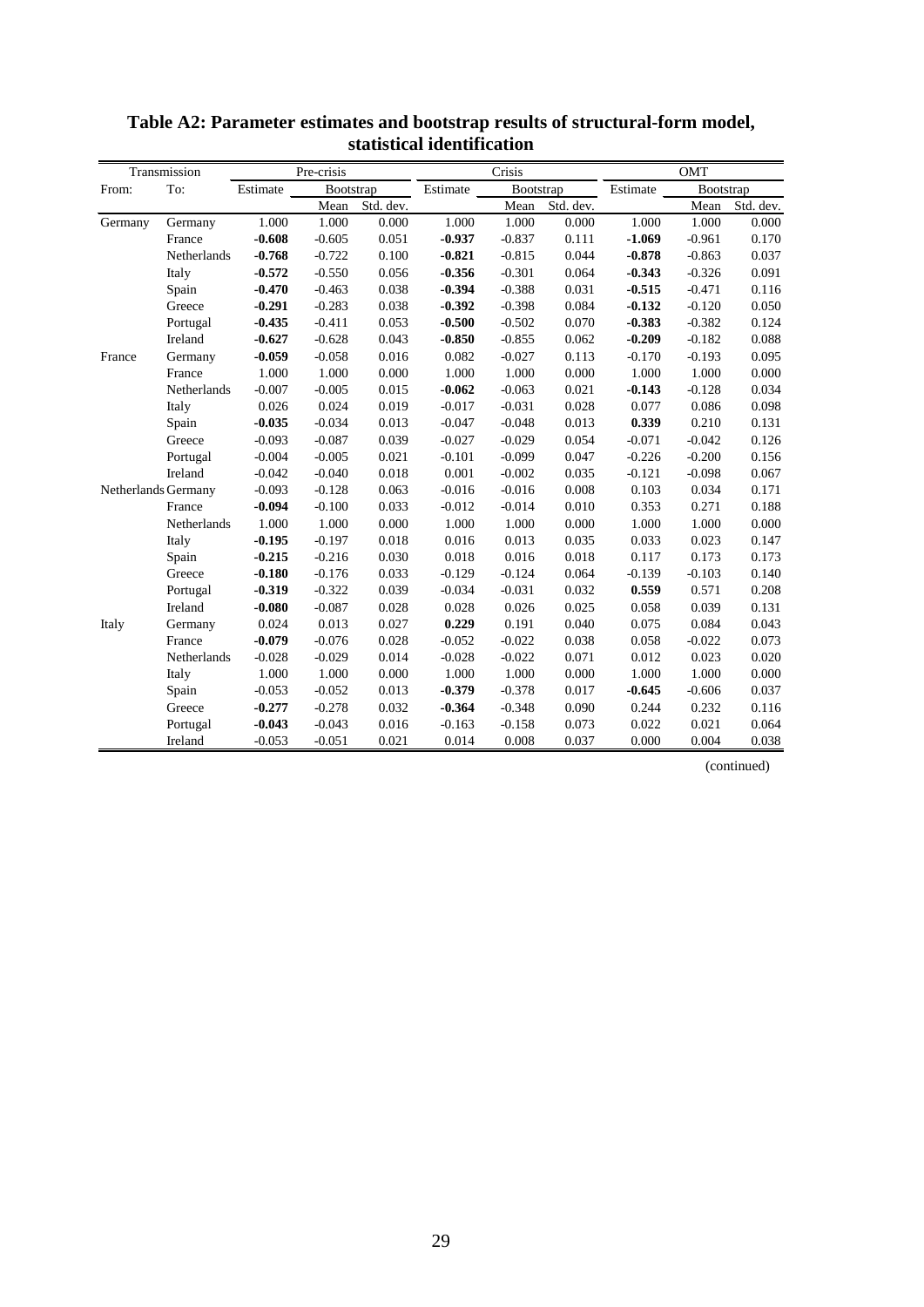|          | Transmission |          | Pre-crisis |           |          | Crisis    |           | OMT      |          |           |  |
|----------|--------------|----------|------------|-----------|----------|-----------|-----------|----------|----------|-----------|--|
| From:    | To:          | Estimate | Bootstrap  |           | Estimate | Bootstrap |           | Estimate |          | Bootstrap |  |
|          |              |          | Mean       | Std. dev. |          | Mean      | Std. dev. |          | Mean     | Std. dev. |  |
| Spain    | Germany      | $-0.031$ | $-0.037$   | 0.018     | 0.025    | 0.021     | 0.022     | 0.058    | 0.039    | 0.060     |  |
|          | France       | 0.015    | 0.014      | 0.022     | 0.008    | 0.011     | 0.012     | $-0.277$ | $-0.152$ | 0.115     |  |
|          | Netherlands  | 0.003    | $-0.001$   | 0.030     | $-0.060$ | $-0.055$  | 0.049     | $-0.005$ | $-0.022$ | 0.030     |  |
|          | Italy        | $-0.048$ | $-0.051$   | 0.018     | $-0.017$ | $-0.018$  | 0.020     | $-0.528$ | $-0.580$ | 0.072     |  |
|          | Spain        | 1.000    | 1.000      | 0.000     | 1.000    | 1.000     | 0.000     | 1.000    | 1.000    | 0.000     |  |
|          | Greece       | $-0.049$ | $-0.051$   | 0.020     | $-0.023$ | $-0.019$  | 0.053     | $-0.274$ | $-0.258$ | 0.109     |  |
|          | Portugal     | $-0.071$ | $-0.075$   | 0.025     | 0.023    | 0.020     | 0.047     | $-0.077$ | $-0.077$ | 0.091     |  |
|          | Ireland      | $-0.017$ | $-0.019$   | 0.022     | $-0.005$ | $-0.006$  | 0.020     | 0.028    | 0.013    | 0.052     |  |
| Greece   | Germany      | 0.000    | $-0.003$   | 0.007     | 0.002    | 0.002     | 0.001     | 0.003    | 0.001    | 0.004     |  |
|          | France       | 0.024    | 0.018      | 0.027     | 0.000    | 0.000     | 0.001     | 0.000    | 0.000    | 0.004     |  |
|          | Netherlands  | 0.025    | 0.024      | 0.007     | 0.003    | 0.003     | 0.002     | 0.001    | 0.001    | 0.002     |  |
|          | Italy        | 0.043    | 0.042      | 0.013     | 0.002    | 0.002     | 0.002     | $-0.010$ | $-0.010$ | 0.005     |  |
|          | Spain        | $-0.003$ | $-0.004$   | 0.007     | $-0.001$ | $-0.001$  | 0.001     | 0.002    | 0.001    | 0.004     |  |
|          | Greece       | 1.000    | 1.000      | 0.000     | 1.000    | 1.000     | 0.000     | 1.000    | 1.000    | 0.000     |  |
|          | Portugal     | $-0.038$ | $-0.037$   | 0.015     | $-0.008$ | $-0.007$  | 0.004     | $-0.005$ | $-0.004$ | 0.006     |  |
|          | Ireland      | 0.001    | 0.000      | 0.011     | 0.008    | 0.008     | 0.003     | $-0.005$ | $-0.004$ | 0.006     |  |
| Portugal | Germany      | 0.019    | 0.011      | 0.019     | 0.012    | 0.010     | 0.003     | 0.002    | $-0.001$ | 0.007     |  |
|          | France       | $-0.027$ | $-0.029$   | 0.022     | 0.002    | 0.003     | 0.003     | 0.009    | 0.007    | 0.010     |  |
|          | Netherlands  | 0.036    | 0.036      | 0.018     | 0.004    | 0.004     | 0.004     | $-0.007$ | $-0.006$ | 0.004     |  |
|          | Italy        | $-0.109$ | $-0.108$   | 0.015     | 0.008    | 0.008     | 0.006     | 0.003    | 0.004    | 0.010     |  |
|          | Spain        | $-0.027$ | $-0.025$   | 0.016     | $-0.004$ | $-0.004$  | 0.003     | $-0.004$ | $-0.006$ | 0.008     |  |
|          | Greece       | $-0.004$ | $-0.006$   | 0.033     | $-0.014$ | $-0.013$  | 0.009     | $-0.038$ | $-0.037$ | 0.031     |  |
|          | Portugal     | 1.000    | 1.000      | 0.000     | 1.000    | 1.000     | 0.000     | 1.000    | 1.000    | 0.000     |  |
|          | Ireland      | $-0.019$ | $-0.019$   | 0.016     | $-0.038$ | $-0.038$  | 0.006     | $-0.010$ | $-0.009$ | 0.011     |  |
| Ireland  | Germany      | 0.013    | 0.012      | 0.008     | 0.016    | 0.015     | 0.003     | 0.003    | 0.001    | 0.023     |  |
|          | France       | $-0.016$ | $-0.016$   | 0.012     | $-0.004$ | $-0.002$  | 0.003     | 0.005    | 0.004    | 0.013     |  |
|          | Netherlands  | $-0.005$ | $-0.001$   | 0.010     | $-0.011$ | $-0.011$  | 0.005     | $-0.006$ | $-0.005$ | $0.008\,$ |  |
|          | Italy        | 0.004    | 0.004      | 0.008     | $-0.009$ | $-0.008$  | 0.003     | 0.001    | 0.003    | 0.016     |  |
|          | Spain        | $-0.048$ | $-0.047$   | 0.008     | $-0.008$ | $-0.008$  | 0.002     | 0.005    | 0.006    | 0.013     |  |
|          | Greece       | $-0.065$ | $-0.065$   | 0.016     | $-0.001$ | $-0.001$  | 0.008     | $-0.026$ | $-0.032$ | 0.050     |  |
|          | Portugal     | $-0.003$ | $-0.002$   | 0.009     | $-0.011$ | $-0.011$  | 0.005     | 0.008    | 0.009    | 0.022     |  |
|          | Ireland      | 1.000    | 1.000      | 0.000     | 1.000    | 1.000     | 0.000     | 1.000    | 1.000    | 0.000     |  |

#### **Table A2 (continued): Parameter estimates and bootstrap results of structural-form model, statistical identification**

Notes: The table reports the parameter estimates of matrix *A* in model (2), obtained with the identification through heteroskedasticity using the statistical approach, along with the mean and standard deviation of 200 bootstrap replications. Bold numbers show coefficients that are statistically significant at the 1% level. The significance is judged through the p-value obtained in a bootstrap with 200 replications.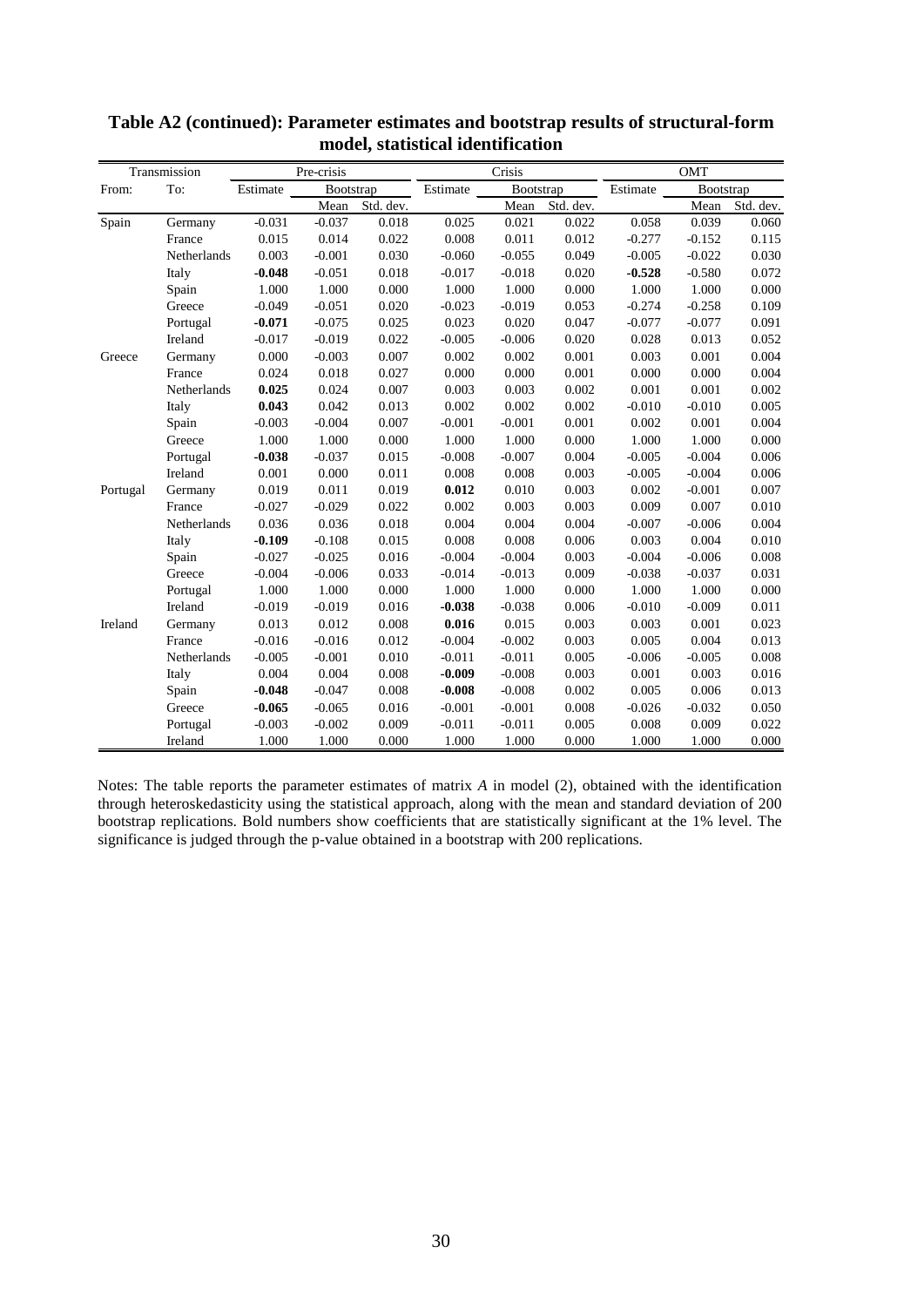|                     | Transmission |          | Pre-crisis |           |          | Crisis    |           | <b>OMT</b> |          |           |  |
|---------------------|--------------|----------|------------|-----------|----------|-----------|-----------|------------|----------|-----------|--|
| From:               | To:          | Estimate | Bootstrap  |           | Estimate | Bootstrap |           | Estimate   |          | Bootstrap |  |
|                     |              |          | Mean       | Std. dev. |          | Mean      | Std. dev. |            | Mean     | Std. dev. |  |
| Germany             | Germany      | 1.132    | 1.133      | 0.017     | 1.078    | 1.126     | 0.104     | 1.466      | 1.564    | 0.617     |  |
|                     | France       | 0.883    | 0.883      | 0.018     | 0.691    | 0.727     | 0.172     | 1.132      | 1.210    | 0.471     |  |
|                     | Netherlands  | 0.785    | 0.776      | 0.055     | 0.908    | 0.976     | 0.148     | 1.268      | 1.371    | 0.648     |  |
|                     | Italy        | 0.678    | 0.670      | 0.055     | 0.431    | 0.410     | 0.084     | 0.687      | 0.582    | 0.724     |  |
|                     | Spain        | 0.703    | 0.694      | 0.046     | 0.506    | 0.494     | 0.150     | 0.289      | 0.189    | 0.676     |  |
|                     | Greece       | 0.873    | 0.871      | 0.023     | 0.350    | 0.368     | 0.328     | 0.402      | 0.514    | 0.753     |  |
|                     | Portugal     | 0.898    | 0.896      | 0.028     | 0.595    | 0.527     | 0.425     | 0.101      | 0.139    | 0.443     |  |
|                     | Ireland      | 0.934    | 0.935      | 0.023     | 0.608    | 0.692     | 0.341     | 0.683      | 0.700    | 0.176     |  |
| France              | Germany      | 0.044    | 0.044      | 0.012     | 0.226    | 0.280     | 0.101     | 0.180      | 0.188    | 0.058     |  |
|                     | France       | 0.993    | 0.993      | 0.008     | 1.144    | 1.178     | 0.087     | 1.117      | 1.124    | 0.042     |  |
|                     | Netherlands  | 0.136    | 0.135      | 0.013     | 0.263    | 0.317     | 0.117     | 0.257      | 0.265    | 0.060     |  |
|                     | Italy        | 0.081    | 0.080      | 0.017     | 0.111    | 0.114     | 0.062     | 0.514      | 0.498    | 0.086     |  |
|                     | Spain        | 0.082    | 0.082      | 0.010     | 0.106    | 0.131     | 0.081     | 0.295      | 0.282    | 0.079     |  |
|                     | Greece       | 0.291    | 0.292      | 0.017     | 0.134    | 0.142     | 0.199     | $-0.962$   | $-0.947$ | 0.112     |  |
|                     | Portugal     | 0.065    | 0.066      | 0.015     | 0.164    | 0.165     | 0.262     | $-0.085$   | $-0.077$ | 0.093     |  |
|                     | Ireland      | $-0.039$ | $-0.038$   | 0.015     | 0.258    | 0.306     | 0.250     | 0.067      | 0.068    | 0.046     |  |
| Netherlands Germany |              | 0.155    | 0.163      | 0.049     | 0.005    | 0.007     | 0.009     | 0.617      | 0.697    | 0.508     |  |
|                     | France       | $-0.082$ | $-0.072$   | 0.060     | 0.005    | 0.006     | 0.012     | 0.429      | 0.495    | 0.394     |  |
|                     | Netherlands  | 1.093    | 1.096      | 0.019     | 1.003    | 1.003     | 0.009     | 1.453      | 1.534    | 0.507     |  |
|                     | Italy        | 0.436    | 0.438      | 0.016     | 0.004    | 0.005     | 0.007     | $-1.366$   | $-1.431$ | 0.532     |  |
|                     | Spain        | 0.462    | 0.464      | 0.021     | 0.007    | 0.007     | 0.009     | $-1.187$   | $-1.258$ | 0.520     |  |
|                     | Greece       | 0.029    | 0.041      | 0.063     | $-0.029$ | $-0.028$  | 0.032     | 1.331      | 1.411    | 0.613     |  |
|                     | Portugal     | 0.195    | 0.202      | 0.043     | 0.028    | 0.022     | 0.026     | $-0.036$   | $-0.004$ | 0.413     |  |
|                     | Ireland      | 0.127    | 0.134      | 0.046     | 0.094    | 0.086     | 0.065     | 0.734      | 0.748    | 0.178     |  |
| Italy               | Germany      | 0.075    | 0.079      | 0.027     | $-0.221$ | $-0.210$  | 0.019     | $-0.167$   | $-0.164$ | 0.022     |  |
|                     | France       | 0.107    | 0.111      | 0.033     | $-0.174$ | $-0.164$  | 0.022     | $-0.127$   | $-0.124$ | 0.021     |  |
|                     | Netherlands  | 0.059    | 0.062      | 0.024     | $-0.215$ | $-0.204$  | 0.021     | $-0.103$   | $-0.100$ | 0.023     |  |
|                     | Italy        | 1.047    | 1.048      | 0.011     | 0.940    | 0.952     | 0.021     | 1.270      | 1.270    | 0.016     |  |
|                     | Spain        | 0.126    | 0.128      | 0.017     | 0.138    | 0.141     | 0.020     | 0.476      | 0.475    | 0.023     |  |
|                     | Greece       | 0.304    | 0.308      | 0.027     | $-0.359$ | $-0.359$  | 0.203     | $-0.284$   | $-0.283$ | 0.058     |  |
|                     | Portugal     | 0.053    | 0.057      | 0.031     | $-0.006$ | $-0.008$  | 0.096     | $-0.072$   | $-0.069$ | 0.025     |  |
|                     | Ireland      | 0.113    | 0.116      | 0.031     | $-0.145$ | $-0.139$  | 0.033     | $-0.089$   | $-0.088$ | 0.013     |  |

#### **Table A3: Parameter estimates and bootstrap results of reduced-form model, narrative identification**

(continued)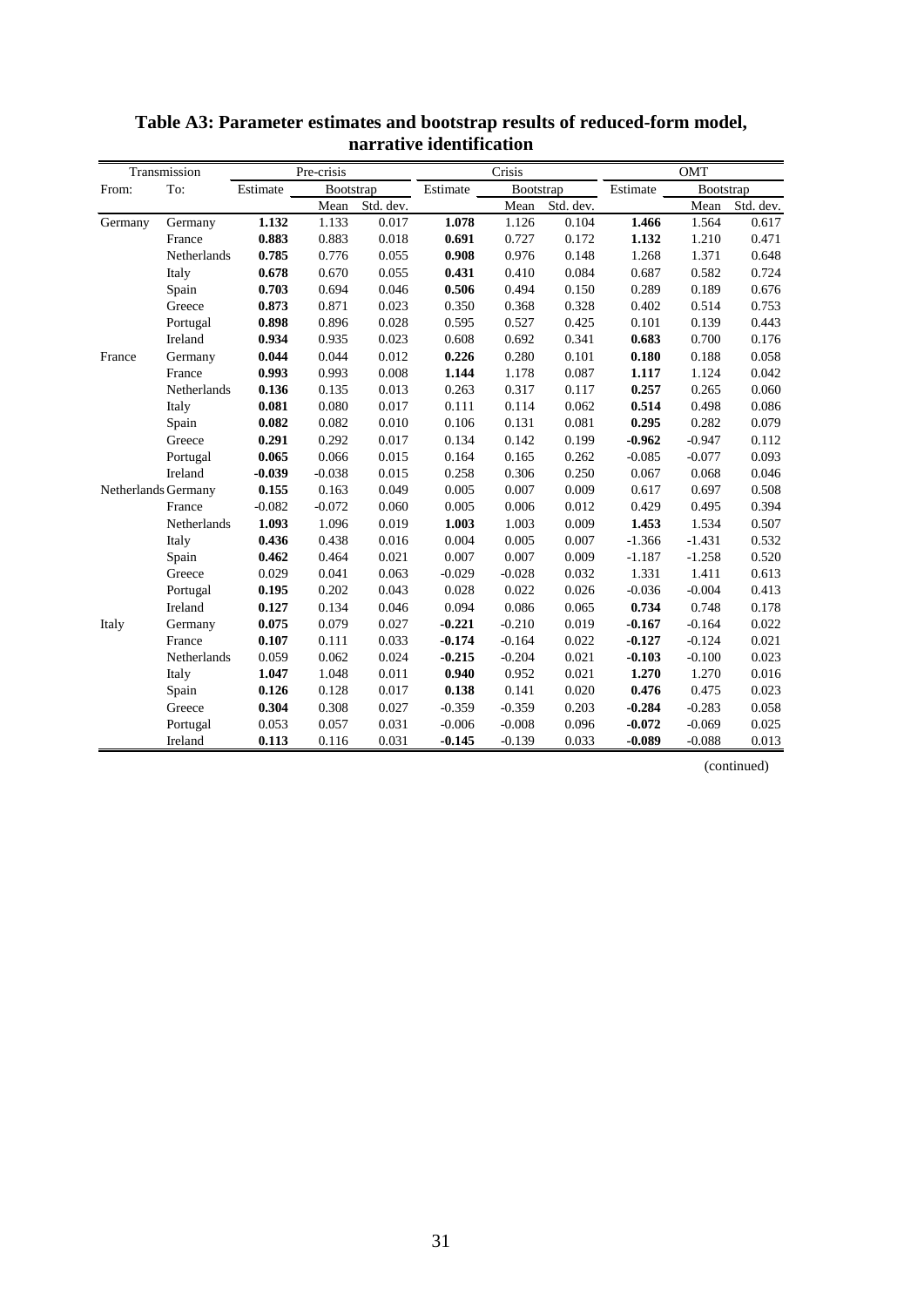|          | Transmission |          | Pre-crisis |           |          | Crisis    |           | <b>OMT</b> |          |           |  |
|----------|--------------|----------|------------|-----------|----------|-----------|-----------|------------|----------|-----------|--|
| From:    | To:          | Estimate | Bootstrap  |           | Estimate | Bootstrap |           | Estimate   |          | Bootstrap |  |
|          |              |          | Mean       | Std. dev. |          | Mean      | Std. dev. |            | Mean     | Std. dev. |  |
| Spain    | Germany      | 0.124    | 0.127      | 0.018     | 0.008    | 0.026     | 0.032     | $-0.094$   | $-0.088$ | 0.035     |  |
|          | France       | 0.114    | 0.115      | 0.018     | 0.028    | 0.041     | 0.031     | $-0.099$   | $-0.094$ | 0.035     |  |
|          | Netherlands  | 0.108    | 0.110      | 0.013     | $-0.006$ | 0.020     | 0.046     | $-0.034$   | $-0.028$ | 0.037     |  |
|          | Italy        | 0.161    | 0.163      | 0.010     | 0.141    | 0.161     | 0.035     | 0.909      | 0.906    | 0.017     |  |
|          | Spain        | 1.069    | 1.069      | 0.007     | 1.035    | 1.034     | 0.024     | 1.309      | 1.305    | 0.029     |  |
|          | Greece       | 0.306    | 0.309      | 0.019     | $-0.018$ | $-0.012$  | 0.157     | $-0.441$   | $-0.436$ | 0.056     |  |
|          | Portugal     | 0.207    | 0.209      | 0.013     | 0.121    | 0.178     | 0.327     | $-0.286$   | $-0.279$ | 0.039     |  |
|          | Ireland      | $-0.051$ | $-0.047$   | 0.035     | 0.006    | 0.034     | 0.086     | 0.041      | 0.042    | 0.017     |  |
| Greece   | Germany      | $-0.011$ | $-0.011$   | 0.003     | $-0.002$ | $-0.002$  | 0.002     | $-0.008$   | $-0.008$ | 0.001     |  |
|          | France       | $-0.063$ | $-0.064$   | 0.008     | $-0.003$ | $-0.003$  | 0.003     | 0.007      | 0.007    | 0.002     |  |
|          | Netherlands  | 0.008    | 0.008      | 0.004     | $-0.002$ | $-0.002$  | 0.002     | $-0.008$   | $-0.008$ | 0.002     |  |
|          | Italy        | $-0.024$ | $-0.025$   | 0.005     | 0.006    | 0.006     | 0.003     | 0.035      | 0.035    | 0.004     |  |
|          | Spain        | $-0.013$ | $-0.014$   | 0.005     | 0.005    | 0.005     | 0.002     | 0.030      | 0.030    | 0.003     |  |
|          | Greece       | 0.969    | 0.968      | 0.006     | 0.997    | 0.996     | 0.003     | 0.969      | 0.969    | 0.004     |  |
|          | Portugal     | $-0.015$ | $-0.015$   | 0.011     | 0.005    | 0.005     | 0.010     | 0.010      | 0.010    | 0.002     |  |
|          | Ireland      | 0.009    | 0.010      | 0.007     | $-0.006$ | $-0.006$  | 0.004     | $-0.016$   | $-0.016$ | 0.003     |  |
| Portugal | Germany      | $-0.023$ | $-0.023$   | 0.008     | $-0.007$ | $-0.006$  | 0.008     | $-0.008$   | $-0.008$ | 0.003     |  |
|          | France       | $-0.010$ | $-0.010$   | 0.006     | $-0.003$ | $-0.002$  | 0.010     | 0.002      | 0.001    | 0.004     |  |
|          | Netherlands  | 0.084    | 0.084      | 0.007     | $-0.009$ | $-0.007$  | 0.009     | $-0.013$   | $-0.013$ | 0.003     |  |
|          | Italy        | 0.127    | 0.126      | 0.011     | $-0.013$ | $-0.013$  | 0.010     | 0.052      | 0.051    | 0.008     |  |
|          | Spain        | 0.024    | 0.024      | 0.008     | $-0.018$ | $-0.020$  | 0.021     | 0.059      | 0.058    | 0.006     |  |
|          | Greece       | 0.150    | 0.149      | 0.026     | 0.019    | 0.013     | 0.036     | 0.007      | 0.007    | 0.007     |  |
|          | Portugal     | 0.982    | 0.982      | 0.008     | 0.994    | 0.984     | 0.023     | 0.990      | 0.990    | 0.004     |  |
|          | Ireland      | 0.093    | 0.093      | 0.017     | 0.015    | 0.015     | 0.010     | $-0.006$   | $-0.005$ | 0.003     |  |
| Ireland  | Germany      | $-0.015$ | $-0.015$   | 0.004     | 0.001    | 0.000     | 0.009     | $-0.087$   | $-0.084$ | 0.026     |  |
|          | France       | 0.081    | 0.081      | 0.008     | 0.002    | 0.001     | 0.014     | $-0.059$   | $-0.057$ | 0.024     |  |
|          | Netherlands  | 0.008    | 0.008      | 0.006     | $-0.015$ | $-0.014$  | 0.018     | $-0.097$   | $-0.093$ | 0.027     |  |
|          | Italy        | $-0.007$ | $-0.007$   | 0.008     | 0.007    | 0.006     | 0.005     | 0.048      | 0.047    | 0.012     |  |
|          | Spain        | 0.115    | 0.114      | 0.012     | 0.009    | 0.008     | 0.008     | $-0.006$   | $-0.008$ | 0.014     |  |
|          | Greece       | 0.059    | 0.058      | 0.021     | 0.027    | 0.027     | 0.015     | 0.189      | 0.185    | 0.043     |  |
|          | Portugal     | $-0.046$ | $-0.046$   | 0.014     | 0.015    | 0.015     | 0.013     | $-0.019$   | $-0.016$ | 0.017     |  |
|          | Ireland      | 0.957    | 0.956      | 0.010     | 0.999    | 0.994     | 0.011     | 0.941      | 0.941    | 0.015     |  |

#### **Table A3 (continued): Parameter estimates and bootstrap results of reduced-form model, narrative identification**

Notes: The table reports the parameter estimates of matrix  $A<sup>-1</sup>$  in model (2), obtained with the identification through heteroskedasticity using the narrative approach, along with the mean and standard deviation of 200 bootstrap replications. Bold numbers show coefficients that are statistically significant at the 1% level. The significance is judged through the p-value obtained in a bootstrap with 200 replications.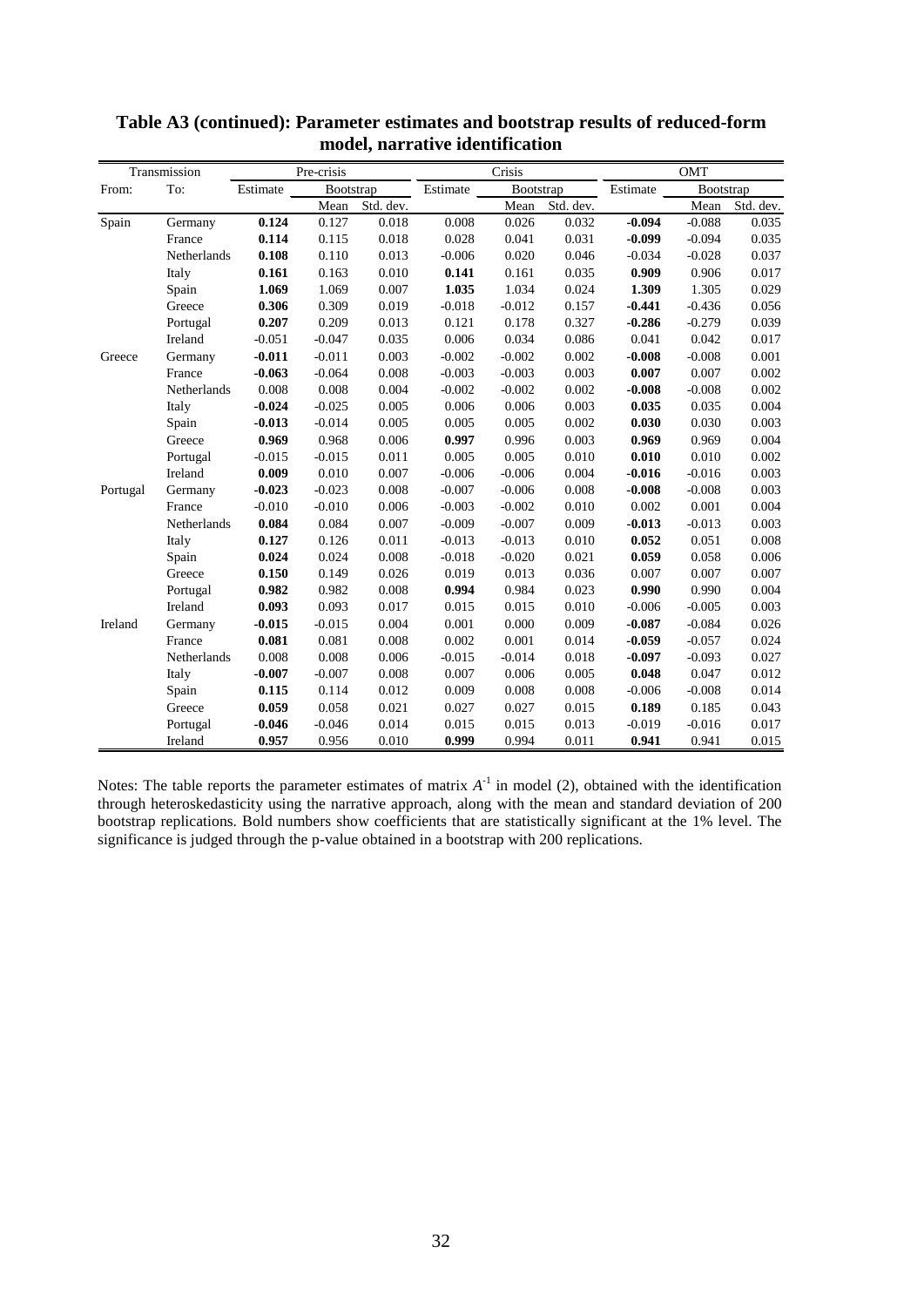|                     | Transmission |           | Pre-crisis       |           |          | Crisis    |           | Post-OMT  |           |           |
|---------------------|--------------|-----------|------------------|-----------|----------|-----------|-----------|-----------|-----------|-----------|
| From:               | To:          | Estimate  | <b>Bootstrap</b> |           | Estimate | Bootstrap |           | Estimate  | Bootstrap |           |
|                     |              |           | Mean             | Std. dev. |          | Mean      | Std. dev. |           | Mean      | Std. dev. |
| Germany             | Germany      | $1.000\,$ | 1.000            | $0.000\,$ | 1.000    | 1.000     | 0.000     | $1.000\,$ | 1.000     | 0.000     |
|                     | France       | $-0.834$  | $-0.832$         | 0.026     | $-0.642$ | $-0.642$  | 0.093     | $-0.828$  | $-0.828$  | 0.044     |
|                     | Netherlands  | $-0.511$  | $-0.504$         | 0.043     | $-0.819$ | $-0.836$  | 0.073     | $-0.799$  | $-0.805$  | 0.039     |
|                     | Italy        | $-0.257$  | $-0.255$         | 0.024     | $-0.323$ | $-0.292$  | 0.069     | $-0.688$  | $-0.679$  | 0.057     |
|                     | Spain        | $-0.239$  | $-0.234$         | 0.023     | $-0.376$ | $-0.356$  | 0.107     | $-0.479$  | $-0.478$  | 0.036     |
|                     | Greece       | $-0.314$  | $-0.311$         | 0.037     | $-0.392$ | $-0.406$  | 0.215     | $-0.537$  | $-0.541$  | 0.048     |
|                     | Portugal     | $-0.737$  | $-0.735$         | 0.039     | $-0.418$ | $-0.374$  | 0.188     | $-0.387$  | $-0.381$  | 0.042     |
|                     | Ireland      | $-0.849$  | $-0.850$         | 0.027     | $-0.406$ | $-0.447$  | 0.203     | $-0.099$  | $-0.097$  | 0.015     |
| France              | Germany      | $-0.023$  | $-0.022$         | 0.010     | $-0.214$ | $-0.247$  | 0.059     | $-0.126$  | $-0.124$  | 0.013     |
|                     | France       | 1.000     | 1.000            | 0.000     | 1.000    | 1.000     | 0.000     | 1.000     | 1.000     | 0.000     |
|                     | Netherlands  | $-0.102$  | $-0.101$         | 0.008     | $-0.075$ | $-0.075$  | 0.048     | $-0.083$  | $-0.083$  | 0.005     |
|                     | Italy        | $-0.020$  | $-0.019$         | 0.011     | $-0.019$ | $-0.011$  | 0.046     | $-0.330$  | $-0.327$  | 0.019     |
|                     | Spain        | $-0.027$  | $-0.027$         | 0.007     | 0.006    | $-0.001$  | 0.036     | $-0.176$  | $-0.176$  | 0.034     |
|                     | Greece       | $-0.264$  | $-0.264$         | 0.015     | $-0.065$ | $-0.054$  | 0.131     | 0.967     | 0.965     | 0.050     |
|                     | Portugal     | $-0.019$  | $-0.020$         | 0.011     | $-0.033$ | $-0.042$  | 0.178     | 0.013     | 0.013     | 0.059     |
|                     | Ireland      | 0.081     | 0.081            | 0.012     | $-0.124$ | $-0.120$  | 0.169     | 0.079     | 0.077     | 0.045     |
| Netherlands Germany |              | $-0.086$  | $-0.091$         | 0.032     | $-0.005$ | $-0.006$  | 0.008     | $-0.332$  | $-0.344$  | 0.064     |
|                     | France       | 0.247     | 0.243            | 0.024     | $-0.001$ | $-0.002$  | 0.009     | 0.074     | 0.071     | 0.060     |
|                     | Netherlands  | 1.000     | 1.000            | 0.000     | 1.000    | 1.000     | 0.000     | 1.000     | 1.000     | 0.000     |
|                     | Italy        | $-0.317$  | $-0.315$         | 0.014     | $-0.002$ | $-0.002$  | 0.005     | 0.757     | 0.753     | 0.048     |
|                     | Spain        | $-0.351$  | $-0.352$         | 0.012     | $-0.004$ | $-0.002$  | 0.006     | 0.683     | 0.692     | 0.090     |
|                     | Greece       | 0.191     | 0.186            | 0.032     | 0.034    | 0.033     | 0.031     | $-0.532$  | $-0.533$  | 0.040     |
|                     | Portugal     | $-0.043$  | $-0.044$         | 0.022     | $-0.023$ | $-0.018$  | 0.023     | 0.324     | 0.318     | 0.062     |
|                     | Ireland      | $-0.018$  | $-0.018$         | 0.018     | $-0.090$ | $-0.081$  | 0.065     | $-0.510$  | $-0.506$  | 0.074     |
| Italy               | Germany      | $-0.059$  | $-0.062$         | 0.018     | 0.198    | 0.184     | 0.024     | 0.103     | 0.101     | 0.009     |
|                     | France       | $-0.054$  | $-0.057$         | 0.017     | 0.039    | 0.035     | 0.023     | $-0.016$  | $-0.016$  | 0.005     |
|                     | Netherlands  | 0.004     | 0.001            | 0.015     | 0.023    | 0.020     | 0.018     | $-0.022$  | $-0.022$  | 0.005     |
|                     | Italy        | 1.000     | 1.000            | 0.000     | 1.000    | 1.000     | 0.000     | 1.000     | 1.000     | 0.000     |
|                     | Spain        | $-0.073$  | $-0.073$         | 0.008     | $-0.238$ | $-0.230$  | 0.033     | $-0.402$  | $-0.401$  | 0.013     |
|                     | Greece       | $-0.219$  | $-0.220$         | 0.018     | 0.283    | 0.285     | 0.206     | 0.072     | 0.072     | 0.055     |
|                     | Portugal     | 0.012     | 0.010            | 0.020     | $-0.092$ | $-0.068$  | 0.123     | $-0.056$  | $-0.056$  | 0.019     |
|                     | Ireland      | $-0.066$  | $-0.065$         | 0.016     | 0.017    | 0.012     | 0.059     | 0.056     | 0.056     | 0.009     |

#### **Table A4: Parameter estimates and bootstrap results of structural-form model, narrative identification**

(continued)